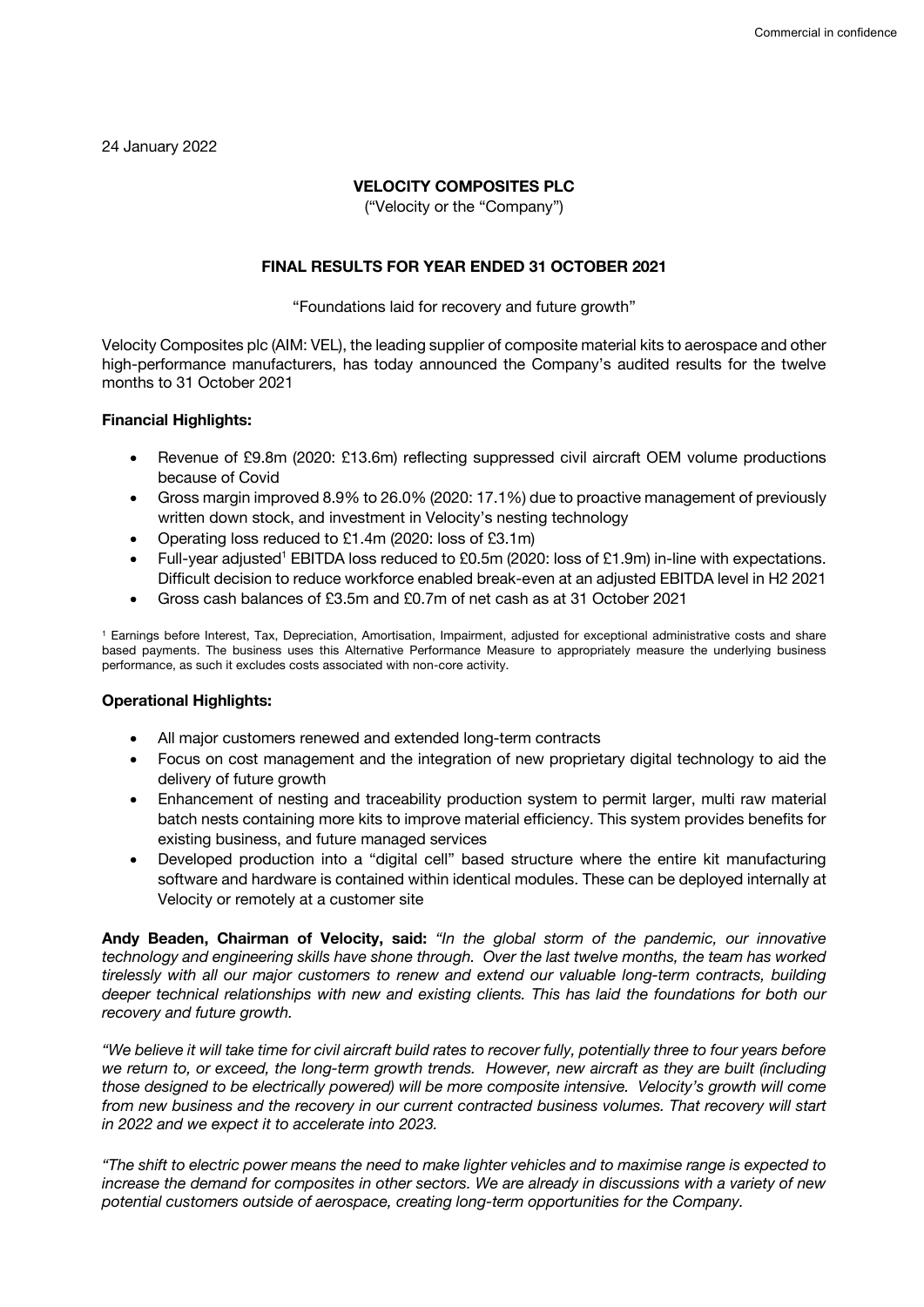*"Having been able to maintain investment in the Company's technology and engineering capabilities in the*  last year, the Board feel confident in Velocity's ability to capture future growth opportunities, as we monitor *the implications of the pandemic."* 

Enquiries:

| <b>Velocity</b><br>Andy Beaden, Chairman<br>Jon Bridges, Chief Executive Officer<br>Chris Williams, Finance Director | +44 (0) 1282 577577                                         |
|----------------------------------------------------------------------------------------------------------------------|-------------------------------------------------------------|
| <b>Cenkos (Nominated Adviser and Broker)</b><br>Ben Jeynes<br><b>Katy Birkin</b>                                     | +44 (0)20 7397 8900                                         |
| <b>SEC Newgate (Financial PR)</b><br>Robin Tozer / Richard Bicknell                                                  | +44 (0) 7540 106 366<br>velocitycomposites@secnewgate.co.uk |

#### **Investor Presentation**

Velocity will provide a live investor presentation for the Company's results for the twelve months to 31 October 2021 via the Investor Meet Company (IMC) platform today at 10.00am.

The online presentation is open to all existing and potential shareholders. Investors can sign up to Investor Meet Company for free and add Velocity Composites plc via http://www.investormeetcompany.com/velocity-composites-plc/register-investor

#### **Velocity Composites plc Financial statements for the year ended 31 October 2021**

# **Chairman's Report**

#### **Overview**

In the global storm of the pandemic, our innovative technology and engineering skills have shone through and our competitive edge remains solid. As a digitally enabled business, we have invested throughout this period to develop what we believe are the most advanced integrated solutions for front end composite material preparation for manufacturing in the world.

Over the last twelve months, the team has worked tirelessly with all our major customers to renew and extend our valuable long-term contracts, building deeper technical relationships with new and existing clients. This has laid the foundations for both our recovery and future growth.

# **Financial Performance**

While we have a positive view of the future because of the team's hard work over the last twelve months, the challenging environment has meant tough decisions had to be taken to protect the Company's financial position.

Revenue for the year was £9.8m (2020: £13.6m), reflecting the nadir of suppressed civil aircraft OEM volume productions. Sadly, this meant we had to take the difficult decision to reduce our workforce from approximately 122 to 75, enabling us to break-even at an adjusted EBITDA level from the second half of FY21. As a result, the full year adjusted EBITDA is in-line with our expectations announced at H1 FY21, at £0.5m loss. This represents an operating loss of £1.4m reflecting the very difficult start to the year.

We have benefited from our supply chain management team's ability to reduce our inventory levels, protecting our cash position and that of our customers. This has not been easy given the limited life of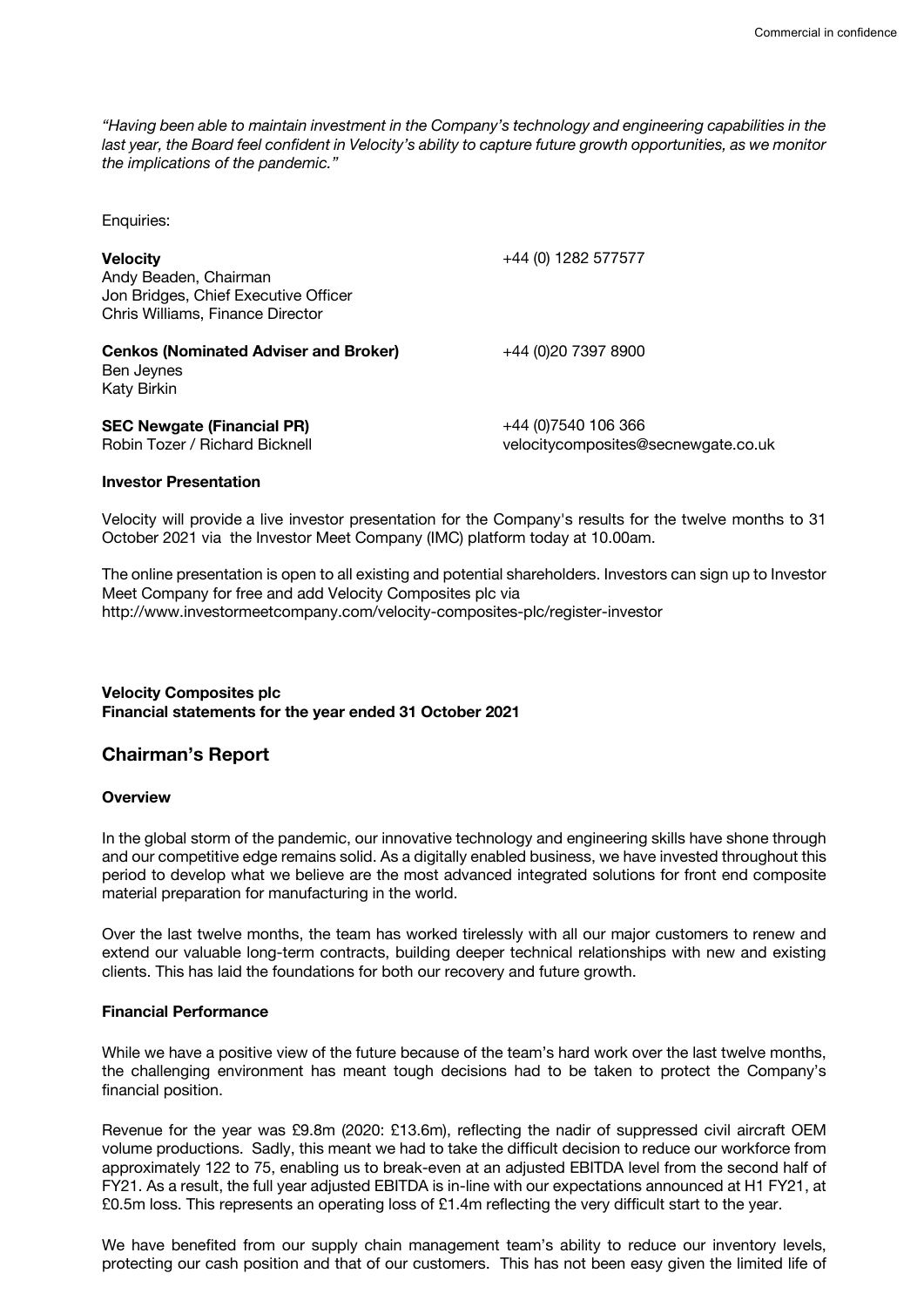most materials we use due to expiration dates of the material. We are grateful to our suppliers and customers for their collaboration. Inventory levels reduced by £1.0m in the financial year. As at 31 October 2021, the Company had gross cash balances of £3.5m and £1.0m of net cash.

#### **Improved customer proposition**

Although sales volumes were lower during the period, we have continued to invest in and develop our customer proposition. The pandemic and the pressures it has placed on the end industries the Company serves has reinforced the ability of the Company to add value to our customers. Our technology and services have served us well in navigating recent global supply chain issues. They offer real benefits to our customers and their respective industries, reducing material wastage to minimal levels, which reduces costs and makes composite technology more commercially viable, as well as having a major environmental benefit. Our systems reduce labour time and provide greater efficiency and faster outputs, hence our name Velocity Composites.

Over the last twelve months, we have integrated our services into one key package, called Velocity Resource Planning ("VRP"). VRP can be provided via a traditional fully outsourced model of manufacturing kits for the customer, onsite, or as a managed serviced model adopted by the customer. We can tailor each solution to the customers manufacturing facility needs. Through this innovation, Velocity is better positioned to expand into new markets and territories and maximise the return on capital for both Velocity and the customer.

By adopting VRP, customers and suppliers can quickly transform a relatively inefficient element of the front-end material management process into a digitally enhanced modern process. Smart technology reduces waste and provides the right data to manage the supply chain effectively. This technology is transferable into other sectors, especially as advanced material-based industries, like automotive OEMs, are looking to find smarter ways to manufacture, reduce waste, and digitise their production processes.

#### **Market Recovery and Sustainability**

As the effects of the pandemic have become clear, the core aerospace industry has stabilised and pressures to retire older environmentally unfriendly aircraft remain. The industry's recovery will be marked by the ever-increasing use of lightweight carbon fibre materials. This trend means the opportunities for Velocity Composites are better than ever.

We believe it will take time for civil aircraft build rates to recover fully, potentially three to four years, before we return to, or exceed, the long-term growth trends. However, new aircraft as they are built, (including those designed to be electrically powered) will be more composite intensive. Velocity's growth will come from new business and the recovery in our current contracted business volumes. That recovery will start in 2022 and we expect it to accelerate into 2023.

Furthermore, it is clear that governments and businesses worldwide are becoming ever more focused on sustainability. The recent COP26 conference has put in place different strategies and targets to help limit the impact of climate change. The need to improve fuel efficiency is one aspect that opens the door for even greater use of composites as manufacturers look to reduce the weight of various machines. Also, the shift to electric power means the need to make lighter vehicles and to maximise range, is expected to further increase the demand for composites in other sectors. We are already in discussions with a variety of new potential customers outside of aerospace, creating long-term opportunities for the Company.

#### **Board**

On behalf of the Board, I would like to thank Dr Margaret Amos for being our Audit Chair over the last twelve months and we wish her well in her new endeavours. To replace Margaret in the coming year, we will be seeking a new Non-Executive Director who has the financial and governance experience to support the Company.

## **Outlook**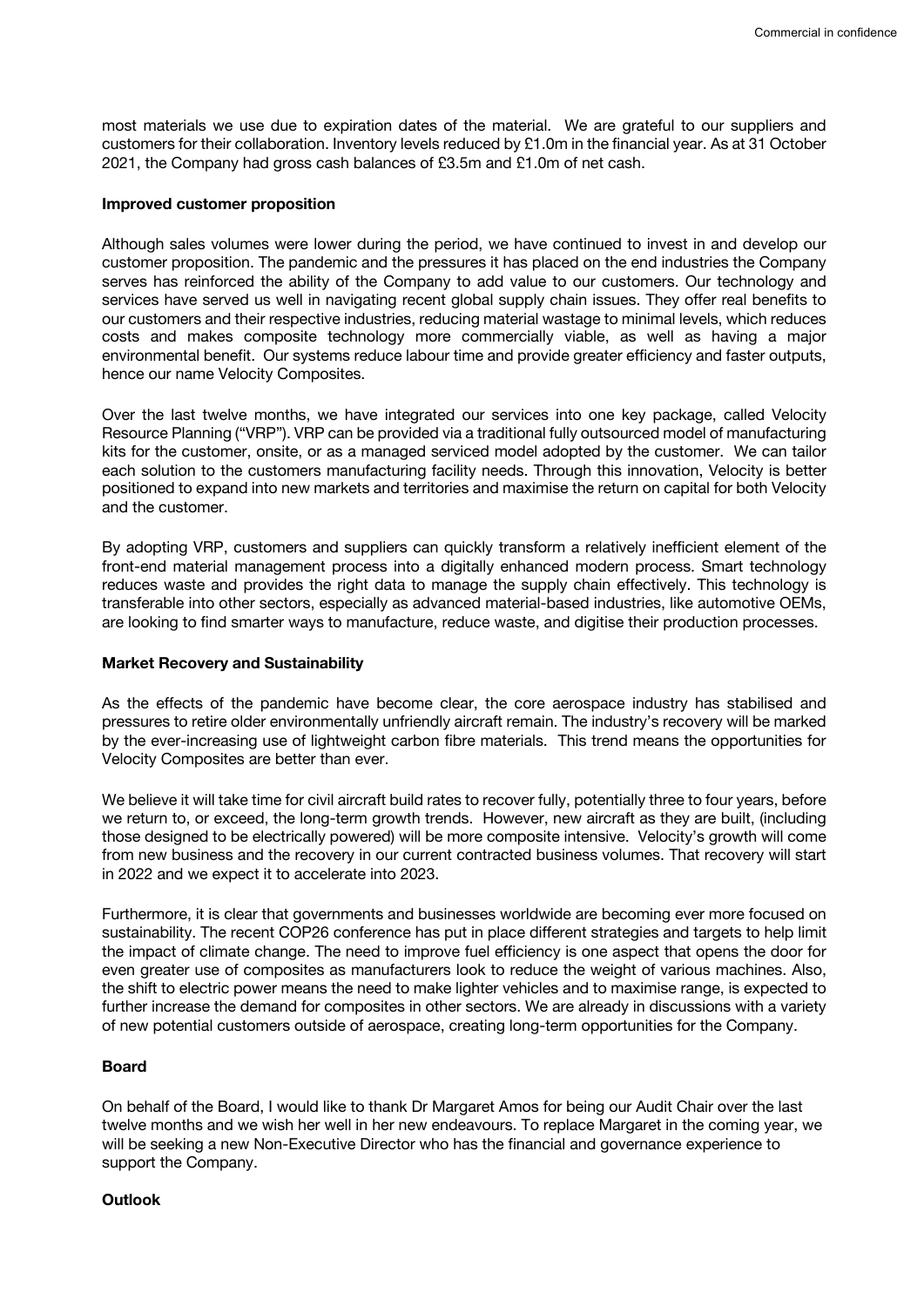We enter 2022 in positive spirits. Having been able to maintain investment in the Company's technology and engineering capabilities in the last year, the Board feel confident in Velocity's ability to capture future growth opportunities, as we monitor the implications of the pandemic.

I would like to thank all our staff from the shop floor to board for their tireless work in the last twelve months, along with our shareholders, customers, and suppliers for their support. Everyone at Velocity Composites is focused on the exciting opportunities ahead.

**Andy Beaden**  Chairman 23 January 2022

# **Outlook**

Historically, the civil aerospace industry has been resilient to global shocks and has seen the air travel market double every 10 years or so, with even the previous largest shock (the travel reductions caused by the tragic events of 9/11) leading to a two year flattening of growth before the upwards curve resumed.

With the impacts of COVID-19 however, the outcomes were more severe in that air travel reduced by 90% almost overnight in early 2020 and only recovered to some 50% of pre-pandemic levels by the end of 2021. With the high levels of airline and industry uncertainty seen in early 2020, both Airbus and Boeing took the action of reducing aircraft production levels to what, in effect are the minimum levels to keep the complex and global supply chains sustained. This in turn meant that the customers of Velocity had to restructure their operations and staff levels and for Velocity, that demand for our products and services reduced accordingly, by over 50%, through 2020 and 2021.

Looking ahead, the data shows how both Boeing and Airbus see the production rate recovery corridor and also the longer-term demand for aircraft driven by some key industry dynamics, mainly the push for the sustainability of airlines who have retired their older aircraft and less efficient four engine fleet. As the recovery takes hold, airlines will look to replace capacity with newer, more efficient aircraft, each containing a high percentage of composites in their structure than the previous generation to meet the global sustainability agenda. As new technology looks to accelerate this, the uses of alternative power sources (sustainable fuel, hydrogen and electrification) requires a high performance, lightweight structure for which composites are a critical part.

As Velocity's customers also look to replace lost capacity in order to meet the increasing production rates, we are confident that our technology-focused approach to long term, sustainable composite raw material supply allows the wider industry to build back better and be more efficient in delivering, both a financial and environmental advantage to composites structures in transport. Both Airbus and Boeing produce regular and detailed market forecast documents which are available to download from their websites and key data is sourced from;

www.boeing.com/commercial/market/commercial-market-outlook and www.airbus.com/en/products-services/commercial-aircraft/market/global-market-forecast

# **CEO Report**

# **Overview**

Looking back on another unprecedented year for our industry, it is in many ways difficult to believe that in late 2021 and early 2022, we are still dealing with impacts of the global pandemic, including travel restrictions and reduced aircraft production rates. Thankfully, vaccines, new treatments and testing have begun to show a way out of the situation.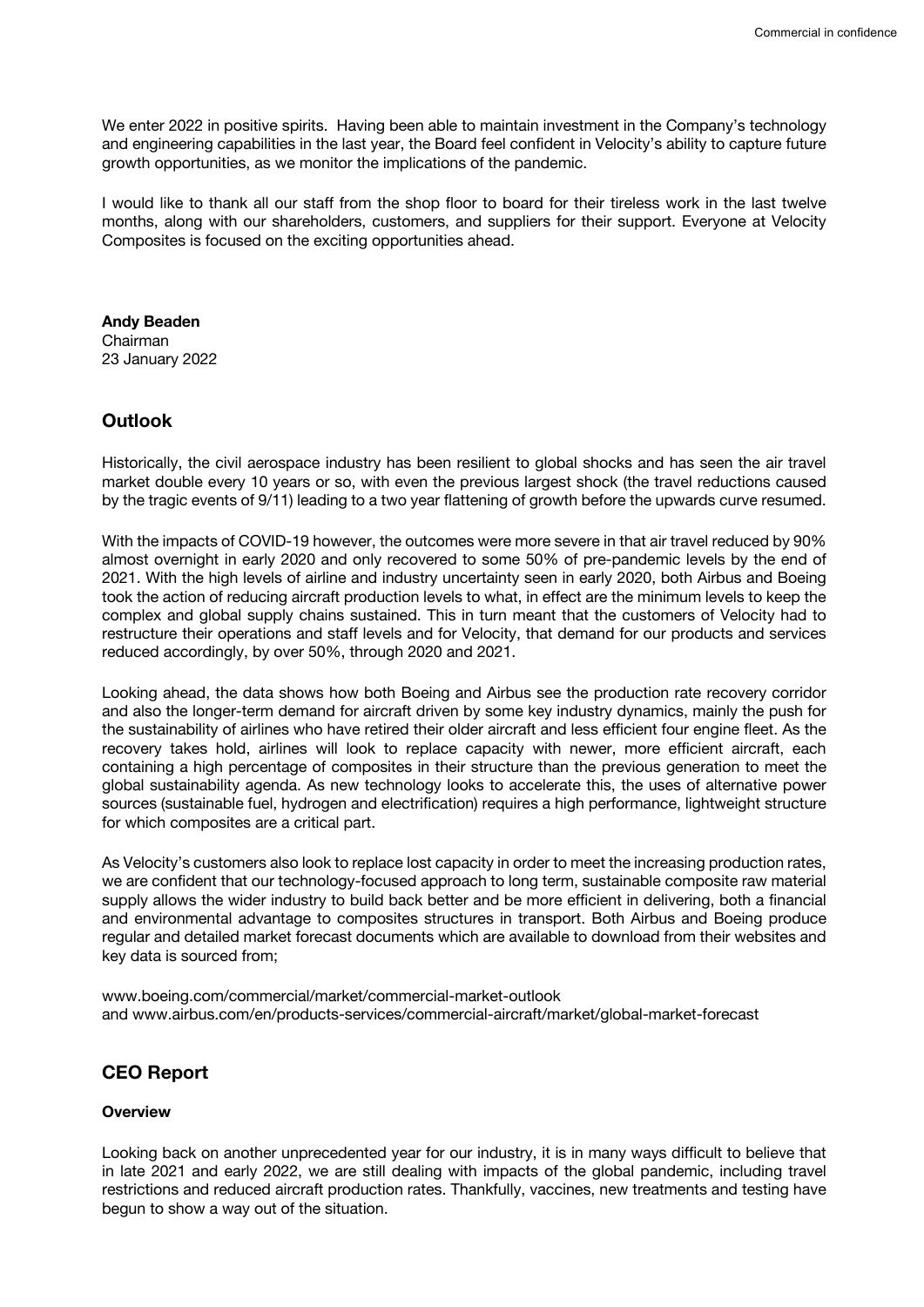However, despite civil aircraft production rates projected to increase starting in 2022, market indications are that recovery to pre-pandemic levels will take two to four years dependent on whether the platform is twin-aisle or single-aisle. The pandemic has accelerated industry acknowledgement of the utilisation of our existing technology to drive internal efficiency and cost improvement and the need for further process and technology development to prepare the business for recovery and beyond. As a result, we secured multi-year contractual renewals with all our major customers and have a strong platform for stable growth as recovery begins.

The impact of the pandemic is not just lower aircraft production rates but also delays caused by customers reorganising staff and operations as they adapt to lower volumes. While this might impede new business discussions with aircraft manufacturers in the short term, we expect to see a positive approach in the future as they adapt to the new environment.

#### **The Recovery**

For this reason, we expect our recovery to include growth from rising production rates and new business opportunities. These opportunities will come as customers use Velocity's services to restore capacity without growing their fixed costs. This is particularly applicable around parts of their businesses they no longer consider core, such as composite material management and kitting.

Therefore, we have continued to invest in our digital technology and customer service model as we improve the efficiency and detail of our customer proposals. We now offer customers greater flexibility in terms of how our services can be deployed to support their global manufacturing programmes.

This, combined with our retained presence in the UK, North America and Asia throughout the pandemic, offers us the flexibility to offer two key customer service models. First, full outsourcing of the process to a Velocity facility; or second, a Velocity managed service with kit manufacture taking place on the customer's site. Both models utilise our digital technology and hardware to manage the end-to-end process, including demand management, raw material procurement and management, material nesting, production planning, kit manufacture, quality control and product traceability. We see no detriment to the customer selecting either option. As we enter the recovery in FY22 we will pilot the managed service model with existing customers where new projects fall outside the area of an existing Velocity facility. We will provide an update at the half-year.

#### **Operational Progress**

The financial year has been focused on cost management to support the adjusted EBITDA breakeven position in H2 FY21 and the integration of new proprietary digital technology to aid the delivery of future growth. Key highlights have been the enhancements to our nesting and traceability production system to permit larger, multi raw material batch nests containing more kits to improve material efficiency. The system now incorporates an optical inspection system to confirm individual piece level kit and material batch traceability. This system provides benefits for existing business, and future managed services.

To deliver this we have developed our production into a "digital cell" based structure where the entire kit manufacturing software and hardware is contained within identical modules. These can be deployed internally at Velocity, or remotely at a customer site. All this work has been developed at our Advanced Technology Development Centre, at our site in Burnley, UK.

These digital manufacturing cells can be replicated in a standardised format and brings a level of automation and central control that allows customer employees to operate. The cells enable remote deployment as our services are increasingly located further afield at customer sites. The hardware and software are fully integrated with our VRP system allowing real-time process management, part level efficiency and traceability and real-time analysis of planned versus actual performance to deliver continuous improvement.

#### **Employees**

Despite the disruption and challenges faced by the team over the period, I am pleased to report that staff turnover has remained low. After necessary headcount reductions were made in response to the pandemic and the anticipated ending of government support, our focus was on training and provide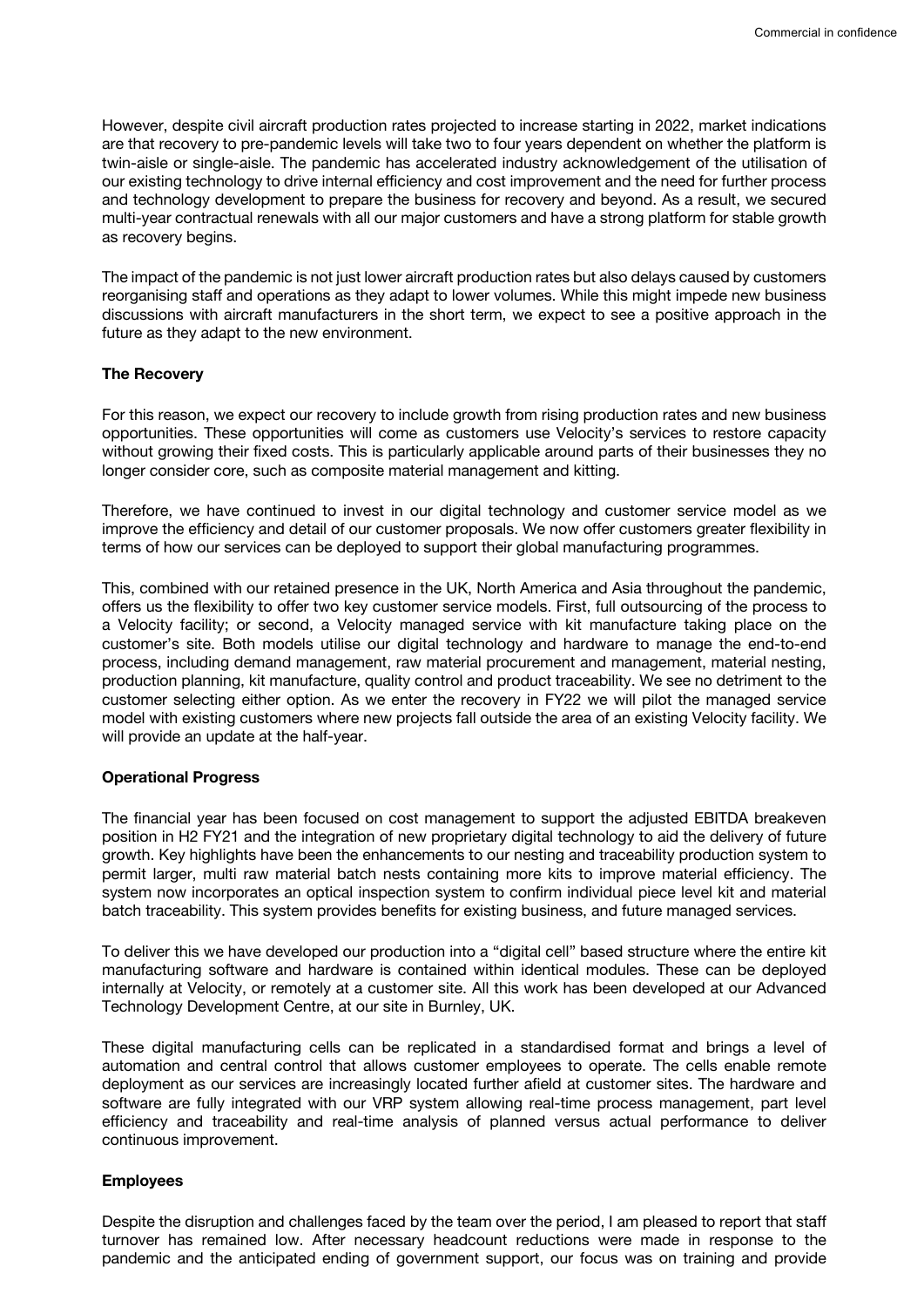developments to our core teams. This enables us to deliver our customers' existing requirements, provide improvements to our cost targets and maintain sufficient capability to prepare for future recovery and growth.

Part of this focus was our participation in the ADS SC21 Competitiveness and Growth scheme. We utilised matched funding to deliver over 2400 hours of external training focused on policy deployment, leadership development and meeting a nationally recognised training standard. We are proud of developing our internal talent, giving our staff more career development while maintaining skills within the business.

# **Outlook**

Looking ahead, I can see that the developments in our digital technology, service model, staff training, coupled with detailed cost control and margin improvement activities, have prepared the business well. Not only for the production rate recovery but also the expected market opportunity as the wider customer base recovers and returns to growth. As you can see from the 2021 market data from Airbus and Boeing, there are over 40,000 aircraft deliveries are expected in the next 20 years while the industry adapts and develops to meet net zero targets, such as in the IATA "waypoint 2050" sustainability strategy.

Key to this is the adoption of new fuels, propulsion sources and aerodynamic developments to allow aircraft to travel further and more efficient. The need for stronger, lighter and more blended airframes utilising the advantages of composite materials will be critical. I look forward to updating all stakeholders on what we believe will be a transformational year for our industry and Velocity Composites PLC.

# **Section 172 Statement**

In accordance with section 172 of the Companies Act 2006, the Directors, collectively and individually, confirm that during the year ended 31 October 2021, they acted in good faith and have upheld their 'duty to promote the success of the Group' to the benefit of its Stakeholder Groups.

Directors acknowledge the importance of forming and retaining a constructive relationship with all stakeholder groups. Effective engagement with stakeholders enables the Board to ensure stakeholder interests are considered when making decisions and is crucial for achieving the long-term success of the Group. The main mechanisms for wider stakeholder engagement and feedback can be found in the corporate governance section in the 2021 annual report.

**Jonathan Bridges** Chief Executive Officer 23 January 2022

# **Financial Review**

# **Statement of Comprehensive Income**

Revenue for FY21 has seen the first full 12 months of COVID-19 impacted demand. Although we have been operational throughout the period, with the occasional customer shutdown and the latest demand from contracted programmes, we finished the period with sales 28% lower year-on-year at £9.8m (FY20: £13.6m).

Whilst H2 FY21 has shown a reassuring stabilisation of underlying sales, the market outlook is one of static aircraft production rates until end FY22, early FY23. In addition, the business continues to seek out new contracts to deliver some of the identified pipeline opportunities and has seen increased activity around these in recent months. The Company has made strong progress in improving gross margin throughout the year, increasing by 8.9 ppts from 17.1% in FY20 to 26.0% in FY21. Although this was partly driven by benefits related to proactive management of previously written down stock, focused investment in Velocity's nesting technology has supported an underlying margin improvement of 6.7 ppts to 23.8% in the period.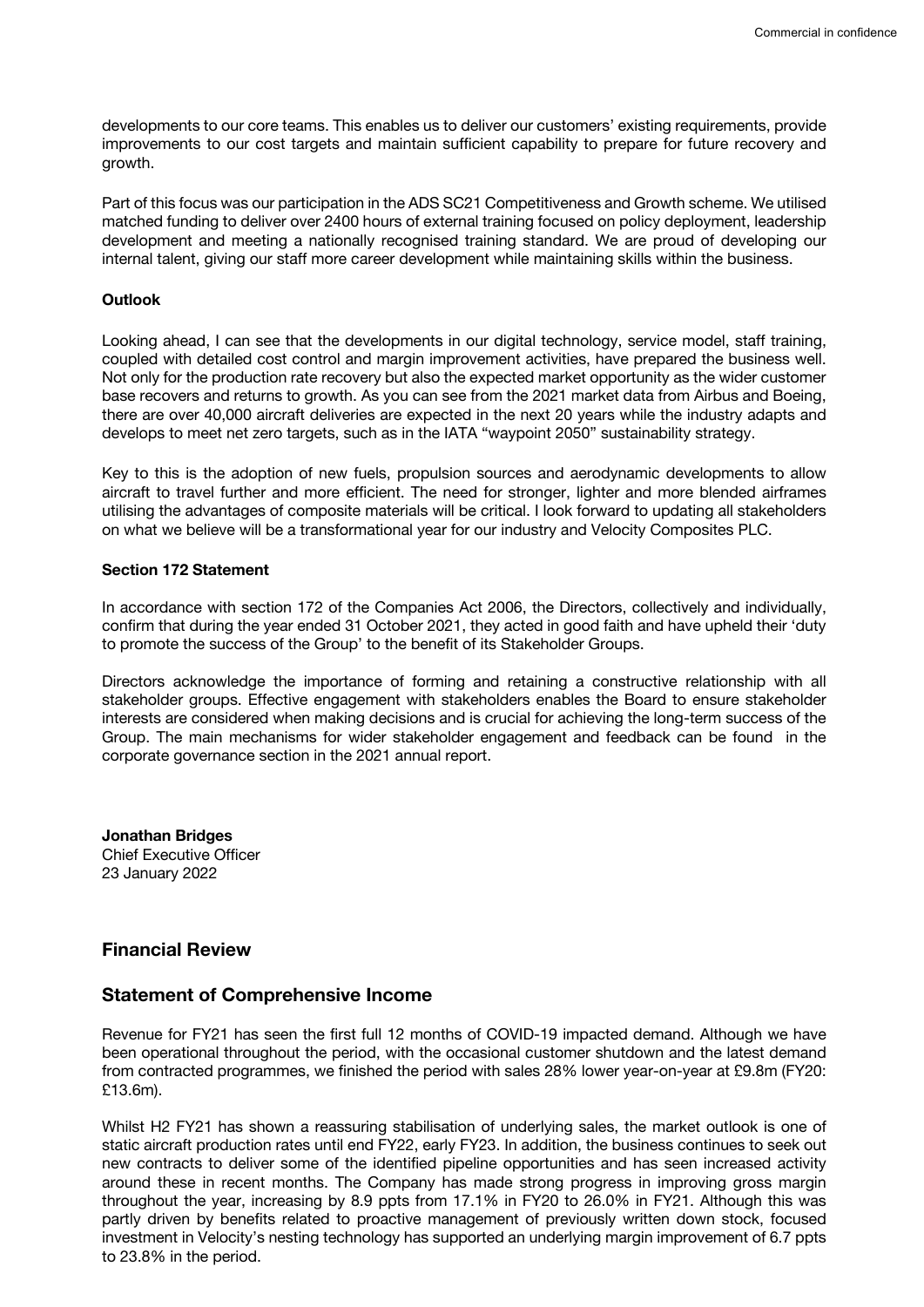As reported last year, the full year effects of the Company's right-sizing efforts have mostly been realised in FY21, with administrative expenses including exceptional costs decreasing £1.6m from £5.5m to £3.9m. There were no exceptional costs in FY21. The lower overhead base, combined with a strong pipeline of potential sales and Velocity's maintained technology and engineering capabilities, will enable Velocity to positively leverage its high operational gearing as growth is expected to resume in FY22 and FY23.

The government continued to support the Company over the period with income from furlough of £0.2m (FY20: £0.4m) and a non-repayable Coronavirus support grant of £0.1m. Alongside the existing £2.0m Coronavirus Business Interruption Loan ("CBIL"), an additional asset-backed loan and further CBIL was obtained in June 2021 through Close Brothers totalling £0.9m.

The successful reduction in overheads combined with gross margin growth has driven the delivery of the previously stated goal of achieving adjusted EBITDA breakeven in H2 FY21 adjusted EBITDA (FY20: £(1.6)m), albeit supported by one-off benefits related to COVID-19 support and utilisation of previously written down inventory materials. On a consistent basis with last year, adjusted EBITDA has improved year-on-year by £1.4m to a £(0.5)m adjusted EBITDA loss for the year (FY20: £(1.9)m loss) excluding share-based payments and exceptional administrative costs of £nil in FY21 (FY20: £0.3m). Over the coming FY22 and FY23 periods, the Company will continue to carefully balance cost reductions with investment for growth to enable a full recovery and a sustainably profitable position.

The Company continues to benefit from being 70% naturally hedged from both US Dollar and Euro foreign exchange movements, with both revenues and direct material purchases being aligned contractually into the same currency where applicable.

| <b>Adjusted EBITDA<sup>1</sup></b>                 | 31 October<br>2021 | 31 October<br>2020 |
|----------------------------------------------------|--------------------|--------------------|
| <b>Reconciliation from Operating Loss</b>          | £'000              | £'000              |
| <b>Operating Loss</b><br>Add back:                 | (1, 364)           | (3, 149)           |
| Share-based payments                               | 90                 | 120                |
| Depreciation & Amortisation*                       | 305                | 341                |
| Impairment of Intangible assets                    |                    | 72                 |
| Depreciation on Right of Use assets under IFRS 16* | 421                | 350                |
| <b>Exceptional Administrative costs</b>            |                    | 341                |
|                                                    |                    |                    |

Adjusted EBITDA<sup>1</sup> (548) (1,925) Adjusted EBITDA<sup>1</sup> defined as earnings before finance charges, tax, amortisation, depreciation, impairment, share based payments, exceptional restructuring costs. Share-based payments are included highlight the movement year on year. Share based payments are added back to make the share based payment charge clear to stakeholders.

*\* a prior year adjustment has been made between property, plant and equipment and right-of-use asset please see note 30 for details.*

#### **Cashflow and Capital Investment**

The year end cash and cash equivalents increased by £0.2m to £3.5m (FY20: £3.3m). Cash generated/(utilised) from operations of £0.3m (FY20: £(0.8)m) in the year was driven by £0.9m cash generated from working capital movements, as the business focused on inventory reduction throughout the period, partly offset by the £(0.5)m adjusted EBITDA trading loss.

Cash used in Investing Activities of £(0.1)m (FY20: £(0.8)m) primarily related to the Purchase of Noncurrent assets. Financing activities generated £(0.1)m over the period (FY20: £1.5m) as the net proceeds of the additional CBILS and asset finance facility with Close Brothers (£0.9m) was offset by the first few repayments of the existing £2.0m, 5-year CBIL with NatWest, starting July 2021. The Close Brothers borrowings of £0.9m is made up of a £0.45m CBIL loan and a £0.45m loan to settle remaining lease liabilities, of this £0.18m was received as cash once the finance liability on the financed assets had been settled. The Invoice Discounting facility was not being utilised at 31 October 2021.

The cash balance at 31 October 2021 of £3.5m includes £2.3m CBIL proceeds and £0.7m of remaining EIS funds to be utilised in international growth and establishing production facilities abroad.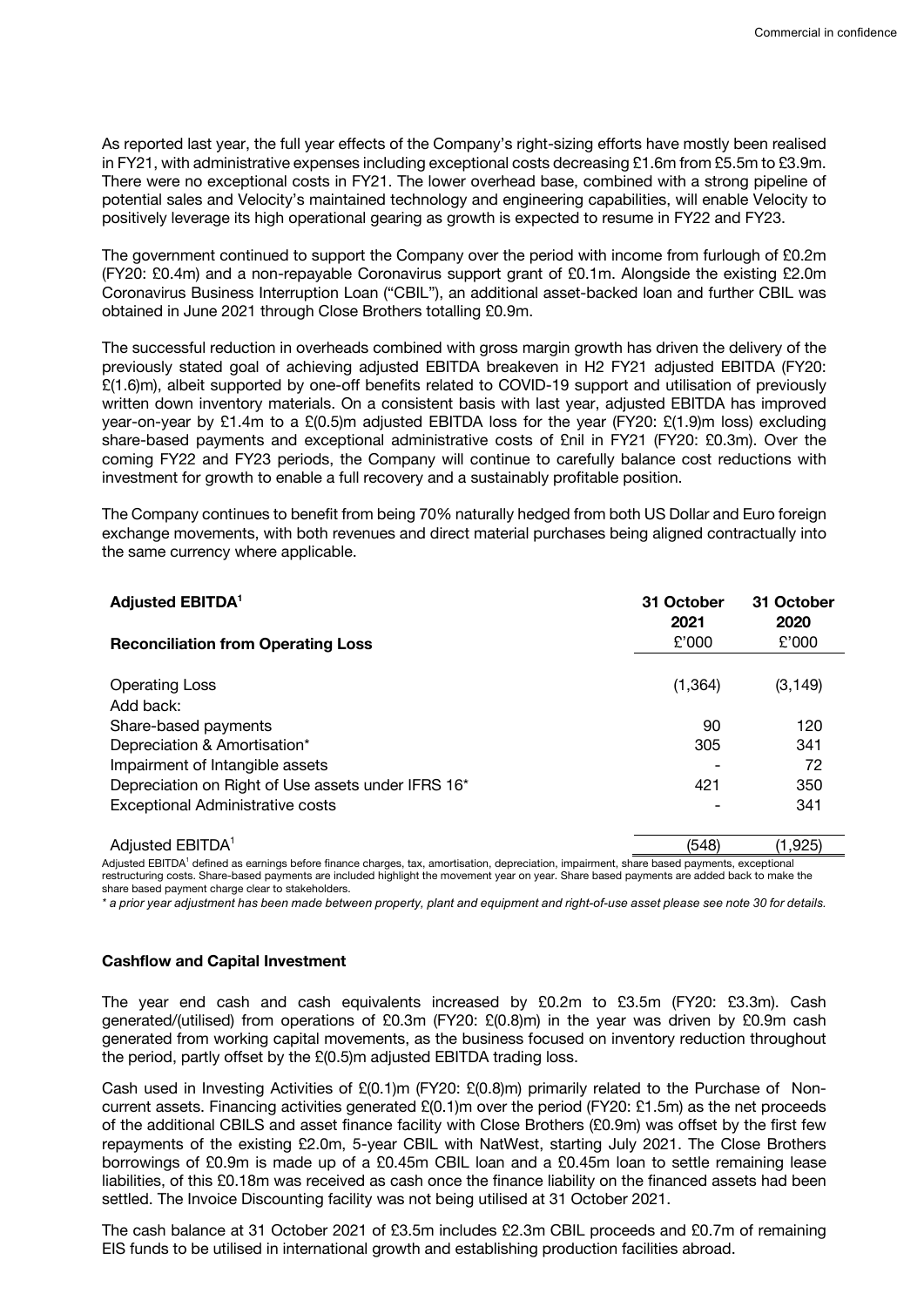Despite the loss in the year, the business remains in a net cash position at year end, with £1.0m net cash (FY20: £1.3m). This includes Cash at bank, EIS cash balances and CBIL proceeds offset by the outstanding CBIL balance and hire purchase liabilities.

|                                                                                          | Year ended<br>31 October<br>2021<br>£'000 | Year ended<br>31 October<br>2020<br>£'000 |
|------------------------------------------------------------------------------------------|-------------------------------------------|-------------------------------------------|
| Cash                                                                                     | 3,476                                     | 3,268                                     |
| Cash Loans (excluding right to use assets):<br>CBIL Loan<br>Invoice discounting facility | (2,516)                                   | (2,000)                                   |
| Net Cash/(Debt) (Note 1)                                                                 | 962                                       | 1,270                                     |

Note 1: The net cash/(debt) calculation is designed to explain the level of financial debt, net of cash at bank.

#### **Working capital**

Ongoing Inventory management efforts successfully decreased Inventory to £0.9m (FY20: £1.9m) at year end, generating £1.0m cash during the period and bringing the Company's Inventory levels in-line with current levels of demand.

Trade and other receivables decreased during the year by £0.3m to £2.2m as a result of the increased credit terms and continuing robust controls around debt collection. Receivable days have increased to 76 days (FY20: 44 days) due to revised credit period terms with two major customers as part of renewal negotiations in H1 FY21.

Trade and other payables also reduced during the year by £0.4m to £1.1m (FY20: £1.5m) as utilisation of existing stock and reduction in demand drove fewer material purchases.

#### **Going concern**

Management continues to undertake a significant level of cash flow forecasting, in-line with prior year and best practice over the pandemic period. This is now an ongoing process within the Company through Integrated Business Planning (IBP) which regularly stress-tests the forecasting assumptions against the continuously evolving circumstances, such as the latest COVID variant or government outlook. It was this work that also supported the application for additional CBILS support and its associated asset-financing with Close Brothers. Detailed financial projections for the following 24 month rolling period to 31 October 2023 were prepared and a number of sensitivities were run to stress test the forecasts and understand the cash flow impact of various scenarios. Even in the most severe down-side scenario modelled the business had sufficient liquidity to continue trading as a going concern

Our forecasts indicate the group's Invoice Discounting Facility, secured against Trade Debtors, will be utilised during certain months within the going concern period. Whilst this facility is designed to be shortterm and can be withdrawn, the latest annual review in December reflected the banks' support for Velocity's growth strategy and extended the commitment of both parties to a minimum 3 months' notice and as such we expect this facility will remain available throughout the going concern period. Should alternative financing be required the Group would preserve cash through slowing investment in growth until longer-term funding could be implemented, such as asset-based financing against new capex or equity funding.

The cash flow forecasts are reviewed monthly through Management's IBP process and the forecasting assumptions are updated for any new knowledge to ensure there is no change in the Company's liquidity outlook. This is linked in with the Management's monthly risk review and should the outlook change significantly with no mitigating actions the Company's liquidity risk rating on the risk register will be adjusted to reflect this and subsequently discussed at Board through the Audit Committee's quarterly risk register review.

The aerospace sector lends itself to this kind of long-term planning due to the nature and length of customer programmes, typically a minimum of 3 years, but often 5 years or more. This has enabled the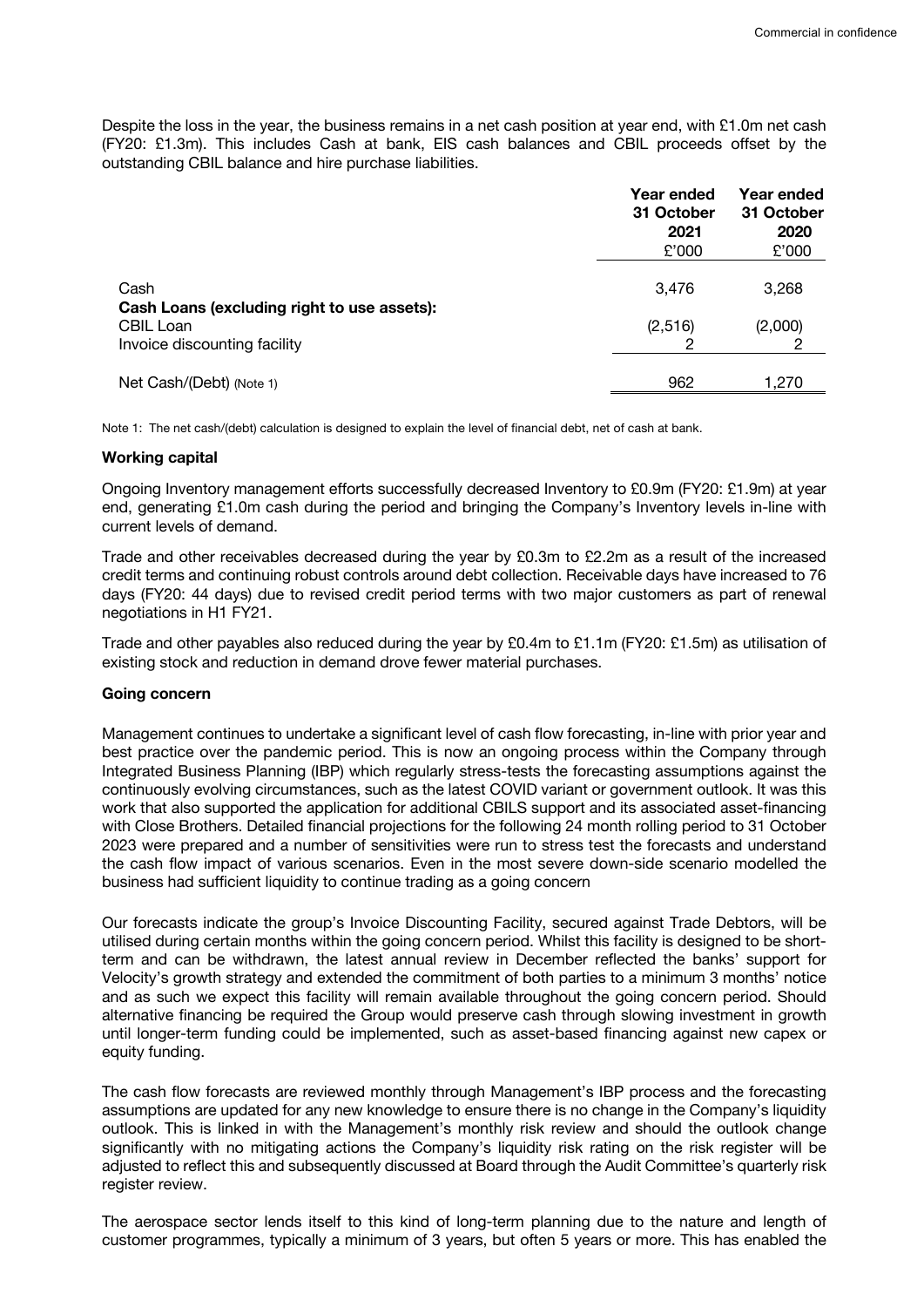business to fully model the period to 31 October 2023 and undertake more strategic, longer-term planning for growth and full recovery emerging from the pandemic.

Although work is still needed to improve underlying performance, recent H2 FY21 results has shown that adjusted EBITDA breakeven is achievable for Velocity. Future recovery will be made possible through a combination of existing contracts recovering to pre-COVID-19 run rates over the 3-to-5-year period, as well as new contracts being won from the significant pipeline of opportunities and targeted investment being made to support this. Cost improvement programmes and efficiency drives also continue on an ongoing basis through the Budgeting process. Should the current strategy prove ineffective or insufficient to recover the performance of the business, Management have contingency plans ready to implement should this become clear.

Alongside the forecasting and governance process, the Company has demonstrated robust cash flow management over the FY21 period through successfully reducing Inventory levels by £1m and navigating through right-sizing efforts to deliver a £1.6m reduction in administrative overheads.

Having due regard for these recent deliverables and latest projections, with available cash at 31 October 2021 of £3.5m, an undrawn invoice discount facility where we can borrow up to £3m dependent on debtor levels, access to an invoice discounting facility with one of our major customers, and continued confidence from our banks and shareholders in our strategy, it is the opinion of the Board that the Group has adequate resources to continue to trade as a going concern.

**Chris Williams** Chief Financial Officer 23 January 2022

# **Consolidated statement of total comprehensive income**

|                                                     |             | Year ended<br>31 October<br>2021 | Year ended<br>31 October<br>2020 |
|-----------------------------------------------------|-------------|----------------------------------|----------------------------------|
|                                                     | <b>Note</b> | £'000                            | £'000                            |
|                                                     |             |                                  |                                  |
| <b>Revenue</b>                                      | 4           | 9,767                            | 13,561                           |
| Cost of sales                                       |             | (7, 228)                         | (11, 237)                        |
|                                                     |             |                                  |                                  |
| <b>Gross profit</b>                                 |             | 2,539                            | 2,324                            |
| Administrative expenses excluding exceptional costs |             | (3,903)                          | (5, 132)                         |
| Exceptional administrative expenses                 | 7           |                                  | (341)                            |
|                                                     |             |                                  |                                  |
| <b>Operating loss</b>                               | 5           | (1, 364)                         | (3, 149)                         |
| Operating loss analysed as:                         |             |                                  |                                  |
| <b>Adjusted EBITDA</b>                              | 29          | (548)                            | (1, 925)                         |
| Depreciation of Property, plant and equipment*      |             | (229)                            | (224)                            |
| Amortisation                                        |             | (76)                             | (117)                            |
| Impairment of Intangible assets                     |             |                                  | (72)                             |
| Depreciation of Right to Use assets under IFRS 16   |             | (421)                            | (350)                            |
| Share based payments                                |             | (90)                             | (120)                            |
| Exceptional administrative expenses                 |             |                                  | (341)                            |
|                                                     |             |                                  |                                  |
| Finance income and expense                          | 8           | (182)                            | (98)                             |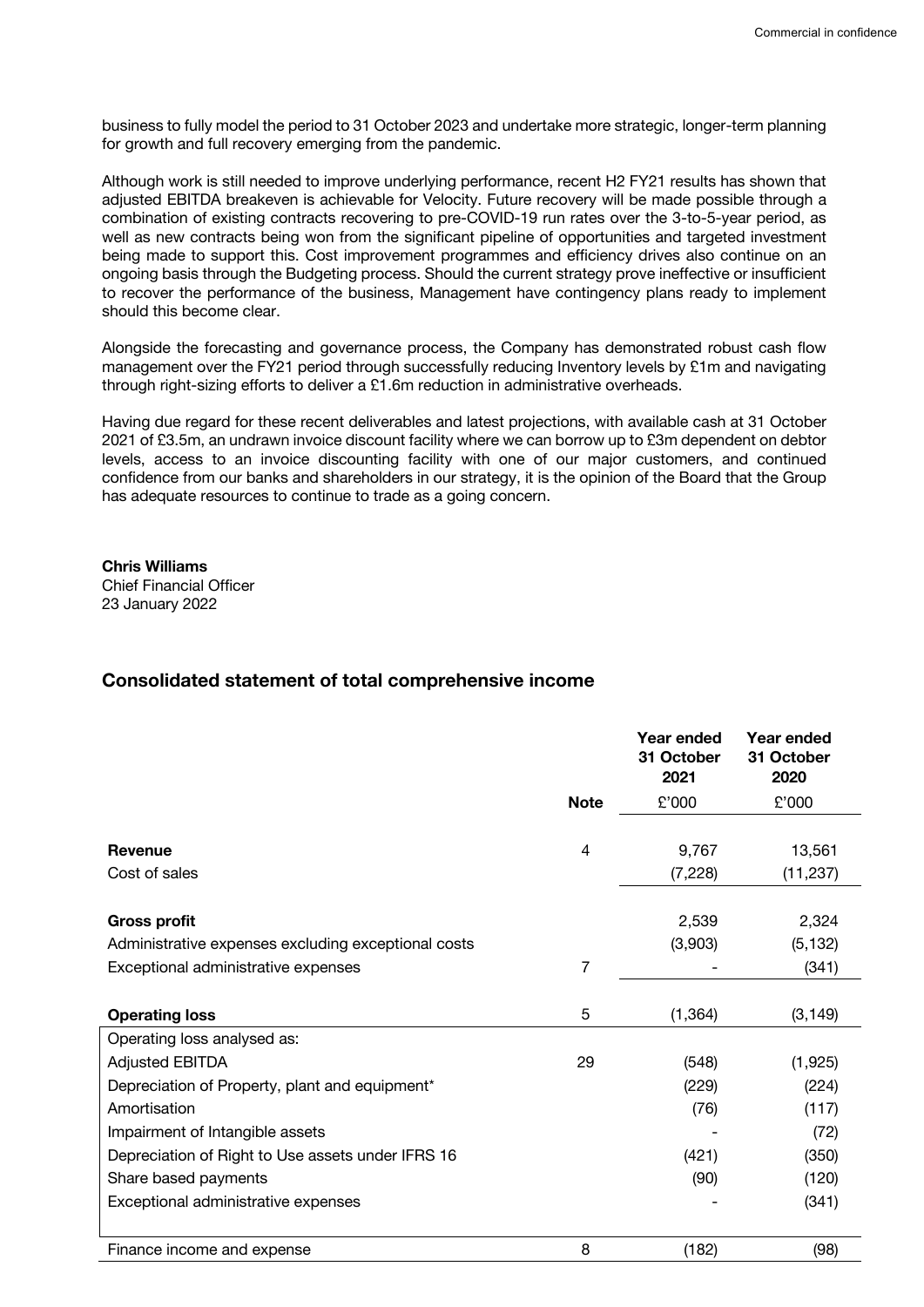| Loss before tax from continuing operations<br>Income tax income | 9  | (1,546)<br>340 | (3,247)<br>117 |
|-----------------------------------------------------------------|----|----------------|----------------|
| Loss for the period and total comprehensive loss                |    | (1,206)        | (3, 130)       |
| Loss per share - Basic $(E)$ from continuing operations         | 10 | (£0.03)        | (£0.08)        |
| Loss per share - Diluted $(E)$ from continuing operations       | 10 | (E0.03)        | (£0.08)        |

The notes below form part of these financial statements.

There were no discontinued operations in the current or prior period.

There is no other comprehensive income.

*\* a prior year adjustment has been made between property, plant and equipment and right-of-use asset please see note 30 for details.*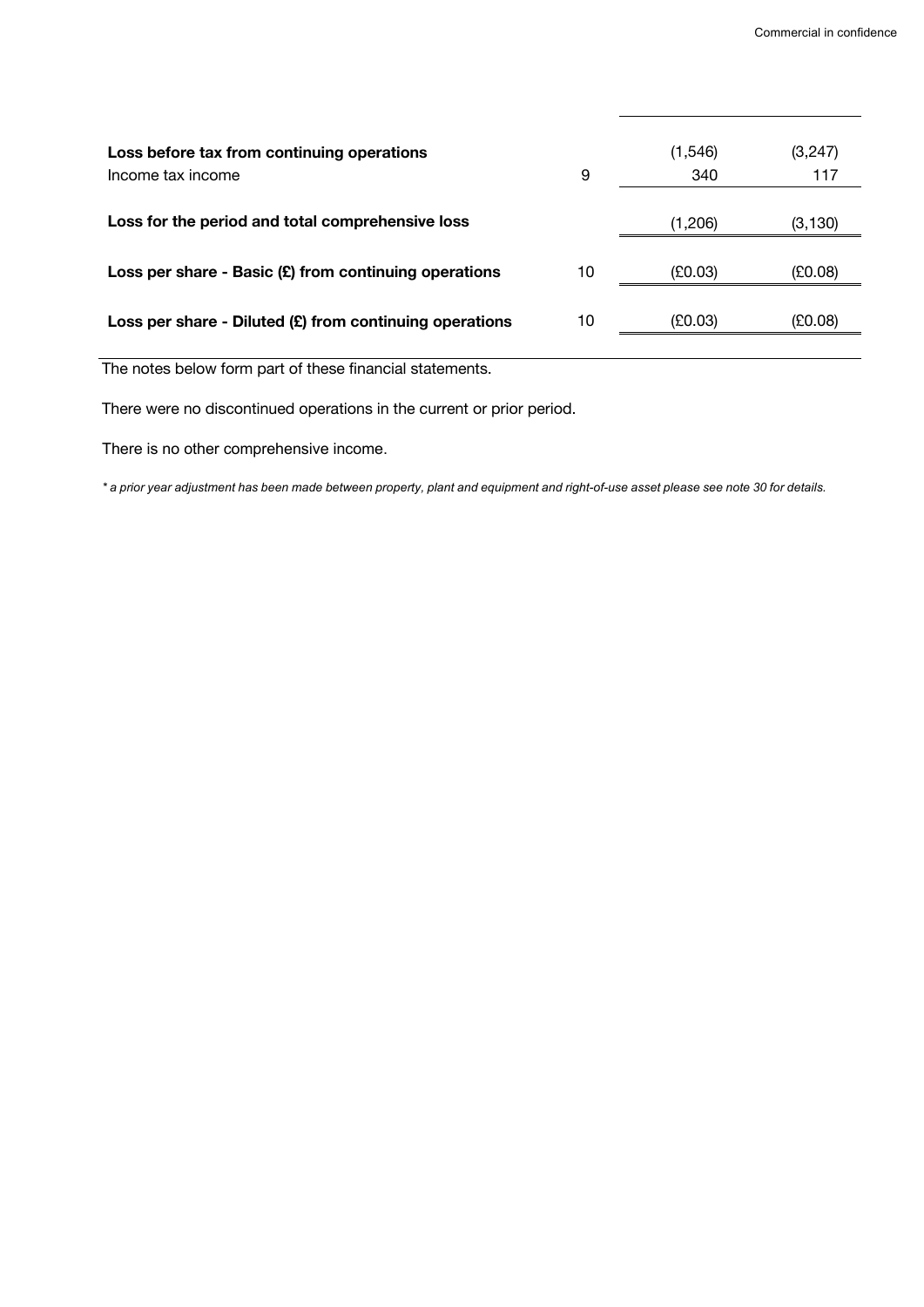# **Consolidated and Company statement of financial position**

|                                                         |      | Group      | Group      | Company    | Company    |
|---------------------------------------------------------|------|------------|------------|------------|------------|
|                                                         |      | 31 October | 31 October | 31 October | 31 October |
|                                                         |      | 2021       | 2020       | 2021       | 2020       |
|                                                         | Note | £'000      | £'000      | £'000      | £'000      |
| <b>Non-current assets</b>                               |      |            |            |            |            |
| Intangible assets                                       | 11   | 91         | 167        | 91         | 167        |
| Property, plant and equipment*                          | 12   | 1,051      | 1,216      | 1,051      | 1,216      |
| Right-of-use assets*                                    | 19   | 1,688      | 1,634      | 1,688      | 1,634      |
| <b>Total non-current assets</b>                         |      | 2,830      | 3,017      | 2,830      | 3,017      |
| <b>Current assets</b>                                   |      |            |            |            |            |
| Inventories                                             | 14   | 877        | 1,908      | 877        | 1,908      |
| Trade and other receivables                             | 15   | 2,162      | 2,464      | 2,195      | 2,490      |
| Corporation tax                                         |      | 341        |            | 341        |            |
| Cash and cash equivalents                               | 16   | 3,476      | 3,268      | 3,470      | 3,265      |
| <b>Total current assets</b>                             |      | 6,856      | 7,640      | 6,883      | 7,663      |
| <b>Total assets</b>                                     |      | 9,686      | 10,657     | 9,713      | 10,680     |
| <b>Current liabilities</b>                              |      |            |            |            |            |
| Loans                                                   | 17   | 514        | 500        | 514        | 500        |
| Trade and other payables                                | 17   | 1,058      | 1,504      | 1,058      | 1,499      |
| Obligations under lease liabilities                     | 19   | 309        | 411        | 309        | 411        |
| <b>Total current liabilities</b>                        |      | 1,881      | 2,415      | 1,881      | 2,410      |
| <b>Non-current liabilities</b>                          |      |            |            |            |            |
| Loans                                                   | 17   | 1,998      | 1,500      | 1,998      | 1,500      |
| Obligations under lease liabilities                     | 19   | 1,240      | 1,060      | 1,240      | 1,060      |
| <b>Total non-current liabilities</b>                    |      | 3,238      | 2,560      | 3,238      | 2,560      |
| <b>Total liabilities</b>                                |      | 5,119      | 4,975      | 5,119      | 4,970      |
| <b>Net assets</b>                                       |      | 4,567      | 5,682      | 4,594      | 5,710      |
| Equity attributable to equity holders of<br>the company |      |            |            |            |            |
| Share capital                                           | 22   | 91         | 91         | 91         | 91         |
| Share premium account                                   | 22   | 9,727      | 9,727      | 9,727      | 9,727      |
| Share-based payments reserve                            |      | 539        | 490        | 539        | 490        |
| Retained earnings                                       |      | (5,790)    | (4,626)    | (5,763)    | (4, 598)   |
| <b>Total equity</b>                                     |      | 4,567      | 5,682      | 4,564      | 5,710      |

*\* a prior year adjustment has been made between property, plant and equipment and right-of-use asset please see note 30 for details.*

The notes below form part of these financial statements.

The Company has taken advantage of the exemption allowed under section 408 of the Companies Act 2006 and not presented its own statement of profit and loss in these financial statements. The loss for the year was (£1,206,000). The financial statements were approved and authorised for issue by the Board of Directors on 23 January 2022 and were signed on its behalf by;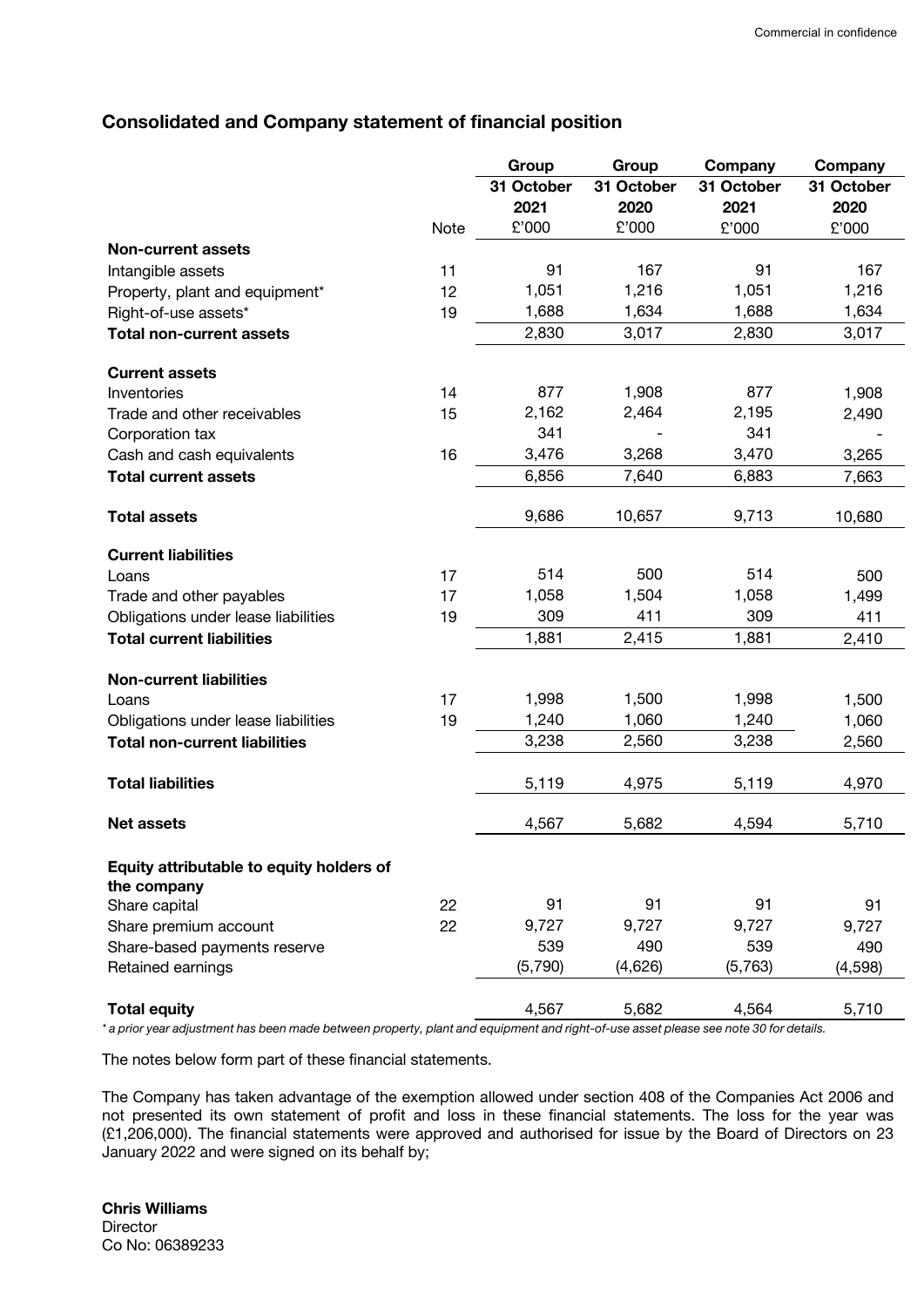# **Consolidated statement of changes in equity**

|                                                                                                                                                    | <b>Share</b><br>capital<br>£'000 | <b>Share</b><br>premium<br>account<br>£'000 | <b>Retained</b><br>earnings<br>£'000 | <b>Share-based</b><br>payments<br>reserve<br>£'000 | <b>Total</b><br>equity<br>£'000 |
|----------------------------------------------------------------------------------------------------------------------------------------------------|----------------------------------|---------------------------------------------|--------------------------------------|----------------------------------------------------|---------------------------------|
| As at 31 October 2019<br>Loss for the year                                                                                                         | 90                               | 9,727                                       | (1,663)<br>(3, 130)                  | 537                                                | 8,691<br>(3, 130)               |
|                                                                                                                                                    | 90                               | 9,727                                       | (4, 793)                             | 537                                                | 5,561                           |
| <b>Transactions with shareholders:</b><br>Share-based payments<br>Transfer of share option reserve on<br>vesting of options and issue of           | 1                                |                                             | 167                                  | 120<br>(167)                                       | 120<br>1                        |
| equity                                                                                                                                             |                                  |                                             |                                      |                                                    |                                 |
| As at 31 October 2020                                                                                                                              | 91                               | 9,727                                       | (4,626)                              | 490                                                | 5,682                           |
|                                                                                                                                                    |                                  |                                             |                                      |                                                    |                                 |
|                                                                                                                                                    | <b>Share</b><br>capital<br>£'000 | <b>Share</b><br>premium<br>account<br>£'000 | <b>Retained</b><br>earnings<br>£'000 | <b>Share-based</b><br>payments<br>reserve<br>£'000 | <b>Total</b><br>equity<br>£'000 |
| As at 31 October 2020<br>Loss for the year                                                                                                         | 91<br>$\overline{a}$             | 9,727<br>-                                  | (4,626)<br>(1, 205)                  | 490<br>-                                           | 5,682<br>(1, 205)               |
|                                                                                                                                                    | 91                               | 9,727                                       | (5, 831)                             | 490                                                | 4,477                           |
| <b>Transactions with shareholders:</b><br>Share-based payments<br>Transfer of share option reserve on<br>vesting of options and issue of<br>equity |                                  |                                             | 41                                   | 90<br>(41)                                         | 90                              |

The notes below form part of these financial statements.

# **Consolidated and Company statement of changes in equity**

# **Company statement of changes in equity**

| <u>sanipang alalamant at ananggo in agaly</u> | <b>Share</b><br>capital<br>£'000 | <b>Share</b><br>premium<br>account<br>£'000 | <b>Retained</b><br>earnings<br>£'000 | Share-based<br>payments<br>reserve<br>£'000 | <b>Total</b><br>equity<br>£'000 |
|-----------------------------------------------|----------------------------------|---------------------------------------------|--------------------------------------|---------------------------------------------|---------------------------------|
| As at 31 October 2019<br>Loss for the year    | 90<br>Ξ.                         | 9,727                                       | (1,642)<br>(3, 123)                  | 537<br>-                                    | 8,691<br>(3, 123)               |
|                                               | 90                               | 9,727                                       | (4, 765)                             | 537                                         | 5,589                           |

**Transactions with shareholders:**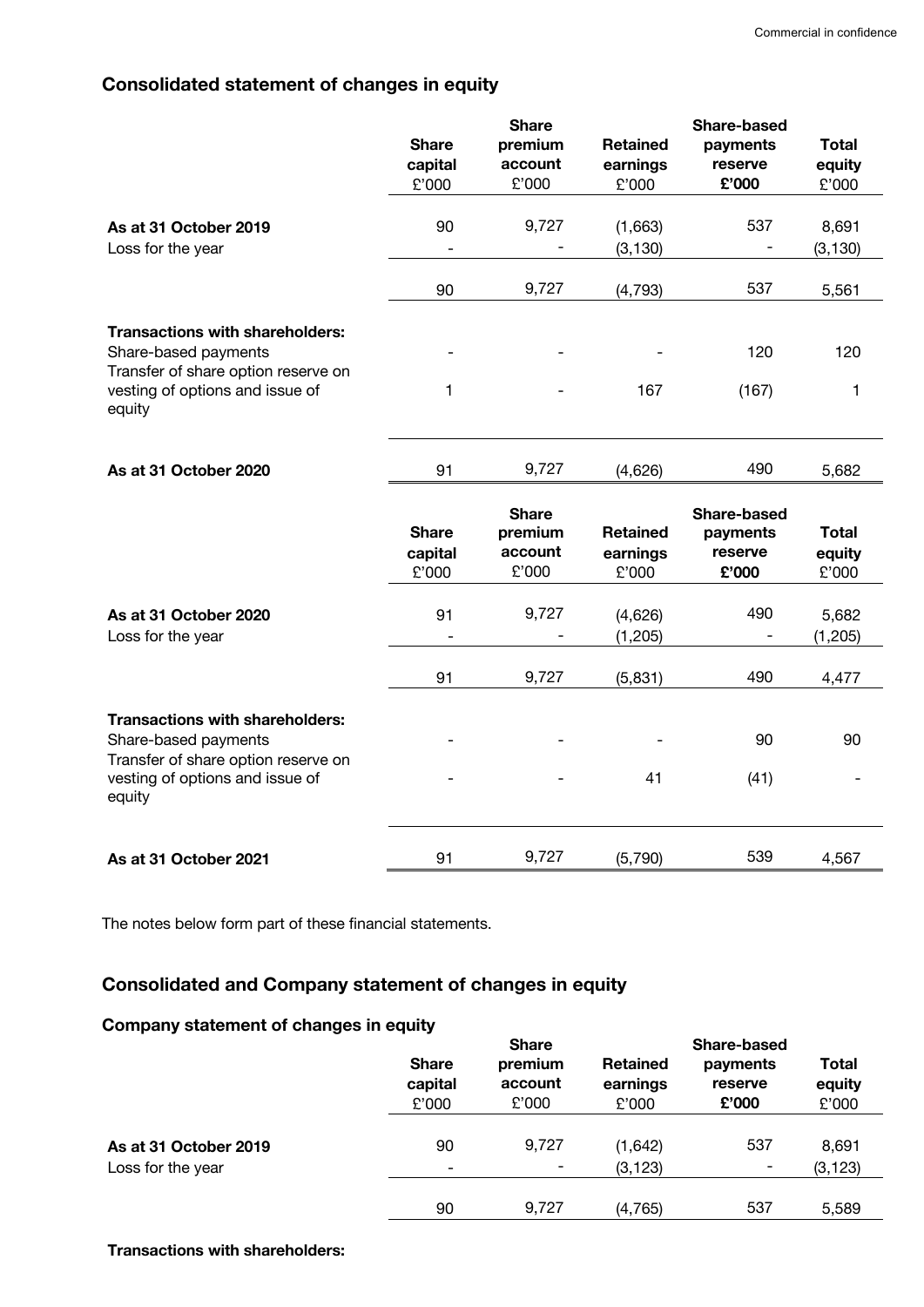| Share-based payments<br>Transfer of share option reserve on<br>vesting of options and issue of<br>equity                                           | 1                                |                                             | 167                                  | 120<br>(167)                                       | 120<br>1                        |
|----------------------------------------------------------------------------------------------------------------------------------------------------|----------------------------------|---------------------------------------------|--------------------------------------|----------------------------------------------------|---------------------------------|
| As at 31 October 2020                                                                                                                              | 91                               | 9,727                                       | (4,598)                              | 490                                                | 5,710                           |
|                                                                                                                                                    | <b>Share</b><br>capital<br>£'000 | <b>Share</b><br>premium<br>account<br>£'000 | <b>Retained</b><br>earnings<br>£'000 | <b>Share-based</b><br>payments<br>reserve<br>£'000 | <b>Total</b><br>equity<br>£'000 |
| As at 31 October 2020<br>Loss for the year                                                                                                         | 91                               | 9,727                                       | (4,598)<br>(1,206)                   | 490                                                | 5,710<br>(1, 206)               |
|                                                                                                                                                    | 91                               | 9,727                                       | (5,804)                              | 490                                                | 4,504                           |
| <b>Transactions with shareholders:</b><br>Share-based payments<br>Transfer of share option reserve on<br>vesting of options and issue of<br>equity |                                  |                                             | 41                                   | 90<br>(41)                                         | 90                              |
| As at 31 October 2021                                                                                                                              | 91                               | 9,727                                       | (5,763)                              | 539                                                | 4,594                           |

The notes below form part of these financial statements.

# **Consolidated and Company Statement of cash flows**

|                                                             | Group      | Group      | Company    | Company    |
|-------------------------------------------------------------|------------|------------|------------|------------|
|                                                             | Year ended | Year ended | Year ended | Year ended |
|                                                             | 31 October | 31 October | 31 October | 31 October |
|                                                             | 2021       | 2020       | 2021       | 2020       |
|                                                             | £'000      | £'000      | £'000      | £'000      |
| <b>Operating activities</b>                                 |            |            |            |            |
| Loss for the year                                           | (1,206)    | (3, 130)   | (1,206)    | (3, 123)   |
| Taxation                                                    | (341)      | (117)      | (341)      | (117)      |
| Profit on sale of assets                                    | (13)       |            | (13)       |            |
| Finance costs                                               | 182        | 98         | 181        | 98         |
| Amortisation of intangible assets                           | 76         | 118        | 76         | 118        |
| Impairment of Intangible assets                             |            | 72         |            | 72         |
| Depreciation of property, plant and equipment*              | 229        | 223        | 229        | 223        |
| Depreciation of right to use assets*                        | 421        | 350        | 421        | 350        |
| Share-based payments                                        | 90         | 120        | 90         | 120        |
| Operating cash flows before movements in<br>working capital | (562)      | (2, 266)   | (562)      | (2, 259)   |
| Decrease in trade and other receivables                     | 302        | 1,685      | 294        | 1,688      |
| Decrease in inventories                                     | 1,031      | 1,269      | 1,031      | 1,269      |
| Decrease in trade and other payables                        | (446)      | (1,526)    | (441)      | (1,531)    |
| <b>Cash generated from operations</b>                       | 325        | (838)      | 322        | (833)      |
| Net cash Inflow/(Outflow) from operating<br>activities      | 325        | (838)      | 322        | (833)      |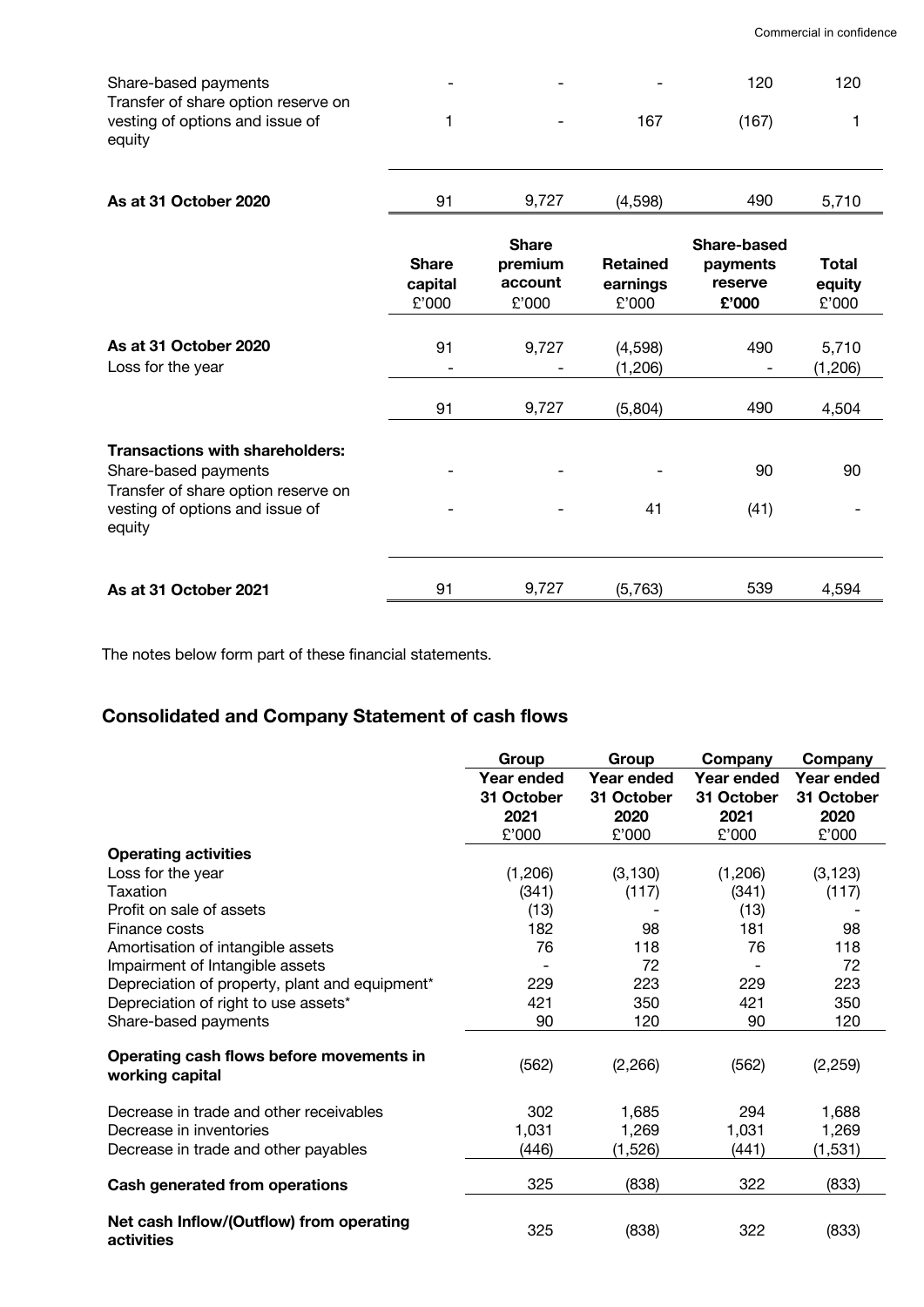| <b>Investing activities</b>                                                       |       |               |       |               |  |
|-----------------------------------------------------------------------------------|-------|---------------|-------|---------------|--|
| Purchase of property, plant and equipment*<br>Development expenditure capitalised | (64)  | (782)<br>(39) | (64)  | (782)<br>(39) |  |
| Proceeds from the sale of property, plant and<br>equipment                        | 13    | 3             | 13    | 3             |  |
| Net cash used in investing activities                                             | (51)  | (818)         | (51)  | (818)         |  |
| <b>Financing activities</b>                                                       |       |               |       |               |  |
| Loan received                                                                     | 634   | 2,000         | 634   | 2,000         |  |
| Finance costs paid                                                                | (181) | (98)          | (181) | (98)          |  |
| Loan repayment                                                                    | (119) |               | (119) |               |  |
| Repayment of lease liabilities capital                                            | (400) | (402)         | (400) | (404)         |  |
| Net cash generated from financing activities                                      | (66)  | 1,500         | (66)  | 1,500         |  |
| Net Increase/(Decrease) in cash and cash                                          |       |               |       |               |  |
| equivalents                                                                       | 208   | (156)         | 205   | (151)         |  |
| Cash and cash equivalents at 01 November                                          | 3,268 | 3,424         | 3,265 | 3,416         |  |
| Cash and cash equivalents at 31 October                                           | 3,476 | 3,268         | 3,470 | 3,265         |  |

*\* a prior year adjustment has been made between property, plant and equipment and right-of-use asset please see note 30 for details.*

# **Notes to the Financial Statements**

# **1. General information**

Velocity Composites Plc (the 'Company') is a public limited company incorporated and domiciled in England and Wales. The registered office of the Company is AMS Technology Park, Billington Road, Burnley, Lancashire, BB11 5UB, United Kingdom. The registered Company number is 06389233.

In order to prepare for future expansion in the Asia region, the Company established a wholly owned subsidiary company, Velocity Composites Sendirian Berhad, which is domiciled in Malaysia. The subsidiary company commenced trading on 18 April 2018. The Company also established a wholly owned subsidiary company, Velocity Composites Aerospace Inc. to prepare for future expansion in the United States of America. These subsidiaries together with Velocity Composites plc, now form the Velocity Composites Group ('the Group').

The Group's principal activity is that of the sale of kits of composite material and related products to the aerospace industry.

# **2. Accounting policies**

#### *Basis of preparation*

The figures shown for the year ended 31 October 2021 are based on the Group's statutory accounts for that period and do not constitute the Group's statutory accounts for that period as defined in section 434 of the Companies Act 2006. The statutory accounts were prepared under International Financial Reporting Standards in conformity with the Companies Act 2006 the accounting policies have been applied as described in the Annual Report. The audit report on the accounts for the year ended 31 October 2021 was not qualified, did not include a reference to any matters to which the Auditor drew attention by way of emphasis without qualifying the report, and did not contain statements under section 498 (2) or (3) of the Companies Act 2006.

The financial statements have been prepared in compliance with the measurement and recognition criteria of International Accounting Standards in conformity with the requirements of the Companies Act 2006.

These financial statements have been prepared on a going concern basis and using the historical cost convention, as modified by the revaluation of certain items, as stated in the accounting policies. These policies have been consistently applied to all periods presented, unless otherwise stated. The financial statements are presented in sterling and have been rounded to the nearest thousand (£'000).

# **Investing activities**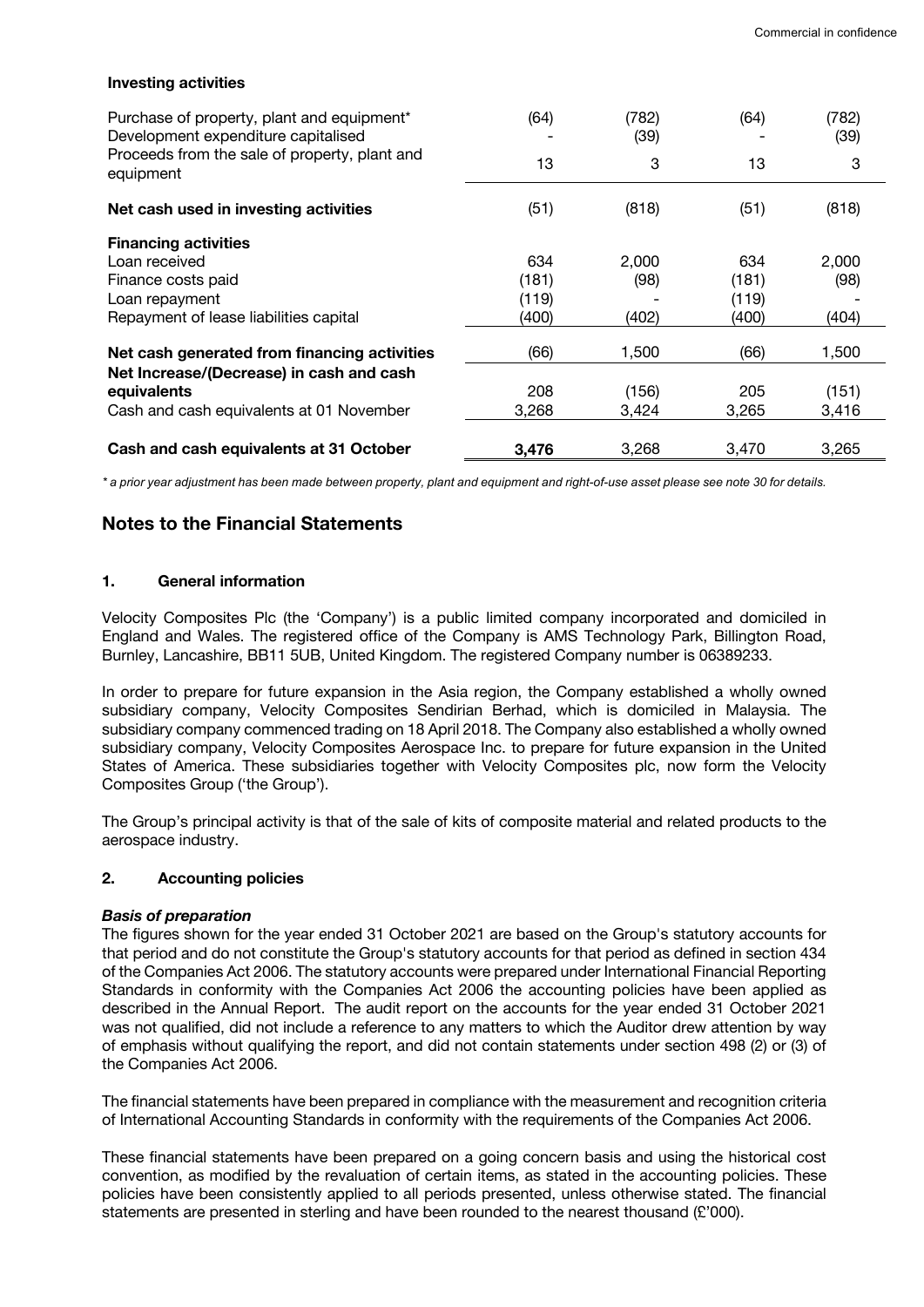The Company has taken advantage of the exemption allowed under section 408 of the Companies Act 2006 and not presented its own statement of profit and loss in these financial statements.

#### *Basis of consolidation*

The consolidated financial statements incorporate the financial statements of the Company and its subsidiary undertakings made up to 31 October 2021. Subsidiaries are consolidated from the date of acquisition, using the purchase method.

Where necessary, adjustments are made to the financial statements of subsidiaries to bring the accounting policies used into line with those used by the Group. The Group's subsidiaries have prepared their statutory financial statements in accordance with International Accounting Standards.

Subsidiaries are entities controlled by the Group. The Group controls an entity when it is exposed to, or has rights to, variable returns from its involvement with the entity and has the ability to affect those returns through its power over the entity. In assessing control, the Group takes into consideration potential voting rights. The acquisition date is the date on which control is transferred to the acquirer. The financial statements of subsidiaries are included in the consolidated financial statements from the date that control commences until the date that control ceases.

Intra-group balances and transactions, and any unrealised income and expenses arising from intra-group transactions, are eliminated. Unrealised losses are eliminated in the same way as unrealised gains, but only to the extent that there is no evidence of impairment.

The accounting policies set out below have, unless otherwise stated, been applied consistently to all periods presented in the consolidated financial statements.

#### *Going concern*

Management continues to undertake a significant level of cash flow forecasting, in-line with prior year and best practice over the pandemic period. This is now an ongoing process within the Company through Integrated Business Planning (IBP) which regularly stress-tests the forecasting assumptions against the continuously evolving circumstances, such as the latest COVID variant or government outlook. It was this work that also supported the application for additional CBILS support and its associated asset-financing with Close Brothers. Detailed financial projections for the following 24 month rolling period to 31 October 2023 were prepared and a number of sensitivities were run to stress test the forecasts and understand the cash flow impact of various scenarios. Even in the most severe down-side scenario modelled the business had sufficient liquidity to continue trading as a going concern

Our forecasts indicate the group's Invoice Discounting Facility, secured against Trade Debtors, will be utilised during certain months within the going concern period. Whilst this facility is designed to be shortterm and can be withdrawn, the latest annual review in December reflected the banks' support for Velocity's growth strategy and extended the commitment of both parties to a minimum 3 months' notice and as such we expect this facility will remain available throughout the going concern period. Should alternative financing be required the Group would preserve cash through slowing investment in growth until longer-term funding could be implemented, such as asset-based financing against new capex or equity funding.

The cash flow forecasts are reviewed monthly through Management's IBP process and the forecasting assumptions are updated for any new knowledge to ensure there is no change in the Company's liquidity outlook. This is linked in with the Management's monthly risk review and should the outlook change significantly with no mitigating actions the Company's liquidity risk rating on the risk register will be adjusted to reflect this and subsequently discussed at Board through the Audit Committee's quarterly risk register review.

The aerospace sector lends itself to this kind of long-term planning due to the nature and length of customer programmes, typically a minimum of 3 years, but often 5 years or more. This has enabled the business to fully model the period to 31 October 2023 and undertake more strategic, longer-term planning for growth and full recovery emerging from the pandemic.

Although work is still needed to improve underlying performance, recent H2 FY21 results has shown that adjusted EBITDA breakeven is achievable for Velocity. Future recovery will be made possible through a combination of existing contracts recovering to pre-COVID-19 run rates over the 3-to-5-year period, as well as new contracts being won from the significant pipeline of opportunities and targeted investment being made to support this. Cost improvement programmes and efficiency drives also continue on an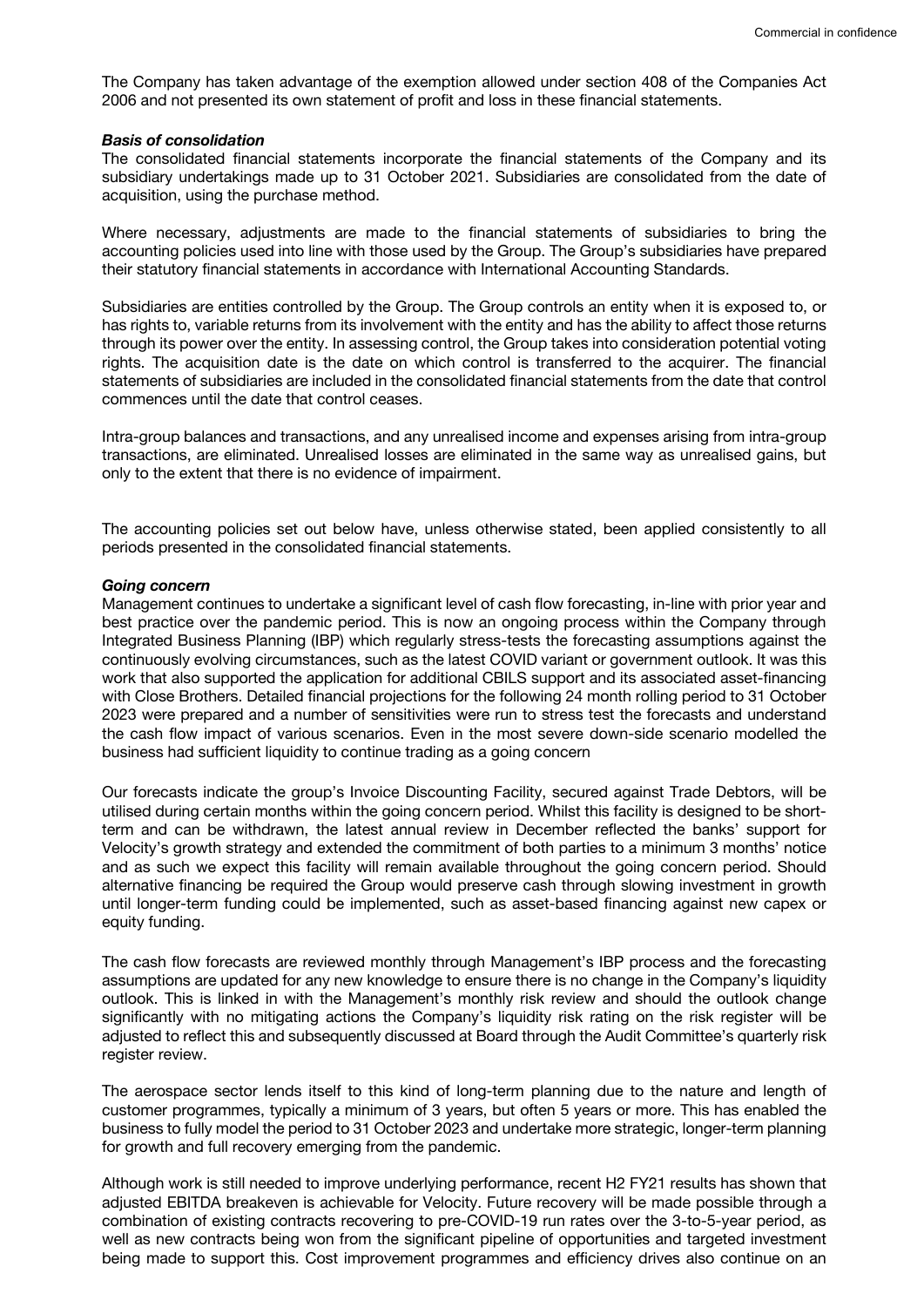ongoing basis through the Budgeting process. Should the current strategy prove ineffective or insufficient to recover the performance of the business, Management have contingency plans ready to implement should this become clear.

Alongside the forecasting and governance process, the Company has demonstrated robust cash flow management over the FY21 period through successfully reducing Inventory levels by £1m and navigating through right-sizing efforts to deliver a £1.6m reduction in administrative overheads.

Having due regard for these recent deliverables and latest projections, with available cash at 31 October 2021 of £3.5m, an undrawn invoice discount facility where we can borrow up to £3m dependent on debtor levels, access to an invoice discounting facility with one of our major customers, and continued confidence from our banks and shareholders in our strategy, it is the opinion of the Board that the Group has adequate resources to continue to trade as a going concern.

There are no other IFRSs or IFRIC interpretations that are not yet fully effective that could be expected to have a material impact on the Group.

#### *Revenue Recognition*

Revenue is recognised as performance obligations are satisfied as control of the goods and services is transferred to the customer. Contracts are satisfied over a period of time, with the dispatch of goods at a point in time. Revenue is therefore recognised when control is transferred to the customer, which is usually when legal title passes to the customer and the business has the right to payment, for example, on delivery.

The Group generate revenue from the sale of structural and consumable materials for use within the aerospace industry. This is the sole revenue stream of the Group.

At contract inception (which is upon receipt of a purchase order from a customer), an assessment is completed to identify the performance obligations in each contract. Performance obligations in a contract are the goods that are distinct.

At contract inception, the transaction price is determined, being the amount that the Group expects to receive for transferring the promised goods – this is a fixed price with no variable consideration. The transaction price is allocated to the performance obligations in the contract based on their relative standalone selling prices – this reflects the agreed price as per purchase order for each product. The Group has determined that the contractually stated price represents the standalone selling price for each performance obligation.

Revenue from sale of goods is recognised when a performance obligation has been satisfied by transferring the promised product to the customer at a point in time, usually when legal title passes to the customer and the business has the right to payment, for example, on delivery. Standard payment terms are in place for each customer*.*

#### *Inventory*

Inventory is stated at the lower of costs incurred in bringing each product to its present location and condition compared to net realisable value as follows:

- Raw materials, consumables and goods for resale purchase cost on a first-in/first-out basis.
- Work in progress and finished goods costs of direct materials and labour plus attributable overheads based on a normal level of activity

Net realisable value is based on an estimated selling price less any further costs expected to be incurred for completion and disposal.

#### *Expenditure*

Expenditure is recognised in respect of goods and services received when supplied in accordance with contractual terms. Provision is made when an obligation exists for a future liability relating to a past event and where the amount of the obligation can be reliably estimated. Goods or services supplied in a foreign currency are recognised at the exchange rate ruling at the time of accounting for this expenditure.

#### *Retirement Benefits: Defined contribution schemes*

Contributions to defined contribution pension schemes are charged to the statement of comprehensive income in the year to which they relate.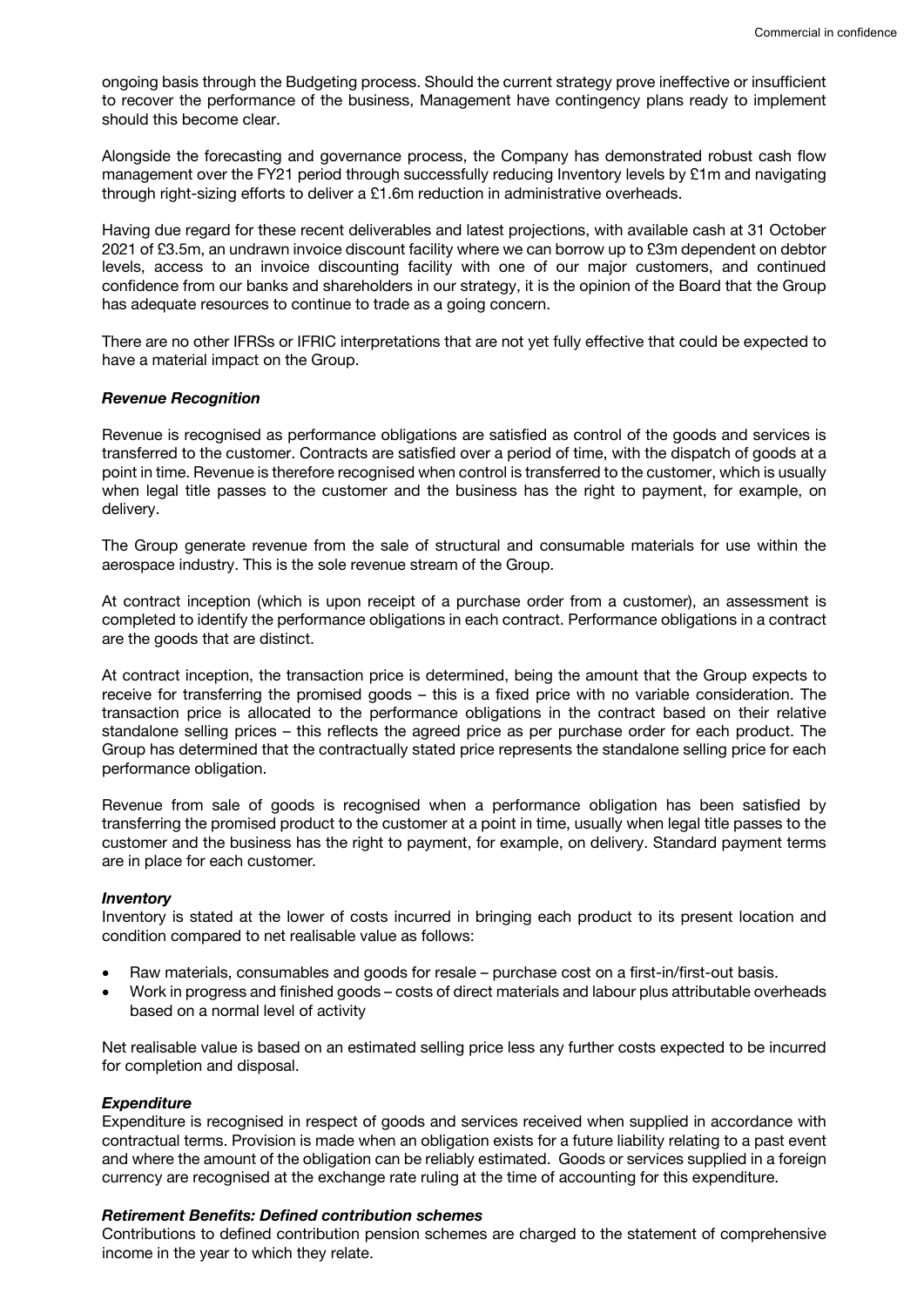#### *Research and development expenditure*

Research expenditure - Expenditure on research activities is recognised as an expense in the period in which it is incurred.

Development expenditure - An internally generated intangible asset arising from the Group's own development activity is recognised only if all of the following conditions are met:

- an asset is created that can be identified and is technically and commercially feasible;
- it is probable that the asset created will generate future economic benefits and the Group has available sufficient resources to complete the development and to subsequently sell and/or use the asset created; and
- the development cost of the asset can be measured reliably.

The amount recognised for development expenditure is the sum of all incurred expenditure from the date when the intangible asset first meets the recognition criteria listed above. This occurs when future sales are expected to flow from the work performed. Incurred expenditure largely relates to internal staff costs incurred by the Group.

Subsequent to initial recognition, internally generated intangible assets are reported at cost less accumulated amortisation and impairment.

#### *Amortisation*

Amortisation is calculated to write off the cost of intangible assets less their estimated residual values using the straight-line method over their estimated useful lives and is generally recognised in the statement of total comprehensive income. The estimated useful lives are based on the average life of a project as follows:

Development costs **5** years 5 years **5** years **5** years **5** years **5** years **5** years **5** 

#### *Property, plant and equipment*

Items of property, plant and equipment are initially recognised at cost. As well as the purchase price, cost includes directly attributable costs.

Depreciation is provided on all items of property, plant and equipment so as to write off their carrying value over the expected useful economic lives. It is provided at the following methods and rates:

Land and buildings (right of use) Plant and machinery<br>Motor vehicles Fixtures and fittings 15% straight line Leasehold Improvements **Leasehold Improvements Constanting Constanting Constanting Constanting Constanting Constanting Constanting Constanting Constanting Constanting Constanting Constanting Constanting Constanting Const** 

Over the term of the lease 15% straight line 25% straight line

#### *Exceptional items*

Items which are both material and non-recurring are presented as exceptional items within the relevant income statement category. The separate reporting of exceptional items helps provide a better indication of the Group's underlying business performance.

#### *Foreign currency translation*

Items included in the financial statements of each of the group's entities are measured using the currency of the primary economic environment in which the entity operates ('its functional currency'). The consolidated financial statements are presented in sterling, which Velocity Composites plc's functional and presentation currency.

Foreign currency transactions are translated into the functional currency using the exchange rates at the dates the transactions occur. Foreign exchange gains and losses resulting from the settlement of such transactions and from the translation of monetary assets and liabilities denominated in foreign currencies at year end exchange rates are recognised in the Consolidated comprehensive statement of income.

The results and financial position of foreign operations that have a functional currency different from the presentation currency are translated into the presentation currency, on consolidation, as follows:

• assets and liabilities for each balance sheet presented are translated at the closing rate at the date of that balance sheet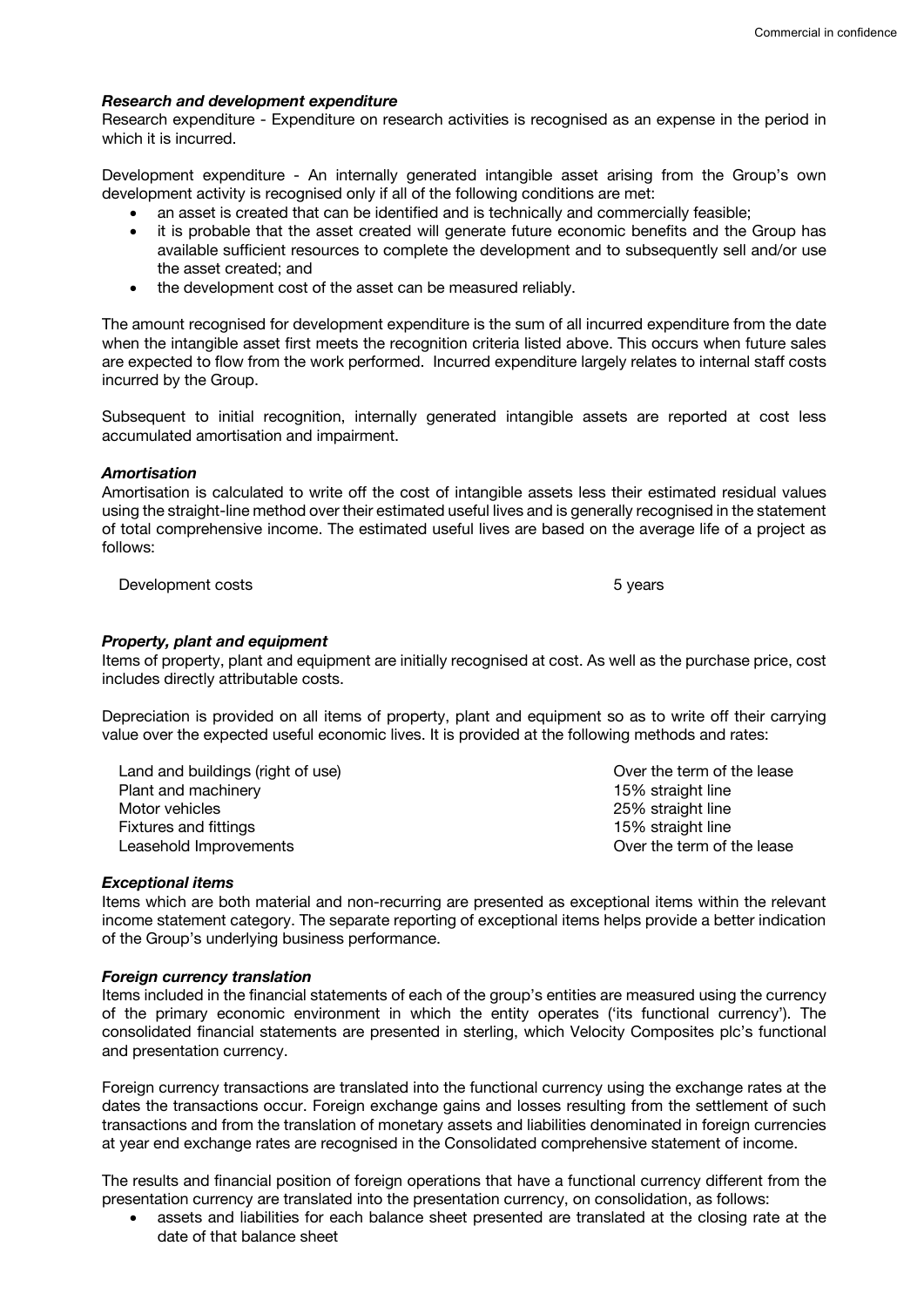- income and expenses for each statement of profit or loss and statement of comprehensive income are translated at average exchange rates, and
- all resulting exchange differences are recognised immediately in the Consolidated comprehensive statement of income.

#### *Impairment of non-financial assets*

The carrying values of non-financial assets are reviewed for impairment when there is an indication that assets might be impaired, and at the end of each reporting period. When the carrying value of an asset exceeds its recoverable amount, the asset is written down accordingly.

Where it is not possible to estimate the recoverable amount of an individual asset, the impairment test is carried out on the asset's cash generating unit (i.e. the smallest grouping of assets in which the asset belongs for which there are separately identifiable cash flows).

Impairment charges are included in the income statement, except to the extent they reverse previous gains recognised in the statement of comprehensive income.

#### *Financial Instruments*

All funding requirements and financial risks are managed based on policies and procedures adopted by the Board of Directors encapsulating the normal day to day trading of the Group. The Group does not use derivative financial instruments such as forward currency contracts, or similar instruments. The Group does not issue or use financial instruments of a speculative nature.

#### *Bank Borrowings*

Interest-bearing loans are recorded initially at their fair value, net of direct transaction costs. Such instruments are subsequently carried at their amortised cost and finance charges are recognised in the statement of comprehensive income over the term of the instrument using an effective rate of interest. Finance charges are accounted for on an accrual's basis to the statement of comprehensive income.

The Group has current borrowings of CBIL loans and can utilise its invoice discounting facility in support of its working capital requirements, however it was not utilised in the year.

# *Financial assets*

The Group classifies its financial assets into the categories discussed below and based upon the purpose for which the asset was acquired. The Group has not classified any of its financial assets as held to maturity.

#### Trade and other receivables

These assets are non-derivative financial assets with fixed or determinable payments that are not quoted in an active market. They arise principally through the provision of services to customers (e.g. trade receivables), but also incorporate other types of contractual monetary asset. They are initially recognised at fair value plus transactions costs that are directly attributable to their acquisition or issue and are subsequently carried at amortised cost using the effective interest method, less provision for impairment.

The Group's loans and receivables comprise trade and other receivables included within the statement of financial position.

Cash and cash equivalents include cash held at bank, bank overdrafts and marketable securities of very short-term maturity (typically three months or less) which are not expected to deteriorate significantly in value until maturity. Bank overdrafts are shown within loans and borrowings in current liabilities in the statement of financial position.

Impairment provisions are recognised through the expected credit losses model (ECL). IFRS 9's impairment requirements use forward-looking information to recognise expected credit losses – the 'expected credit loss (ECL) model'.

The Group considers a broader range of information when assessing credit risk and measuring expected credit losses, including past events, current conditions, reasonable and supportable forecasts that affect the expected collectability of the future cash flows of the instrument.

#### **Trade and other payables**

The Group classifies its financial liabilities as comprising trade payables and other short-term monetary liabilities, which are initially recognised at fair value and subsequently carried at amortised cost using the effective interest method.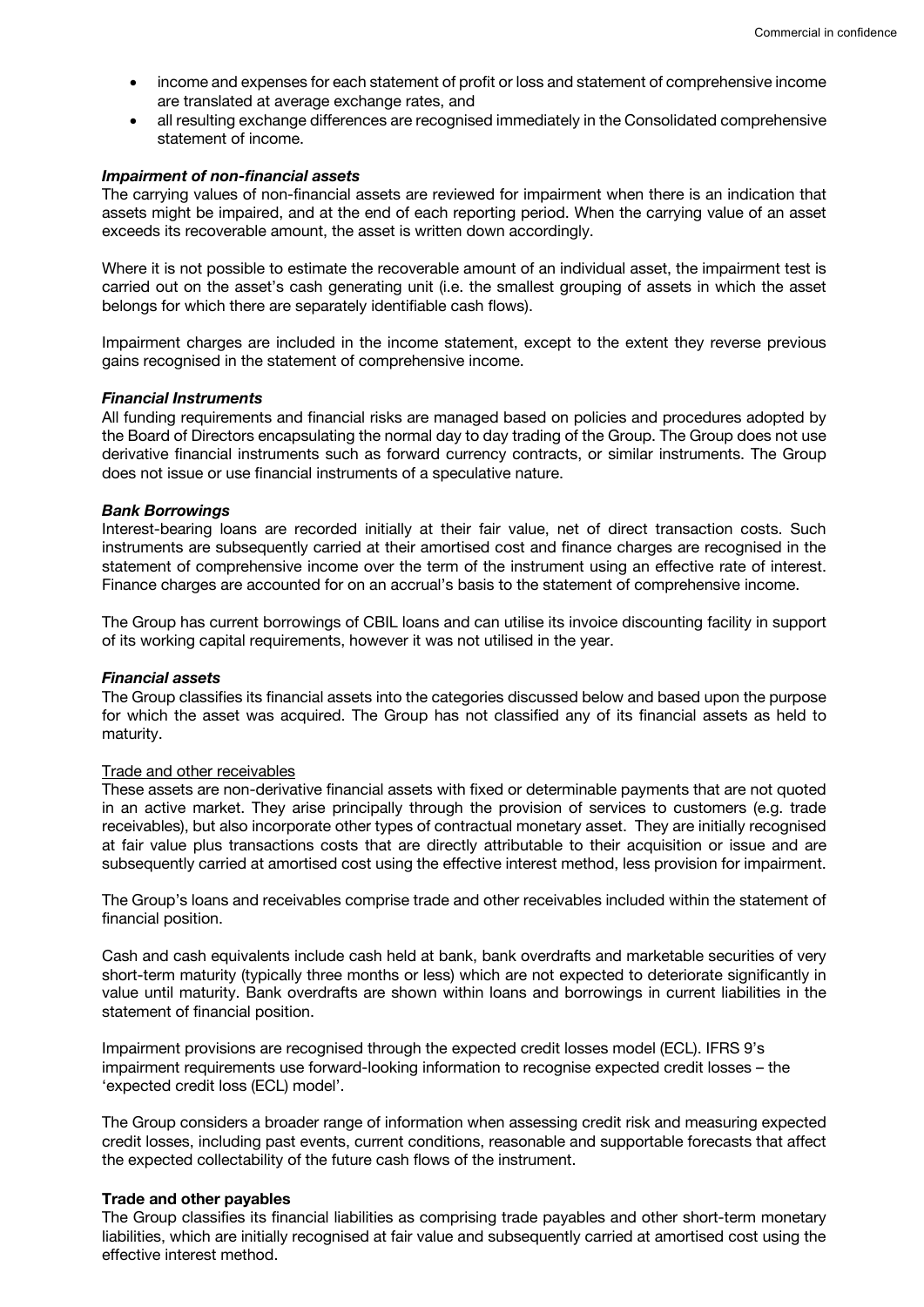#### *Share Capital*

Financial instruments issued by the Group are treated as equity only to the extent that they do not meet the definition of a financial liability. The Group's ordinary shares are classified as equity instruments.

#### *Share Premium*

Share premium represents the excess of the issue price over the par value on shares issued less costs relating to the capital transaction arising on the issue.

#### *Share-based payment*

The Group operates an equity-settled share-based compensation plan in which the Group receives services from Directors and certain employees as consideration for share options. The fair value of the services is recognised as an expense over the vesting period, determined by reference to the fair value of the options granted.

#### *Leased Assets*

#### **Leases**

The Group makes the use of leasing arrangements principally for the buildings and motor vehicles. The rental contracts for offices are typically negotiated for terms of 5 and 10 years and some of these have extension terms. The Group does not enter into sale and leaseback arrangements. All the leases are negotiated on an individual basis and contain a wide variety of different terms and conditions.

The Group assesses whether a contract is or contains a lease at inception of the contract. A lease conveys the right to direct the use and obtain substantially all of the economic benefits of an identified asset for a period of time in exchange for consideration.

#### *Measurement and recognition*

At lease commencement date, the Group recognises a right-of-use asset and a lease liability in its consolidated statement of financial position. The right-of-use asset is measured at cost, which is made up of the initial measurement of the lease liability, any initial direct costs incurred by the Group, and remove the asset at the end of the lease, and any lease payments made in advance of the lease commencement date.

The Group depreciates the right-of-use asset on a straight-line basis from the lease commencement date to the earlier of the end of the useful life of the right-of-use asset or the end of the lease term. The Group also assesses the right-of-use asset for impairment when such indicators exist.

At the commencement date, the Group measures the lease liability at the present value of the lease payments unpaid at that date, discounted using the Group's incremental borrowing rate because as the lease contracts are negotiated with third parties it is not possible to determine the interest rate that is implicit in the lease.

The incremental borrowing rate is the estimated rate that the Group would have to pay to borrow the same amount over a similar term, and with similar security to obtain an asset of equivalent value. This rate is adjusted should the lessee entity have a different risk profile to that of the Group.

Subsequent to initial measurement, the liability will be reduced by lease payments that are allocated between repayments of principal and finance costs. The finance cost is the amount that produces a constant periodic rate of interest on the remaining balance of the lease liability.

The lease liability is reassessed when there is a change in the lease payments. Changes in lease payments arising from a change in the lease term or a change in the assessment of an option to purchase a leased asset. The revised lease payments are discounted using the Group's incremental borrowing rate at the date of reassessment when the rate implicit in the lease cannot be readily determined. The amount of the remeasurement of the lease liability is reflected as an adjustment to the carrying amount of the right-ofuse asset. The exception being when the carrying amount of the right-of-use asset has been reduced to zero then any excess is recognised in profit or loss.

Payments under leases can also change when there is either a change in the amounts expected to be paid under residual value guarantees or when future payments change through an index or a rate used to determine those payments, including changes in market rental rates following a market rent review. The lease liability is remeasured only when the adjustment to lease payments takes effect and the revised contractual payments for the remainder of the lease term are discounted using an unchanged discount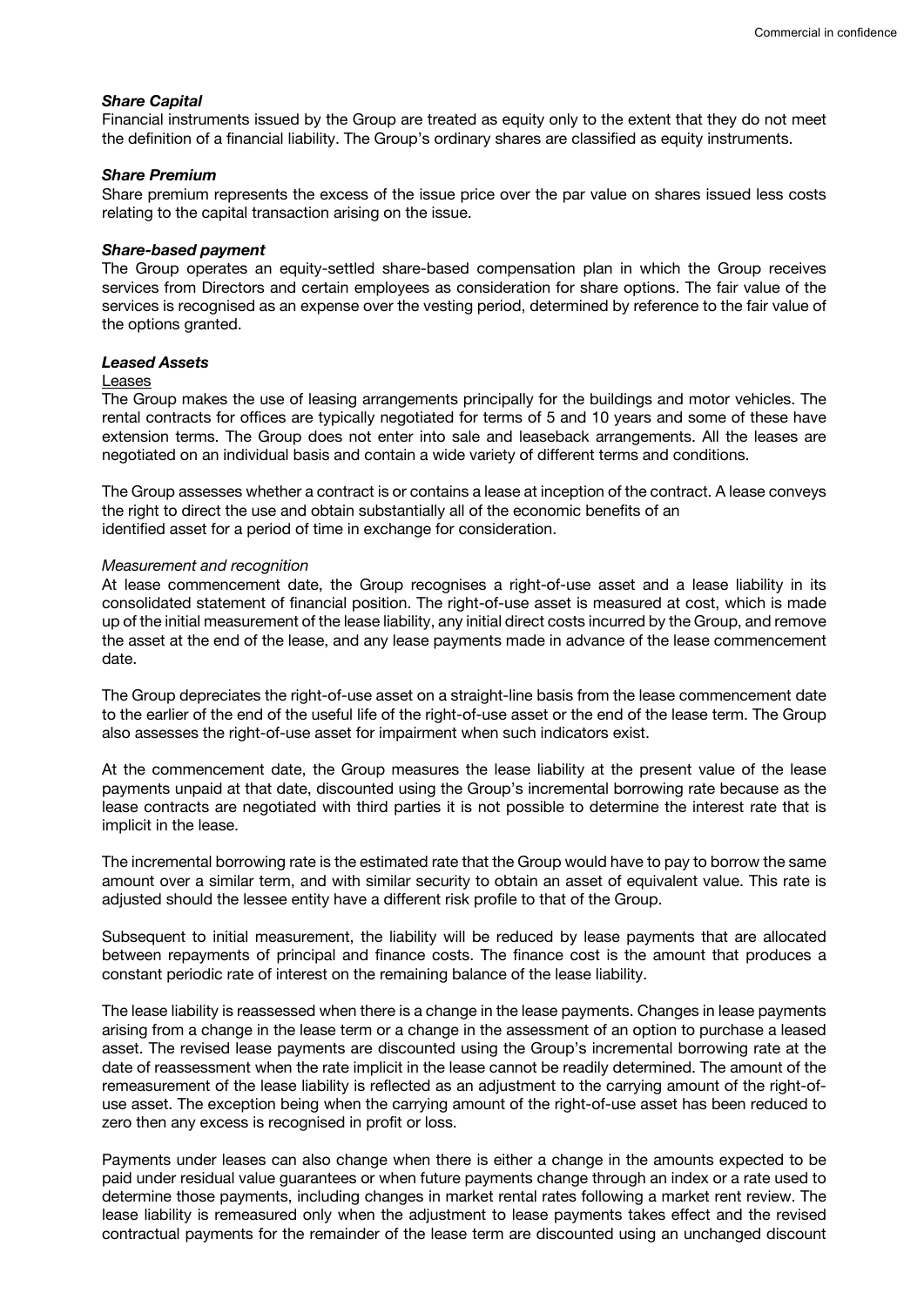rate. Except for where the change in lease payments results from a change in floating interest rates, in which case the discount rate is amended to reflect the change in interest rates.

The remeasurement of the lease liability is dealt with by a reduction in the carrying amount of the right-ofuse asset to reflect the full or partial termination of the lease for lease modifications that reduce the scope of the lease. Any gain or loss relating to the partial or full termination of the lease is recognised in profit or loss. The right-of-use asset is adjusted for all other lease modifications.

The Group has elected to account for short-term leases and leases of low-value assets using the practical expedients. These leases relate property security. Instead of recognising a right-of-use asset and lease liability, the payments in relation to these are recognised as an expense in profit or loss on a straight-line basis over the lease term.

See the accounting policy on Property plant and equipment for the depreciation methods and useful lives for assets held under lease.

#### *Government Grants*

Grants from the government are recognised at their fair value where there is reasonable assurance that the grant will be received, and the group will comply with all attached conditions. Government grants relating to cost are deferred and recognised in the profit or loss by deducting from the related expense over the period necessary to match them with the costs that they are intended to compensate. Note, a government grant exists on the group's CBIL loans given they may be below a market interest rate – the impact of this has not been quantified on the grounds of materiality as there would be an equal and opposite finance charge, both recognised within the same financial statement line item.

#### *Current taxation*

The tax currently payable is based on the taxable profit of the period. Taxable profit differs from profit as reported in the Consolidated statement of comprehensive income because it excludes items of income and expense that are taxable or deductible in other periods and it further excludes items that are never taxable or deductible. The Group's liability for current tax is calculated using rates that have been enacted or substantively enacted by the statement of financial position date.

#### *R&D tax credit*

R&D tax credits are recognised at the point when claims have been quantified relating to expenditure within current or previous periods and recovery of the asset is virtually certain, these tax credits relating to R&D are recognised within the tax on profit line of the income statement.

- the initial recognition of an asset or liability in a transaction which is not a business combination and at the time of the transaction affects neither accounting nor taxable profit.

# *Deferred taxation*

Deferred tax assets and liabilities are recognised where the carrying amount of an asset or liability in the statement of financial position differs from its tax base, except for differences arising on:

- the initial recognition of goodwill;

Recognition of deferred tax assets is restricted to those instances where it is probable that taxable profit will be available against which the difference can be utilised.

The amount of the asset or liability is determined using tax rates that have been enacted or substantially enacted by the balance sheet date and are expected to apply when the deferred tax liabilities or assets are settled or recovered. Deferred tax balances are not discounted.

Deferred tax assets and liabilities are offset when the Group has a legally enforceable right to offset current tax assets and liabilities and the deferred tax assets and liabilities relate to taxes levied by the same tax authority on either the same taxable Company; or different Company entities which intend either to settle current tax assets and liabilities on a net basis, or to realise the assets and settle the liabilities simultaneously, in each future period in which significant amounts of deferred tax assets and liabilities are expected to be settled or recovered.

#### *Operating segments*

Operating segments are reported in a manner consistent with the internal reporting provided to the executive directors. The Chief Operating Decision Makers have been identified as the Chief Executive Officer and the Chief Financial Officer. The Group supplies a single type of product into a single industry and so has a single operating segment. Additional information is given regarding the revenue receivable based on geographical location of the customer.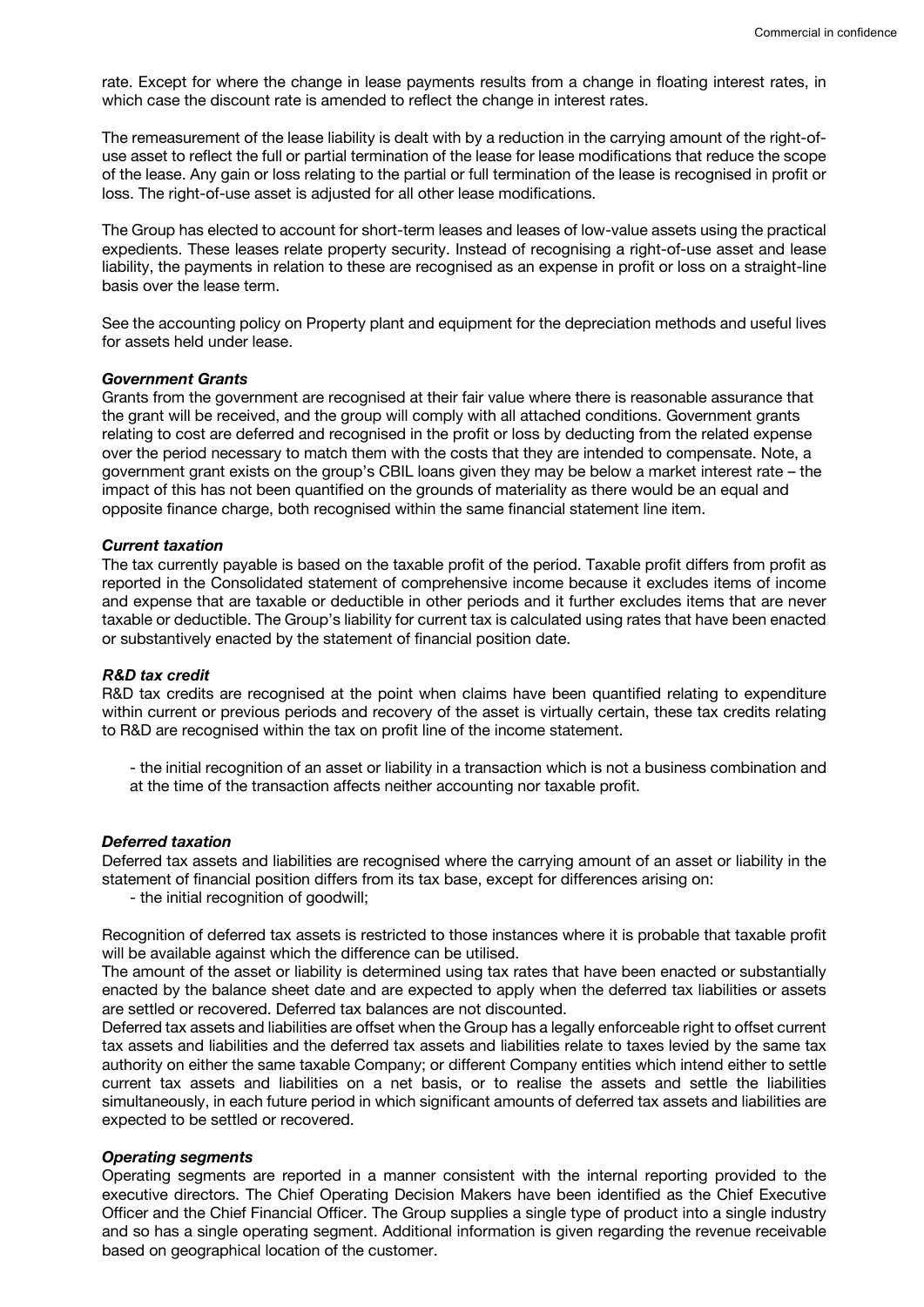No differences exist between the basis of preparation of the performance measures used by management and the figures in the Group financial information.

## *Critical accounting estimates and judgements*

The Group makes certain estimates and assumptions regarding the future. Estimates and judgements are continually evaluated based on historical experience and other factors, including the expectations of future events that are believed to be reasonable under the circumstances. In the future, actual experience may differ from these estimates and assumptions. The estimates and assumptions that have a significant risk of causing a material adjustment to the carrying amounts of assets and liabilities within the next financial year are discussed below.

#### **Critical accounting estimates**

#### *Provisions for inventory*

Provisions are made for obsolete, out of life and slow-moving stock items. In estimating the provisions, the group makes use of key management experience, precedents and specific contract and customer issues to assess the likelihood and quantity. Stock is accounted for on a first in, first out basis.

The provision percentage is applied to various aging buckets dependent on stock type, this is a key estimate made by management based on judgement and if change is applied to the percentage for the aged stock, then the outcome of the value of the provision would differ.

#### *Sensitivity analysis*

A 5% increase in the levels of the current stock provision would lead to an finance impact of an increase in stock provision of £17k.

# **3. Financial instruments & Risk Management**

The Board has overall responsibility for the determination of the Group's risk management objectives and policies. The overall objective of the Board is to set policies that seek to reduce risk as far as possible without unduly affecting the Group's competitiveness and flexibility. The Group reports in Sterling. All funding requirements and financial risks are managed based on policies and procedures adopted by the Board of Directors. The Group does not use derivative financial instruments such as forward currency contracts, or similar instruments. The Group does not currently issue or use financial instruments of a speculative nature but as described in the strategic report, management may consider the potential utilisation of such instruments in the future. The Group utilises an invoice discounting facility with its bankers to assist in its cash flow management. In accordance with the terms of the current facility (which is available on demand) the risk and management of trade debtors is retained by the Group.

# *Financial instruments*

| <b>Financial instruments by category</b>          | Group<br>Year ended<br>31 October<br>2021 | Company<br>Year ended<br>31 October<br>2021 | Group<br>Year ended<br>31 October<br>2020 | Company<br>Year ended<br>31 October<br>2020 |
|---------------------------------------------------|-------------------------------------------|---------------------------------------------|-------------------------------------------|---------------------------------------------|
|                                                   | £'000                                     | £'000                                       | £'000                                     | £'000                                       |
| <b>Current assets</b>                             |                                           |                                             |                                           |                                             |
| Trade and other receivables                       | 1,902                                     | 1,902                                       | 2,205                                     | 2,205                                       |
| Trade and other receivables - prepayments         | 260                                       | 293                                         | 259                                       | 285                                         |
|                                                   |                                           |                                             |                                           |                                             |
|                                                   | 2,162                                     | 2,195                                       | 2,464                                     | 2,490                                       |
| Cash and cash equivalents - loans and receivables | 3,476                                     | 3,470                                       | 3,268                                     | 3,265                                       |
|                                                   |                                           |                                             |                                           |                                             |
| Total loans and receivables                       | 5,638                                     | 5,665                                       | 5,732                                     | 5,755                                       |
| <b>Current liabilities</b>                        |                                           |                                             |                                           |                                             |
| Trade and other payables                          | 921                                       | 921                                         | 919                                       | 919                                         |
|                                                   |                                           |                                             |                                           |                                             |
| Trade and other payables – accruals               | 137                                       | 137                                         | 585                                       | 580                                         |
|                                                   | 1,058                                     | 1,058                                       | 1,504                                     | 1,499                                       |
| Loans                                             | 514                                       | 514                                         | 919                                       | 919                                         |
| Obligations under lease liabilities               | 309                                       | 309                                         | 585                                       | 585                                         |
| <b>Total Current liabilities</b>                  | 1,881                                     | 1,881                                       | 3,008                                     | 3,003                                       |
|                                                   |                                           |                                             |                                           |                                             |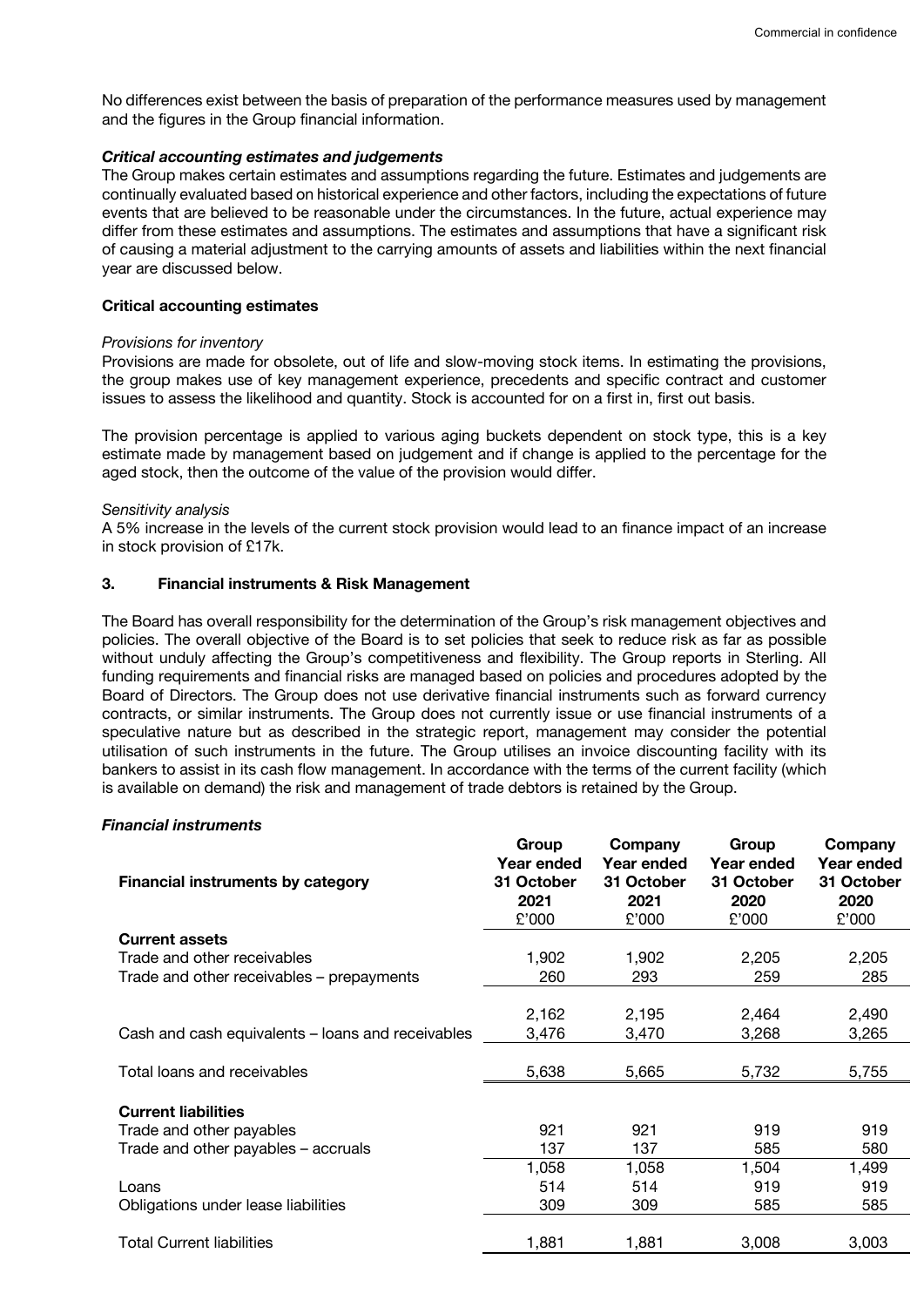For non-current liabilities please see note 17.

#### *Risk management*

The Group's activities expose it to a variety of financial risks: market risk (primarily foreign exchange risk and interest rate risk), credit risk and liquidity risk. The Group's overall risk management programme focuses on the unpredictability of financial markets and seeks to minimise potential adverse effects on the Group's financial performance. Risk management is carried out by the Board and their policies are outlined below.

# **a) Market risk**

#### *Foreign exchange risk*

The Group is exposed to transaction foreign exchange risk in its operations both within the UK and overseas. Transactions are denominated in Sterling, US Dollars, Euros and Ringgits. The Group has commercial agreements in place which allow it to transact with its customers in the currency of the material purchase, thereby allowing currency risk to pass through the Group.

The carrying value of the Group's foreign currency denominated assets and liabilities comprise the trade receivables in Note 15, cash in Note 16 and trade payables in Note 17.

Whilst the majority of the Group's financial assets are held in Sterling, movements in the exchange rate of the US Dollar, Euro or Ringgit against Sterling do have an impact on both the result for the year and equity. he Group's assets and liabilities that are held in US Dollar, Euro or Ringgits are held in those currencies for normal trading activity in order to recover funds from customers or to pay funds to suppliers.

The Groups exposure to foreign currency risk is as follows. This is based on the carrying amount of monetary financial instruments.

#### **As at 31 October 2021**

|                               | <b>US Dollar</b> | Euro  | Total |
|-------------------------------|------------------|-------|-------|
|                               | £'000            | £'000 | £'000 |
| Trade debtors                 | 1.651            | 194   | 1.845 |
| Cash and cash equivalents     | 993              | 1,035 | 2,028 |
| Trade payables                | (408)            | (35)  | (443) |
| <b>Balance sheet exposure</b> | 2.236            | 1,194 | 3,430 |

#### **As at 31 October 2020**

|                               | <b>US Dollar</b> | <b>Euro</b> | Total |
|-------------------------------|------------------|-------------|-------|
|                               | £'000            | £'000       | £'000 |
| Trade debtors                 | 1.484            | 244         | 1,728 |
| Cash and cash equivalents     | 483              | 159         | 641   |
| Trade payables                | (253)            | 14          | (239) |
| <b>Balance sheet exposure</b> | 1.714            | 417         | 2,130 |

#### *Sensitivity analysis*

A 5% strengthening of the following currencies against the pound sterling at the balance sheet date would have decreased profit of loss by the amounts shown below. This Calculation assumes that the change occurred at the balance sheet date and had to be applied to risk exposures existing at that date.

|           | 31 October 31 October<br>2021 | 2020  |
|-----------|-------------------------------|-------|
|           | £'000                         | £'000 |
| US dollar | (112)                         | (86)  |
| Euro      | (60)                          | (21)  |

This analysis assumes that all other variables, in particular other exchange rates and interest rates remain constant.

A 5% weakening of the above currencies against pound sterling in any period would have had the equal but opposite effect to the amounts shown above, on the basis that all other variables remain constant.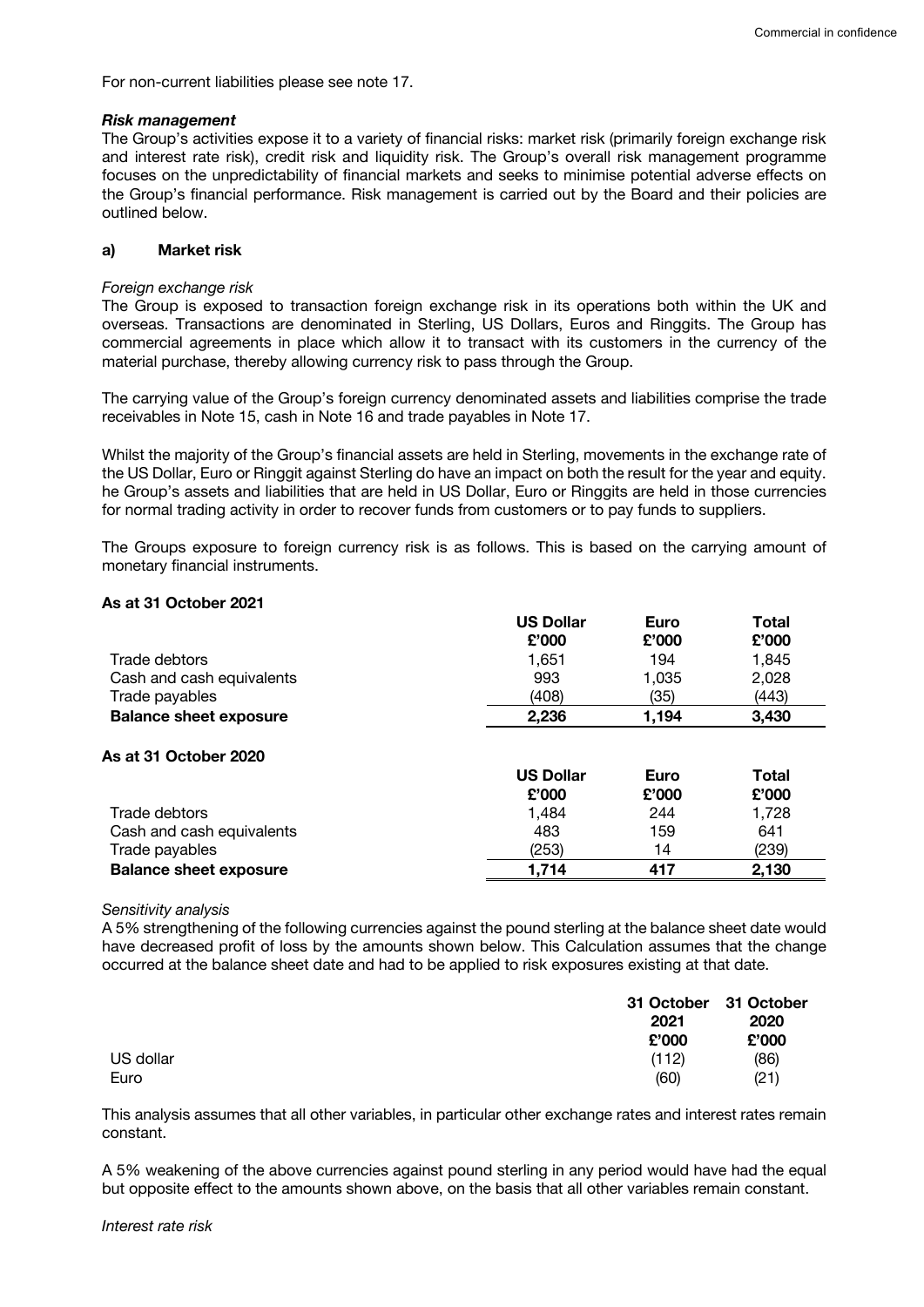The Group carries borrowings from leases and CBIL loans. Therefore, with the exception of the invoice discounting facility which attracts an interest rate of 2.25%, the Directors consider that there is no significant interest rate risk.

## **b) Credit risk**

Credit risk refers to the risk that a counterparty will default on its contractual obligations resulting in financial loss to the Group. In order to minimise this risk, the Group endeavours only to deal with companies which are demonstrably creditworthy and this, together with the aggregate financial exposure, is continuously monitored. The maximum exposure to credit risk is the value of the outstanding amount.

Supply of products by the Group results in trade receivables which the management consider to be of low risk, other receivables are likewise considered to be low risk. However, four of the customers comprise in excess of 10% of the revenue earned by the Group (see Note 4). Credit risk on cash and cash equivalents is considered to be small as the counterparties are all substantial banks with high credit ratings. The maximum exposure is the amount of the deposit.

# **c) Liquidity risk**

The Group currently holds cash balances in Sterling, US Dollars, Euros and Ringgits to provide funding for normal trading activity. Trade and other payables are monitored as part of normal management routine. The Group also has access to banking facilities including invoice finance which it utilises when needed in order to manage its liquidity risk.

| 2020                                    | <b>Within 1</b><br>year | One to<br>two  | Two to<br>five years | Over five<br>years |
|-----------------------------------------|-------------------------|----------------|----------------------|--------------------|
|                                         | £'000                   | vears<br>£'000 | £'000                | £'000              |
|                                         |                         |                |                      |                    |
| Loan                                    | 500                     | 1,500          |                      |                    |
| Lease liability for right of use assets | 480                     | 317            | 899                  |                    |
| Trade payables                          | 487                     |                |                      | ٠                  |
| Accruals                                | 585                     |                |                      |                    |
| Other payables                          | 15                      |                |                      | ۰                  |
| Invoice discounting facility            |                         |                |                      |                    |

| 2021                                    | <b>Within 1</b><br>year | One to<br>two | Two to<br>five years     | Over five<br>vears       |
|-----------------------------------------|-------------------------|---------------|--------------------------|--------------------------|
|                                         |                         | years         |                          |                          |
|                                         | £'000                   | £'000         | £'000                    | £'000                    |
| Loan                                    | 541                     | 536           | 1,462                    |                          |
| Lease liability for right of use assets | 378                     | 292           | 1,181                    | $\overline{\phantom{a}}$ |
| Trade payables                          | 639                     |               |                          |                          |
| Accruals                                | 137                     |               | $\overline{\phantom{0}}$ |                          |
| Other payables                          | 14                      |               |                          | $\overline{\phantom{0}}$ |
| Invoice discounting facility            |                         |               |                          |                          |

The lease liability is shown exclusive of interest payments.

#### **c) Capital risk management**

For the purpose of the Group's capital management, capital includes issued capital, and all other equity reserves attributable to the equity holders of the Group. The Group's objectives when managing capital are to safeguard the Group's ability to continue as a going concern in order to provide returns for shareholders and benefits for other members. The Group will also seek to minimise the cost of capital and attempt to optimise the capital structure.

# **4. Segmental analysis**

The Group supplies a single type of product into a single industry and so has a single reportable segment. Additional information is given regarding the revenue receivable based on geographical location of the customer. An analysis of revenue by geographical market is given below: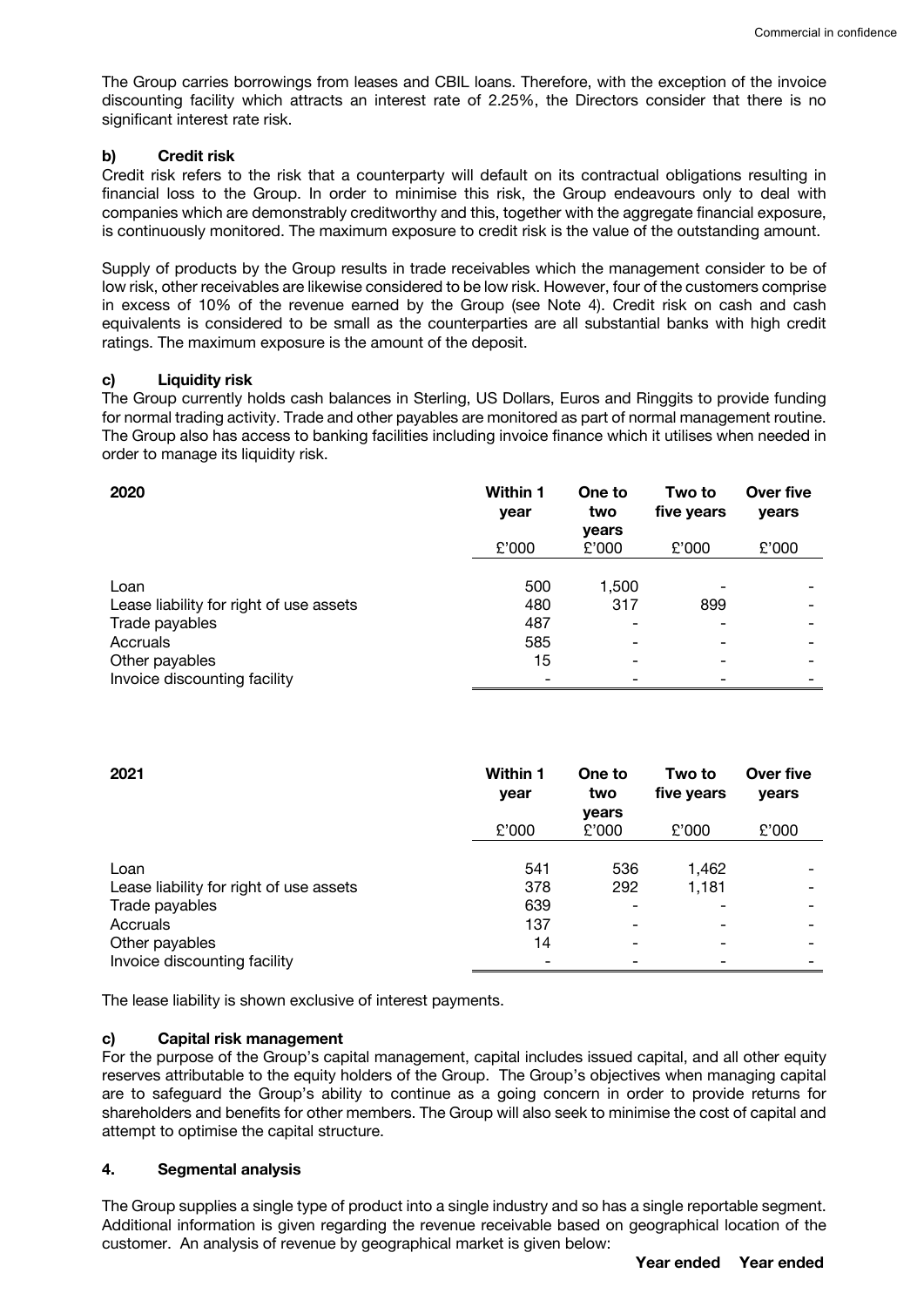|                   | 31 October<br>2021<br>£'000 | 31 October<br>2020<br>£'000 |
|-------------------|-----------------------------|-----------------------------|
| Revenue           |                             |                             |
| United Kingdom    | 9,702                       | 12,337                      |
| Europe            | 26                          | 1,224                       |
| Rest of the World | 39                          |                             |
|                   | 9,767                       | 13,561                      |

During the year four customers accounted for 95.0% of the Group's total revenue for the year ended 31 October 2021. This was split as follows; Customer A – 44.7% (2020: 43.6%), Customer B – 28.5% (2020: 27.2%), Customer C – 13.4% (2020: 12.9%) and Customer D – 8.51% (2020: 10.3%), please note customer D differs from the previous year customer D.

The majority of revenue arises from the sale of goods. Where engineering services form a part of revenue it is only in support of the development or sale of the goods.

During the current and previous year, the Group operated in Asia. No revenue was generated in Asia during the year ended 31 October 2021 and year ended 31 October 2020 as the site operates as an Engineering Support Office for the Group. The US subsidiary is currently dormant, and no revenue has been generated since the US subsidiary was incorporated.

# **5. Loss from operations**

The operating loss is stated after charging / (crediting):

|                                                           | Year ended<br>31 October<br>2021 | Year ended<br>31 October<br>2020 |
|-----------------------------------------------------------|----------------------------------|----------------------------------|
|                                                           | £'000                            | £'000                            |
| Staff costs (see Note 6)<br>Cost of inventories           | 2,854<br>6,335                   | 4,336<br>9,745                   |
| Foreign exchange loss/(gain)                              | 156                              | (39)                             |
| Amortisation of development costs                         | 76                               | 118                              |
| Impairment of development costs                           |                                  | 72                               |
| Depreciation:                                             |                                  |                                  |
| Property, plant and equipment*                            | 229                              | 223                              |
| Right-of-use assets*                                      | 421                              | 349                              |
| (Profit) on disposal of assets                            | (13)                             |                                  |
| Auditor's remuneration:                                   |                                  |                                  |
| Audit of the accounts of the Group                        | 62                               | 60                               |
| Other audit related services (relating to interim review) | 12                               | 19                               |
| Taxation compliance services                              | 8                                | 5                                |
| Other taxation advisory services                          | 13                               | 11                               |

*\* a prior year adjustment has been made between property, plant and equipment and right-of-use asset please see note 30 for details.*

## **6. Group and Company Staff costs**

|                             | Year ended<br>31 October<br>2021<br>£'000 | Year ended<br>31 October<br>2020<br>£'000 |
|-----------------------------|-------------------------------------------|-------------------------------------------|
|                             |                                           |                                           |
| Wages, salaries and bonuses | 2,435                                     | 3,747                                     |
| Social security costs       | 240                                       | 346                                       |
| Pension costs               | 89                                        | 123                                       |
| Share-based payments        | 90                                        | 120                                       |
|                             |                                           |                                           |
|                             | 2,854                                     | 4.336                                     |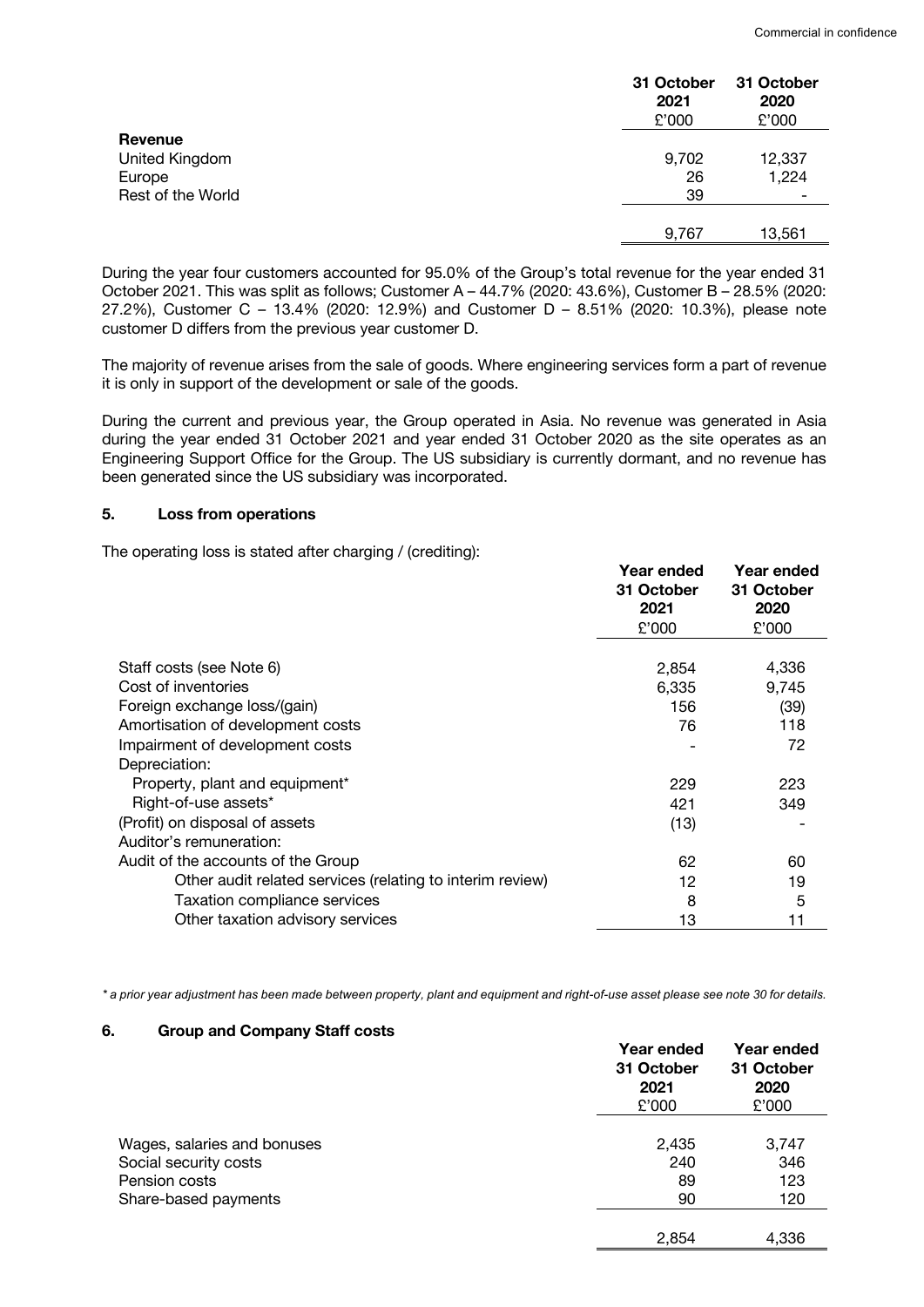During the year the company took advantage of the government furlough scheme, in the year to 31 October 2021 £152k (2020: £445k) was claimed in relation to this scheme, this benefit is not included in the above totals.

Staff costs net of furlough claims amounted to £2.7m during the financial year.

| The average monthly number of employees during the period was as follows: |  |  |  |  |
|---------------------------------------------------------------------------|--|--|--|--|
|---------------------------------------------------------------------------|--|--|--|--|

|                                 | Year ended<br>31 October<br>2021<br>Head count | Year ended<br>31 October<br>2020<br>Head count |
|---------------------------------|------------------------------------------------|------------------------------------------------|
| Manufacturing<br>Administration | 45<br>30                                       | 76<br>46                                       |
|                                 | 75                                             | 122                                            |
| Directors' costs                | Year ended<br>31 October                       | Year ended<br>31 October                       |

| Directors' remuneration included in staff costs: | 31 October<br>2021<br>£'000 | 31 October<br>2020<br>£'000 |
|--------------------------------------------------|-----------------------------|-----------------------------|
| Wages, salaries and bonuses                      | 333                         | 297                         |
| Compensation for retirement from office          |                             |                             |
| Pension costs                                    | 21                          | 18                          |
|                                                  | 354                         | 315                         |
|                                                  |                             |                             |
| Remuneration of the highest paid director(s):    |                             |                             |
| Wages, salaries and bonuses or fees              | 120                         | 142                         |
| Pension                                          | 11                          | 15                          |
|                                                  | 131                         | 157                         |

None of the share options exercised in the year related to directors.

# **7. Exceptional administrative expenses**

|                     | Year ended<br>31 October<br>2021 | <b>Year ended</b><br>31 October<br>2020 |
|---------------------|----------------------------------|-----------------------------------------|
|                     | £'000                            | £'000                                   |
|                     |                                  |                                         |
| Restructuring costs | ۰                                | 341                                     |
|                     | ۰                                | 341                                     |

The exceptional items reported in 2020 £0.3m consist of cost of restructuring and redundancy costs in the year due to COVID-19.

# **8. Finance income and expenses**

|                                              | Year ended<br>31 October<br>2021<br>£'000 | Year ended<br>31 October<br>2020<br>£'000 |
|----------------------------------------------|-------------------------------------------|-------------------------------------------|
| <b>Finance expense</b>                       |                                           |                                           |
| Finance charge from lease liabilities        | 112                                       | 63                                        |
| Other interest & invoice discounting charges | 70                                        | 42                                        |
| Finance Income                               |                                           | (7)                                       |
|                                              | 182                                       | 98                                        |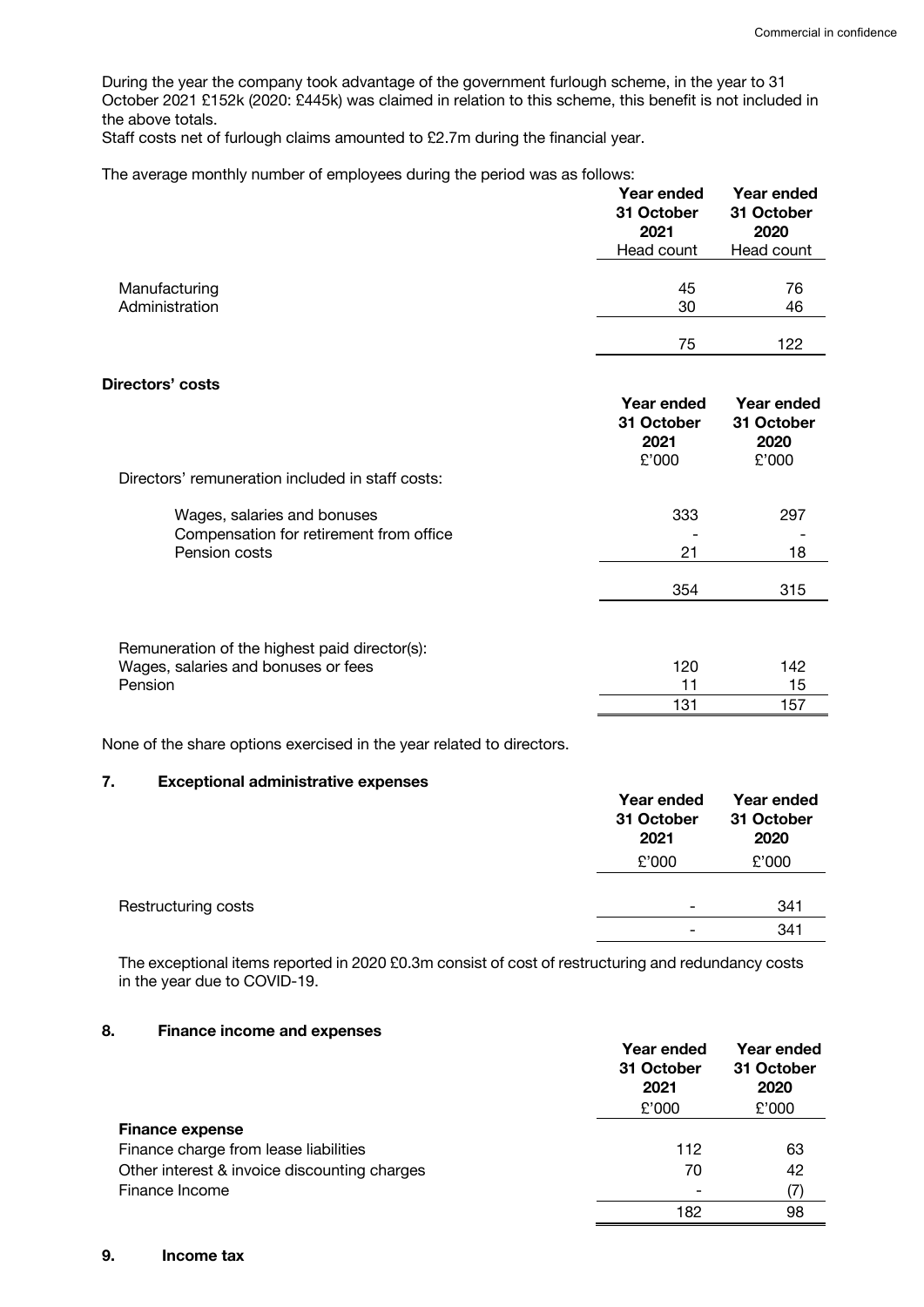|                                                                                      | Year ended<br>31 October<br>2021<br>£'000 | Year ended<br>31 October<br>2020<br>£'000 |
|--------------------------------------------------------------------------------------|-------------------------------------------|-------------------------------------------|
| <b>Current tax (income)/expense</b><br>UK corporation tax: in respect of prior years | (340)                                     | (117)                                     |
|                                                                                      | (340)                                     | (117)                                     |
| Total tax (income)/expense                                                           | (340)                                     | (117)                                     |

The reasons for the difference between the actual tax charge for the year and the standard rate of corporation tax in the United Kingdom applied to profit for the year as follows:

| Tax rate                                                                                                                    | 19.00%               | 19.00%      |
|-----------------------------------------------------------------------------------------------------------------------------|----------------------|-------------|
| (Loss) for the year before tax                                                                                              | (1, 546)             | (3, 131)    |
| Expected tax credit based on corporation tax rate                                                                           | (294)                | (595)       |
| Expenses not deductible for tax purposes<br>Adjustment in respect of prior years - R&D credits<br>Tax losses not recognised | (12)<br>(340)<br>306 | 595<br>(51) |
| Total tax (income)/expense                                                                                                  | (340)                | (117)       |

In the Spring Budget 2021, the Government announced that from 1 April 2023 the corporation tax rate will

increase to 25%. This rate was substantively enacted as at the 31 October 2021 Balance Sheet date. This has had no material impact on the financial statements. The UK corporation tax rate for the year ended 31 October 2021 is calculated at 19% (2020: 19%).

# **10. Loss per share**

|                                                                                        | Year ended<br>31 October<br>2021<br>£ | Year ended<br>31 October<br>2020<br>£ |
|----------------------------------------------------------------------------------------|---------------------------------------|---------------------------------------|
| Loss for the year                                                                      | (1,206,000)                           | (3, 130, 000)                         |
|                                                                                        | <b>Shares</b>                         | <b>Shares</b>                         |
| Weighted average number of shares in issue<br>Weighted average number of share options | 36,270,917<br>1,856,366               | 35,995,289<br>2,143,440               |
| Weighted average number of shares (diluted)                                            | 38,127,283                            | 38,138,729                            |
| Loss per share $(E)$ (basic)                                                           | (E0.03)                               | (E0.08)                               |
| Loss per share $(E)$ (diluted)                                                         | (E0.03)                               | (E0.08)                               |

Share options have not been included in the diluted calculation as they would be anti-dilutive with a loss being recognised.

# **11. Intangible assets**

| <b>Group and Company</b>   | <b>Development</b><br>Costs<br>£'000 | Group<br>Total<br>£'000 |  |
|----------------------------|--------------------------------------|-------------------------|--|
| Cost<br>At 31 October 2019 | 599                                  | 599                     |  |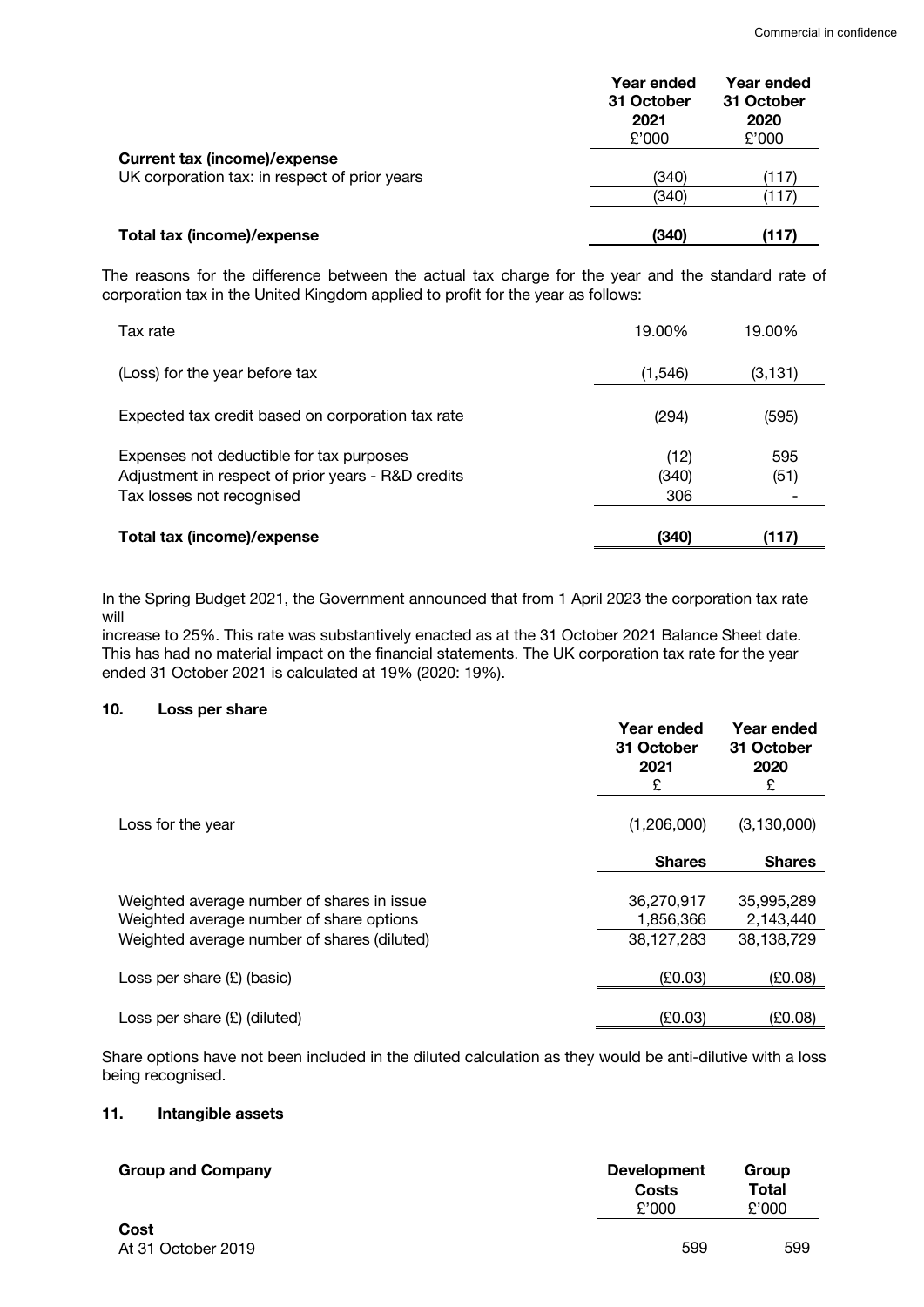| Additions           | 39  | 39  |
|---------------------|-----|-----|
| Disposal            |     |     |
| At 31 October 2020  | 638 | 638 |
| Additions           |     |     |
| Disposal            |     |     |
| At 31 October 2021  | 638 | 638 |
| Amortisation        |     |     |
| At 31 October 2019  | 282 | 282 |
| Charge for the year | 118 | 118 |
| Impairment          | 72  | 72  |
| Disposal            |     |     |
| At 31 October 2020  | 472 | 472 |
| Charge for the year | 76  | 76  |
| At 31 October 2021  | 548 | 548 |
| Net book value      |     |     |
| At 31 October 2019  | 317 | 317 |
| At 31 October 2020  | 167 | 167 |
| At 31 October 2021  | 90  | 90  |

# *Impairment*

The Group reviews the Development costs at each reporting period for indicators of impairment. An indication of impairment can be generated from the loss of a customer, or contracted sales. The Board have provided an impairment of £Nil (2020 - £72,000) relating to development costs capitalised but where no future economic benefits are currently expected to be generated for the Group.

# **12. Property, plant and equipment**

| <b>Group and Company</b>                | Leasehold<br><b>Improvements</b><br>£'000 | Plant &<br>machinery<br>£'000 | <b>Motor</b><br>vehicles<br>£'000 | <b>Fixtures</b><br>& Fittings<br>£'000 | Group<br><b>Total</b><br>£'000 |
|-----------------------------------------|-------------------------------------------|-------------------------------|-----------------------------------|----------------------------------------|--------------------------------|
| Cost                                    |                                           |                               |                                   |                                        |                                |
| At 31 October 2019                      | 198                                       | 1,920                         | 141                               | 349                                    | 2,608                          |
| <b>Additions</b>                        | 372                                       | 569                           |                                   | 51                                     | 992                            |
| Disposal                                | (3)                                       |                               |                                   |                                        | (3)                            |
| At 31 October 2020                      | 567                                       | 2,489                         | 141                               | 400                                    | 3,597                          |
| Prior period adjustment                 | (76)                                      | (645)                         | (70)                              |                                        | (791)                          |
| Balance at 31 October 2020<br>(revised) | 491                                       | 1,844                         | 71                                | 400                                    | 2,806                          |
| <b>Additions</b>                        |                                           | 47                            |                                   | 17                                     | 64                             |
| Disposal                                |                                           |                               | (48)                              |                                        | (48)                           |
| At 31 October 2021                      | 491                                       | 1,891                         | 23                                | 417                                    | 2,822                          |
| <b>Depreciation</b>                     |                                           |                               |                                   |                                        |                                |
| At 31 October 2019                      | 46                                        | 1,233                         | 92                                | 176                                    | 1,547                          |
| Charge for the year                     | 33                                        | 233                           | 17                                | 45                                     | 328                            |
| Disposal                                |                                           |                               |                                   |                                        |                                |
| At 31 October 2020                      | 79                                        | 1,466                         | 109                               | 221                                    | 1,875                          |
| Prior period adjustment                 | (30)                                      | (217)                         | (38)                              |                                        | (285)                          |
| Balance at 31 October 2020<br>(revised) | 49                                        | 1,249                         | 71                                | 221                                    | 1,590                          |
| Charge for the year                     | 50                                        | 136                           |                                   | 43                                     | 229                            |
| Disposal                                |                                           |                               | (48)                              |                                        | (48)                           |
| At 31 October 2021                      | 99                                        | 1,385                         | 23                                | 264                                    | 1,771                          |
| Net book value                          |                                           |                               |                                   |                                        |                                |
| At 31 October 2019                      | 97                                        | 390                           |                                   | 173                                    | 660                            |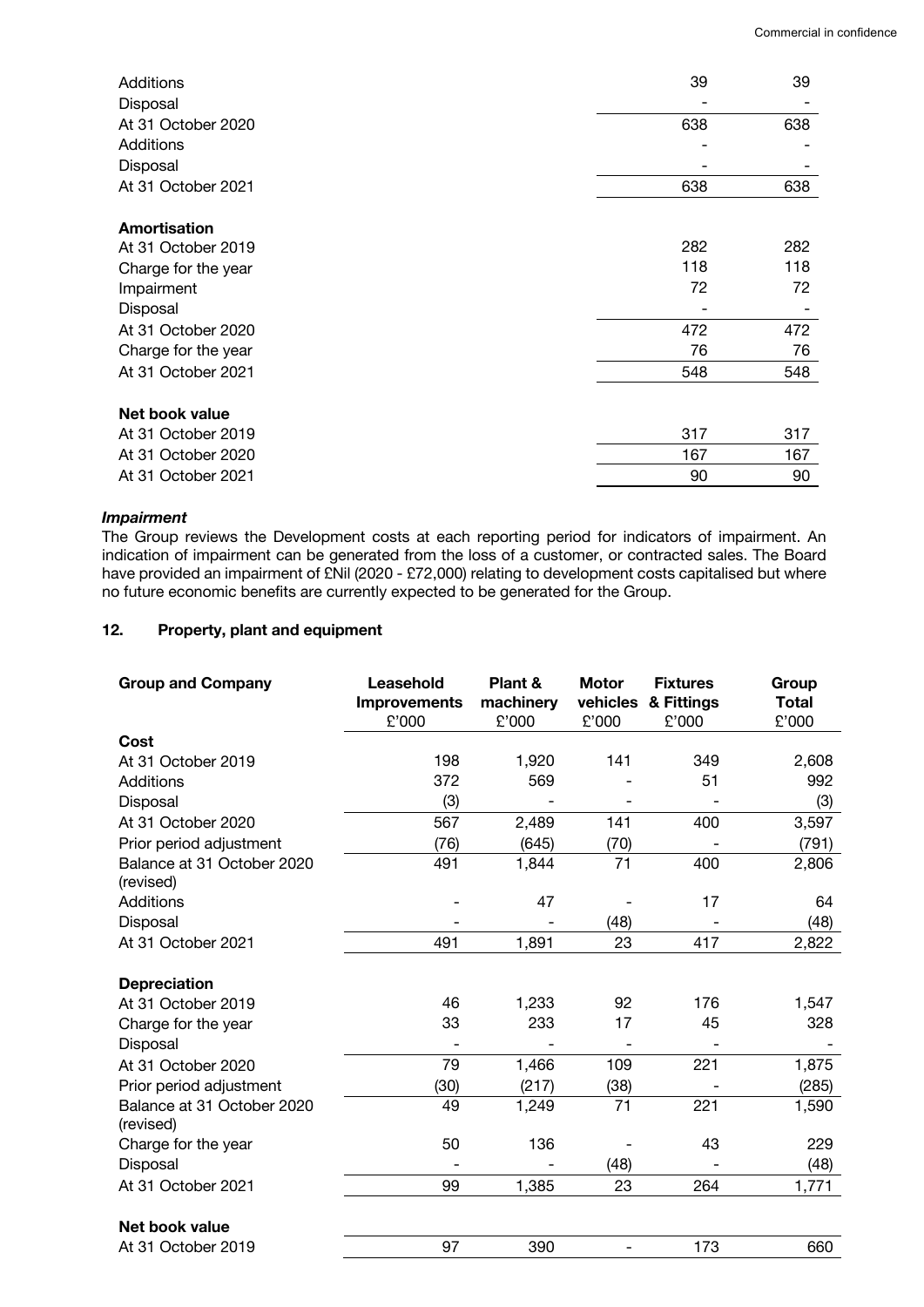| At 31 October 2020           | 488  | .023  | 32                       | 179                      | 1.722 |
|------------------------------|------|-------|--------------------------|--------------------------|-------|
| Prior period adjustment      | (46) | (428) | (32)                     | $\overline{\phantom{0}}$ | (506) |
| At 31 October 2020 (revised) | 442  | 595   | $\overline{\phantom{0}}$ | 179                      | 1.216 |
| At 31 October 2021           | 392  | 506   | $\overline{\phantom{a}}$ | 153                      | 1.051 |

*\* a prior year adjustment has been made between property, plant and equipment and right-of-use asset please see note 30 for details.*

# **13. Investment in subsidiaries**

|                         | Group<br>31 October<br>2021<br>£'000 | Group<br>31 October<br>2020<br>£'000 | Company<br>31 October<br>2021<br>£'000 | Company<br>31 October<br>2020<br>£'000 |
|-------------------------|--------------------------------------|--------------------------------------|----------------------------------------|----------------------------------------|
| Subsidiary undertakings | -                                    | -                                    | -                                      |                                        |
|                         | -                                    | $\overline{\phantom{0}}$             | $\overline{\phantom{0}}$               |                                        |
|                         |                                      |                                      |                                        |                                        |

A list of all the investment in subsidiaries is as follows:

| Name of<br>company                                   | Registered<br>office                                                                                                     | Country of<br>registration     | Type of<br>shares | <b>Proportion of</b><br>shareholding<br>and voting<br>rights held | Nature of<br><b>business</b>                                                  |
|------------------------------------------------------|--------------------------------------------------------------------------------------------------------------------------|--------------------------------|-------------------|-------------------------------------------------------------------|-------------------------------------------------------------------------------|
| Directly owned<br>Velocity<br>Composites<br>SDN, BHD | Pentagon Suite,<br>ES-04, Level 3,<br>Wisma Suria,<br>Jalan Teknokrat<br>6, Cyber 5,<br>63000,<br>Cyberjaya,<br>Selangor | Malaysia                       | Ordinary          | 100%                                                              | Manufacturer of<br>composite material<br>products for the<br>aerospace sector |
| Velocity<br>Composites<br>Aerospace, Inc.            | <b>Corporation Trust</b><br>Center, 1209 N.<br>Orange St,<br>Wilmington,<br>Delaware 19801                               | United<br>States of<br>America | Ordinary          | 100%                                                              | Manufacturer of<br>composite material<br>products for the<br>aerospace sector |

#### **14. Inventories**

|                             | Group      | Group      | Company    | Company    |
|-----------------------------|------------|------------|------------|------------|
|                             | 31 October | 31 October | 31 October | 31 October |
|                             | 2021       | 2020       | 2021       | 2020       |
|                             | £'000      | £'000      | £'000      | £'000      |
| Raw materials & consumables | 541        | 1,558      | 541        | 1,558      |
| Finished goods              | 336        | 350        | 336        | 350        |
|                             | 877        | 1,908      | 877        | 1,908      |

Inventories totalling £877k (2020: £1,908k) are valued at the lower of cost and net realisable value. The Directors consider that this value represents the best estimate of the fair value of those inventories net of costs to sell. The release of inventories provision during the year amounted to £593k, in 2020 the release was not material.

The inventory at 31 October 2021 is after a stock provision of £264k (2020: £857k). The provision reflects the aged stock profile consistent with FY20, as well as specific provisions related to slow moving stock as a result of reduced demand.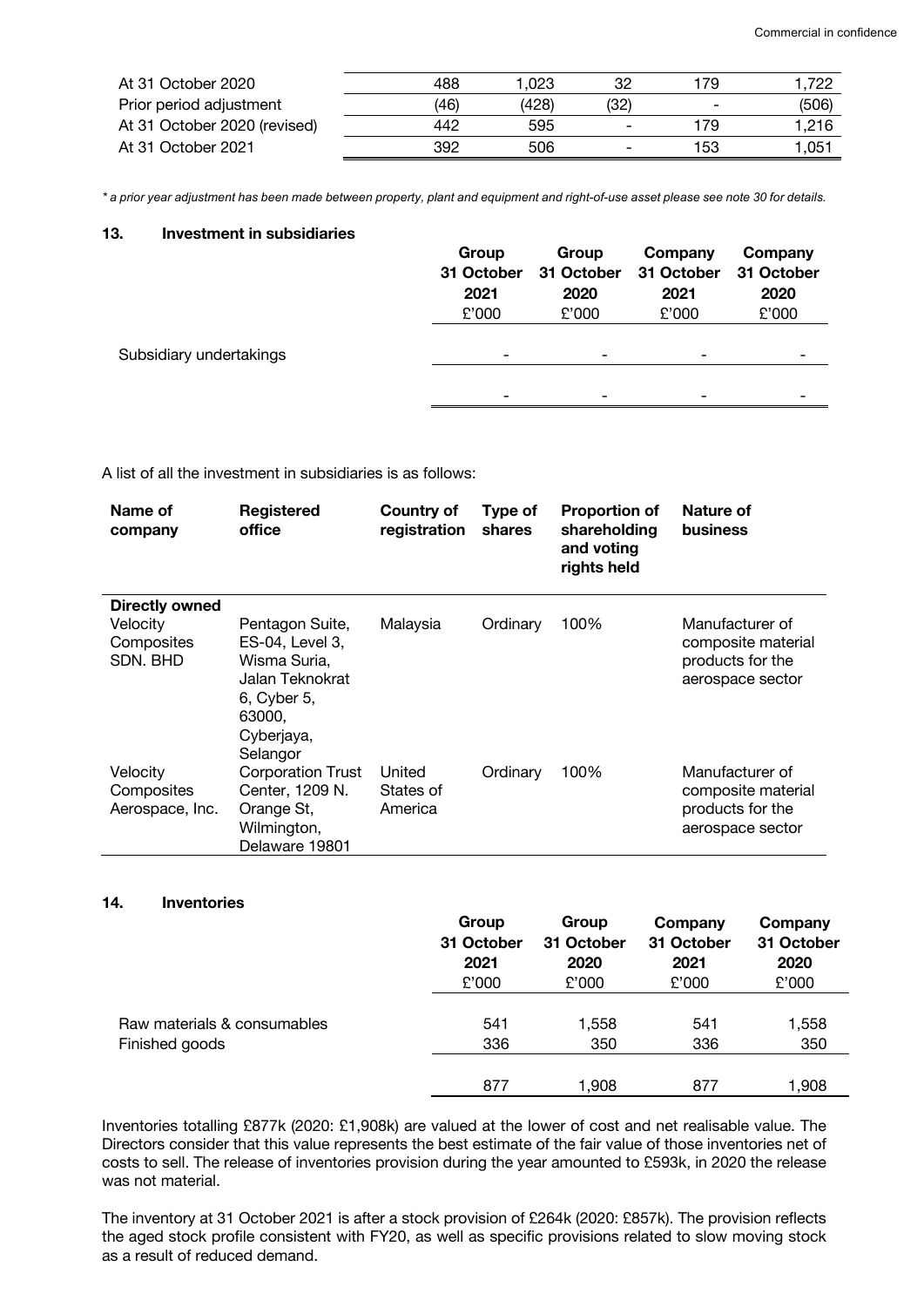Inventories recognised as an expense during the year ended 31 October 2021 amounted to £6,335k (2020: £9,745k), and these were included in cost of sales.

## **15. Trade and other receivables**

|                             | Group                    | Group      | Company    | Company    |
|-----------------------------|--------------------------|------------|------------|------------|
|                             | 31 October               | 31 October | 31 October | 31 October |
|                             | 2021                     | 2020       | 2021       | 2020       |
|                             | £'000                    | £'000      | £'000      | £'000      |
|                             |                          |            |            |            |
| Trade receivables           | 1,883                    | 1,954      | 1,883      | 1,954      |
| Prepayments                 | 260                      | 259        | 259        | 257        |
| Other receivables           | 19                       | 251        | 19         | 250        |
| Amounts due from subsidiary | $\overline{\phantom{0}}$ |            |            |            |
| undertakings                |                          |            | 34         | 29         |
|                             |                          |            |            |            |
|                             | 2,162                    | 2,464      | 2,195      | 2,490      |

Trade receivables are amounts due from customers for goods sold or services performed in the ordinary course of business. They are generally due for settlement within 76 days (2020: 45 days) and therefore are all classified as current. Trade receivables are recognised initially at the amount of consideration that is unconditional unless they contain significant financing components, when they are recognised at fair value. The group holds the trade receivables with the objective to collect the contractual cash flows and therefore measures them subsequently at amortised cost. Details about the group's impairment policies and credit risk are provided in note 3.

Trade receivables overdue by:

|                                               | 31 October<br>2021<br>£'000 | 31 October<br>2020<br>£'000 |
|-----------------------------------------------|-----------------------------|-----------------------------|
| Not more than 3 months                        | 13                          | 249                         |
| More than 3 months but not more than 6 months |                             |                             |
| More than 6 months but not more than 1 year   |                             | 5                           |
| More than 1 year                              |                             |                             |
|                                               | 13                          | 261                         |

The overall expected credit loss is trivial, (2020: trivial). There is no movement in allowance of impairment of trade receivables during each year.

Trade receivables held in currencies other than sterling are as follows:

|                                         |                 |                        | 31 October<br>2021<br>£'000 | 31 October<br>2020<br>£'000 |
|-----------------------------------------|-----------------|------------------------|-----------------------------|-----------------------------|
| Euro<br><b>US Dollar</b>                |                 |                        | 194<br>1,651                | 226<br>1395                 |
|                                         |                 |                        | 1,845                       | 1,621                       |
| 16.<br><b>Cash and cash equivalents</b> |                 |                        |                             |                             |
|                                         | Group           | Group                  | Company                     | Company                     |
|                                         | 31              | 31                     | 31                          | 31                          |
|                                         | October<br>2021 | <b>October</b><br>2020 | <b>October</b><br>2021      | <b>October</b><br>2020      |
|                                         | £'000           | £'000                  | £'000                       | £'000                       |
| Cash at bank                            | 3,476           | 3,268                  | 3,470                       | 3,265                       |
|                                         | 3,476           | 3,268                  | 3,470                       | 3,265                       |
|                                         |                 |                        |                             |                             |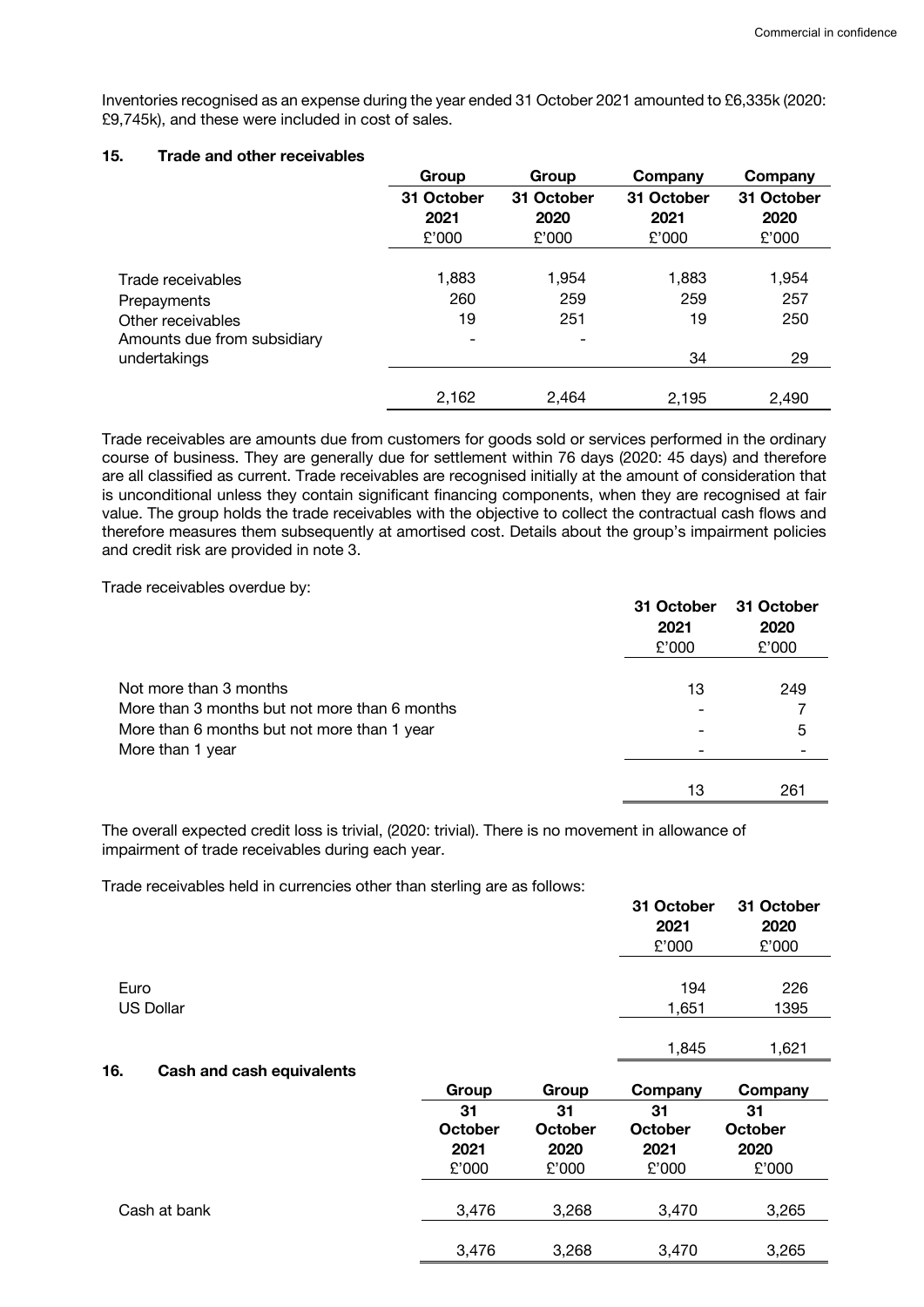# **17. Trade and other payables**

|                               | Group      | Group      | Company    | Company    |
|-------------------------------|------------|------------|------------|------------|
|                               | 31 October | 31 October | 31 October | 31 October |
|                               | 2021       | 2020       | 2021       | 2020       |
|                               | £'000      | £'000      | £'000      | £'000      |
| Current                       |            |            |            |            |
| Trade payables                | 639        | 487        | 639        | 486        |
| Accruals                      | 137        | 585        | 137        | 583        |
| Other tax and social security | 268        | 417        | 268        | 417        |
| Other payables                | 14         | 15         | 14         | 13         |
|                               | 1,058      | 1,504      | 1,058      | 1,499      |

Book values approximate to fair values.

# **Bank Loan in the period**

|                         | Group              | Group              | Company            | Company            |
|-------------------------|--------------------|--------------------|--------------------|--------------------|
|                         | 31 October<br>2021 | 31 October<br>2020 | 31 October<br>2021 | 31 October<br>2020 |
|                         | £'000              | £'000              | £'000              | £'000              |
| Not later than one year | 514                | 500                | 514                | 500                |
| One to two years        | 536                | 1,500              | 536                | 1,500              |
| Two to five years       | 1,462              | -                  | 1,462              |                    |
|                         | 2,512              | 2,000              | 2.512              | 2,000              |

During the year the company took out a further Coronavirus Business Interruption Loan for £0.45m secured against owned non-current assets. This is to be paid over 5 years with the first payments due July 2021, the last payment date is June 2026. The loan is at interest free for the initial 12 months, followed by an interest rate of 11.1% per annum.

Another £0.45m loan was took out to settle remaining lease liabilities, of this £0.18m was received as cash once the finance liability on the financed assets had been settled this cash has been classified as a loan. This is to be paid over 5 years with the first payments due July 2021, the last payment date is June 2026. The loan is at interest free for the initial 12 months, followed by an interest rate of 11.1% per annum

During the previous year the company took out a Coronavirus Business Interruption Loan for £2.0m. On the 19 January 2021 the term of this loan was extended to 6 years, the first payments due August 2021, the last payment date is August 2026. The loan is at interest free for the initial 12 months, followed by an interest rate of 3.96%.

# **18. Grant income deferred**

|                           | Group                    | Group      | Company                  | Company    |
|---------------------------|--------------------------|------------|--------------------------|------------|
|                           | 31 October               | 31 October | 31 October               | 31 October |
|                           | 2021                     | 2020       | 2021                     | 2020       |
|                           | £'000                    | £'000      | £'000                    | £'000      |
| Opening balance           | $\overline{\phantom{a}}$ |            | -                        |            |
| Grant income amortisation | -                        |            | $\overline{\phantom{0}}$ |            |
|                           |                          |            |                          |            |
| Closing balance           | $\overline{\phantom{a}}$ |            | $\overline{\phantom{0}}$ |            |
| ____                      |                          |            |                          |            |

#### **19. Leases**

In the previous year, the Company adopted IFRS 16 and applied the modified retrospective approach. The reclassifications and the adjustments arising from the new leasing rules are therefore recognised in the opening balance sheet on 1 November 2019.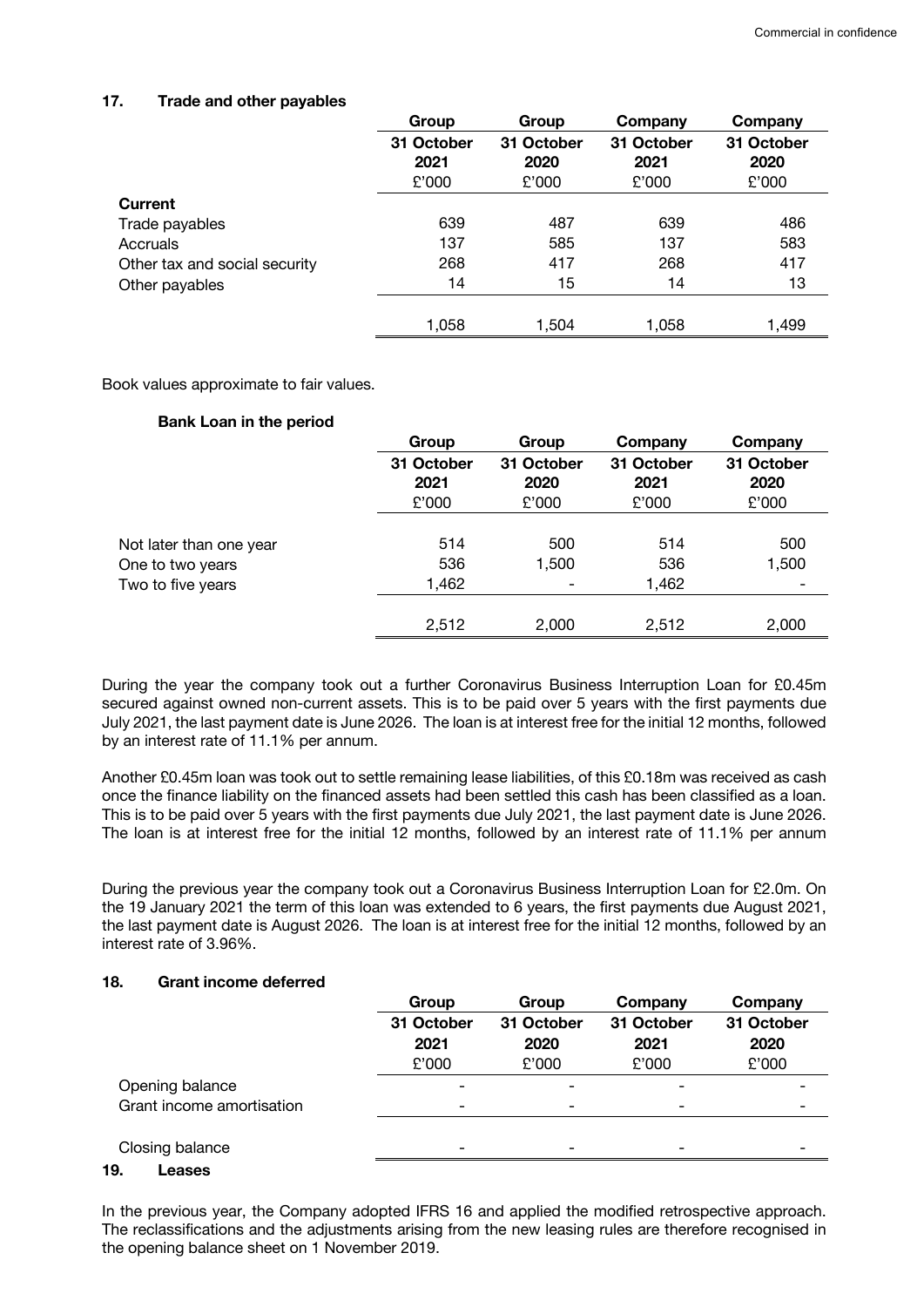#### **Right-of-use-assets**

## **Group and Company**

|                                                           | <b>Land and</b><br>buildings<br>£'000 | <b>Plant and</b><br>machinery<br>£'000 | <b>Motor</b><br><b>Vehicles</b><br>£'000 | <b>Total</b><br>£'000 |
|-----------------------------------------------------------|---------------------------------------|----------------------------------------|------------------------------------------|-----------------------|
| Cost                                                      |                                       |                                        |                                          |                       |
| Balance as at 1 November 2019                             |                                       |                                        |                                          |                       |
| Adjustment on transition to IFRS 16 on 1<br>November 2019 | 479                                   |                                        | 9                                        | 488                   |
| Additions                                                 | 885                                   |                                        |                                          | 885                   |
| Balance at 31 October 2020                                | 1,364                                 |                                        | 9                                        | 1,373                 |
| Prior period adjustment                                   |                                       | 561                                    | 49                                       | 610                   |
| Balance at 31 October 2020 (revised)                      | 1,364                                 | 561                                    | 58                                       | 1,983                 |
| Additions                                                 | 414                                   |                                        | 61                                       | 475                   |
| Disposal                                                  | (137)                                 |                                        | (9)                                      | (146)                 |
| <b>Balance at 31 October 2021</b>                         | 1,641                                 | 561                                    | 110                                      | 2,312                 |
| <b>Depreciation and amortisation</b>                      |                                       |                                        |                                          |                       |
| Balance as at 1 November 2019                             |                                       |                                        |                                          |                       |
| Depreciation charge for the year                          | 238                                   |                                        | 8                                        | 246                   |
| Balance at 31 October 2020                                | 238                                   |                                        | 8                                        | 246                   |
| Prior period adjustment                                   |                                       | 86                                     | 17                                       | 103                   |
| Balance at 31 October 2020 (revised)                      | 238                                   | 86                                     | 25                                       | 349                   |
| Depreciation charge for the year                          | 298                                   | 104                                    | 19                                       | 421                   |
| Disposal                                                  | (137)                                 |                                        | (9)                                      | (146)                 |
| <b>Balance at 31 October 2021</b>                         | 399                                   | 190                                    | 35                                       | 624                   |
| At 31 October 2020                                        | 1,126                                 | 475                                    | 33                                       | 1,634                 |
| At 31 October 2021                                        | 1,242                                 | 371                                    | 75                                       | 1,688                 |

*\* a prior year adjustment has been made between property, plant and equipment and right-of-use asset please see note 30 for details.*

Upon initial measurement the associated right-of-use assets for property leases and other assets were measured at the amount equal to the lease liability, adjusted by the amount of any prepaid or accrued lease payments relating to that lease recognised in the balance sheet.

# *Right-of-use lease liabilities*

| At 1 November 2020<br>Repayment<br>Additions to right-of-use assets in exchange for increased lease liabilities<br>Other lease movements |                                |                                        |                                          | £'000<br>1,471<br>(401)<br>475<br>4 |
|------------------------------------------------------------------------------------------------------------------------------------------|--------------------------------|----------------------------------------|------------------------------------------|-------------------------------------|
| At 31 October 2021                                                                                                                       |                                |                                        |                                          | 1,549                               |
| Analysis by length of liability                                                                                                          | Land and<br>buildings<br>£'000 | <b>Plant and</b><br>equipment<br>£,000 | <b>Motor</b><br><b>Vehicles</b><br>£'000 | Total<br>£'000                      |
| Current<br>Non-current                                                                                                                   | 243<br>1,000                   | 50<br>206                              | 16<br>34                                 | 309<br>1,240                        |
| Total                                                                                                                                    | 1,243                          | 256                                    | 50                                       | 1,549                               |
| Number of right-to-use assets leased                                                                                                     | 5                              | 5                                      | 2                                        |                                     |

Range of remaining term 1-10yrs 1-10 yrs 1-4 yrs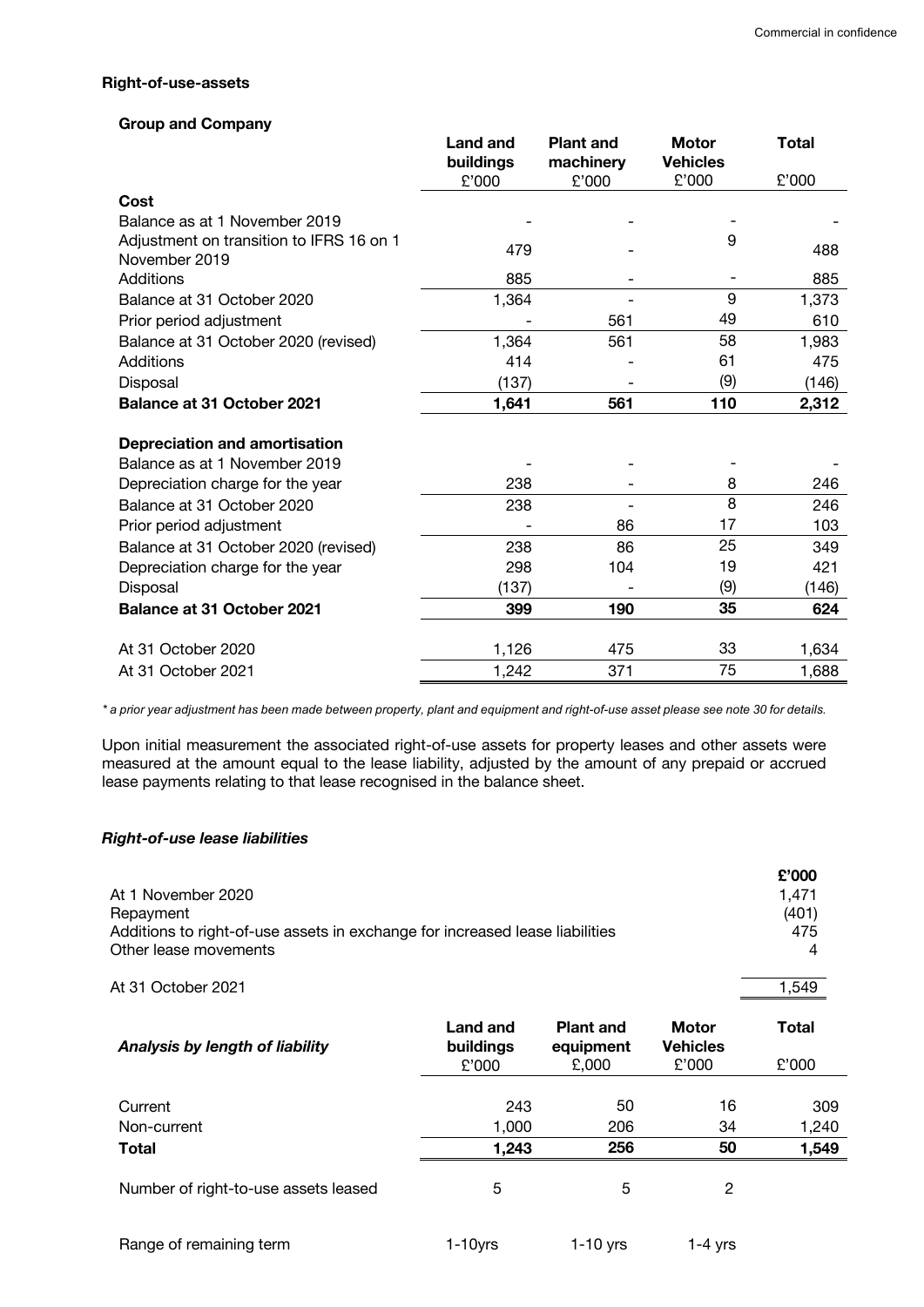#### **Lease Liabilities**

Lease liabilities are presented in the consolidated statement of financial position as follows:

| <b>Minimum lease</b> | <b>Interest</b> | <b>Present value</b> |
|----------------------|-----------------|----------------------|
|                      |                 |                      |
| 480                  | 69              | 411                  |
| 317                  | 51              | 266                  |
| 899                  | 105             | 794                  |
|                      |                 |                      |
| 1,696                | 225             | 1,471                |
|                      |                 |                      |
| 378                  | 69              | 309                  |
| 292                  | 67              | 225                  |
| 1,181                | 166             | 1,015                |
|                      |                 |                      |
| 1,851                | 302             | 1,549                |
|                      | payments        |                      |

#### *Low value leases*

The Group leases motor vehicles and property, comprising both offices and assembly space, under low value leases. The total value of minimum lease payments due is payable as follows:

| Group                                                                       | 31<br><b>October</b><br>2021<br>£'000 | 31<br><b>October</b><br>2020<br>£'000 |
|-----------------------------------------------------------------------------|---------------------------------------|---------------------------------------|
| <b>Motor vehicles</b>                                                       |                                       |                                       |
| Not later than one year                                                     |                                       |                                       |
| Later than one year and not later than two years                            |                                       |                                       |
|                                                                             |                                       |                                       |
| Property, plant and equipment                                               |                                       |                                       |
| Not later than one year                                                     | 4                                     | 23                                    |
| Later than one year and not later than two years                            |                                       | 4                                     |
| Later than two years and not later than five years                          |                                       |                                       |
| Later than five years                                                       |                                       |                                       |
|                                                                             | 4                                     | 27                                    |
| Company                                                                     | 31 October<br>2021                    | 31 October<br>2020                    |
|                                                                             | £'000                                 | £'000                                 |
| <b>Motor vehicles</b>                                                       |                                       |                                       |
| Not later than one year<br>Later than one year and not later than two years |                                       |                                       |
|                                                                             |                                       |                                       |
|                                                                             |                                       |                                       |
| Property, plant and equipment                                               |                                       |                                       |
| Not later than one year                                                     | 4                                     | 23                                    |
| Later than one year and not later than two years                            |                                       | 4                                     |
| Later than two years and not later than five years                          |                                       |                                       |
| Later than five years                                                       |                                       |                                       |
|                                                                             | 4                                     | 27                                    |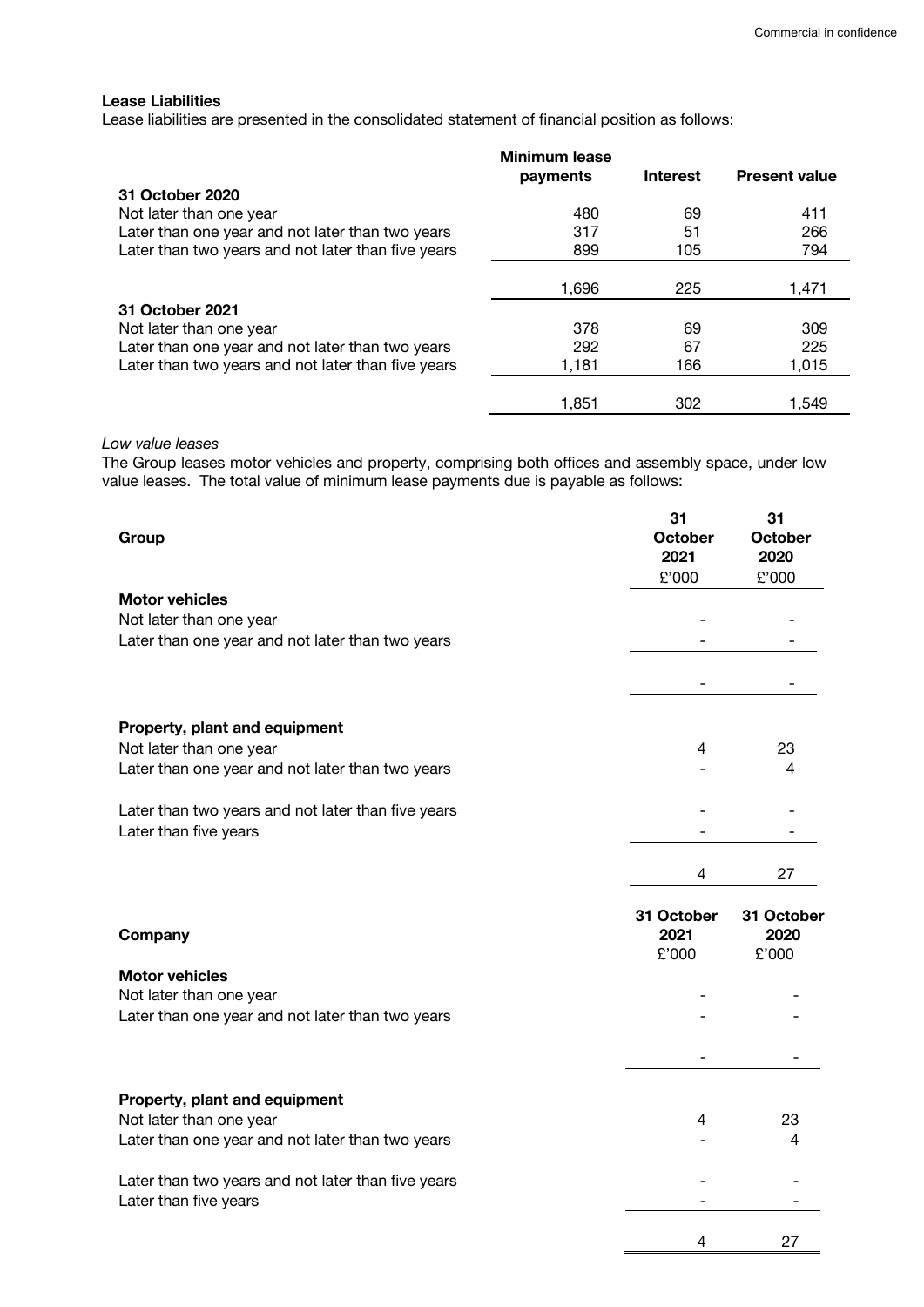Low value leases not classed as right of use assets due to the minimal value of the lease, relate to a building security contract, all other prior year operating leases have been classed as right-to-use asset on transition to IFRS 16. Payments made under such leases are expensed on a straight-line basis.

#### **20. Deferred Tax**

Deferred tax is calculated in full on temporary differences under the liability method using tax rates appropriate for the period. The movement on the deferred tax account is as shown below:

The movement on the unrecognised deferred tax (asset)/liability is shown below:

| <b>Group and Company</b>                                                                    | 31 October<br>2021<br>£'000 | 31 October<br>2020<br>£'000 |
|---------------------------------------------------------------------------------------------|-----------------------------|-----------------------------|
| Corporation tax losses brought forward<br>Corporation tax losses not recognised in the year | (534)<br>(306)              | (534)                       |
| Closing tax not recognised (asset)                                                          | (840)                       | (534)                       |

The Group has unused tax losses which were incurred by the holding company. A deferred tax asset of £840,000 (2020: £534,000 – this figure has been updated following the finalisation of the FY20 corporation tax computations) is not recognised in these accounts. Corporation tax losses can be carried forward indefinitely and can be offset against future profits which are subject to UK corporation tax.

# **21. Reconciliation of liabilities arising from financing activities**

| <b>Group and Company</b><br>Long-term<br><b>Short-term</b><br>borrowings<br>borrowings                                   |              | Long<br>term<br>lease | <b>Total</b>                |                |
|--------------------------------------------------------------------------------------------------------------------------|--------------|-----------------------|-----------------------------|----------------|
|                                                                                                                          | £'000        | £'000                 | <b>Liabilities</b><br>£'000 | £'000          |
| At 31 October 2019                                                                                                       |              | 4                     | 290                         | 294            |
| <b>Cash flows</b><br>Repayment<br>Proceeds                                                                               | 2,000        |                       | (402)                       | (402)<br>2,000 |
| Non-cash<br>Foreign exchange differences<br>Reclassification Right of Use<br>Transfer from Long-term to short term       |              | (4)                   | 1,583                       | (4)<br>1,583   |
| borrowings                                                                                                               | (500)        | 911                   | (411)                       |                |
| At 31 October 2020                                                                                                       | 1,500        | 911                   | 1,060                       | 3,471          |
| <b>Cash flows</b><br>Repayment<br>Proceeds                                                                               | (119)<br>634 |                       | (400)                       | (519)<br>634   |
| Non-cash<br>Foreign exchange differences<br><b>Additional lease Liabilities</b><br>Transfer from Long-term to short term |              |                       | 475                         | 475            |
| borrowings                                                                                                               | (17)         | (88)                  | 105                         |                |
| As 31 October 2021                                                                                                       | 1,998        | 823                   | 1,240                       | 4,061          |

We have amended prior year presentation to provide more detailed information. Lease liabilities have been split from long and short-term borrowings; the overall closing balances have not changed.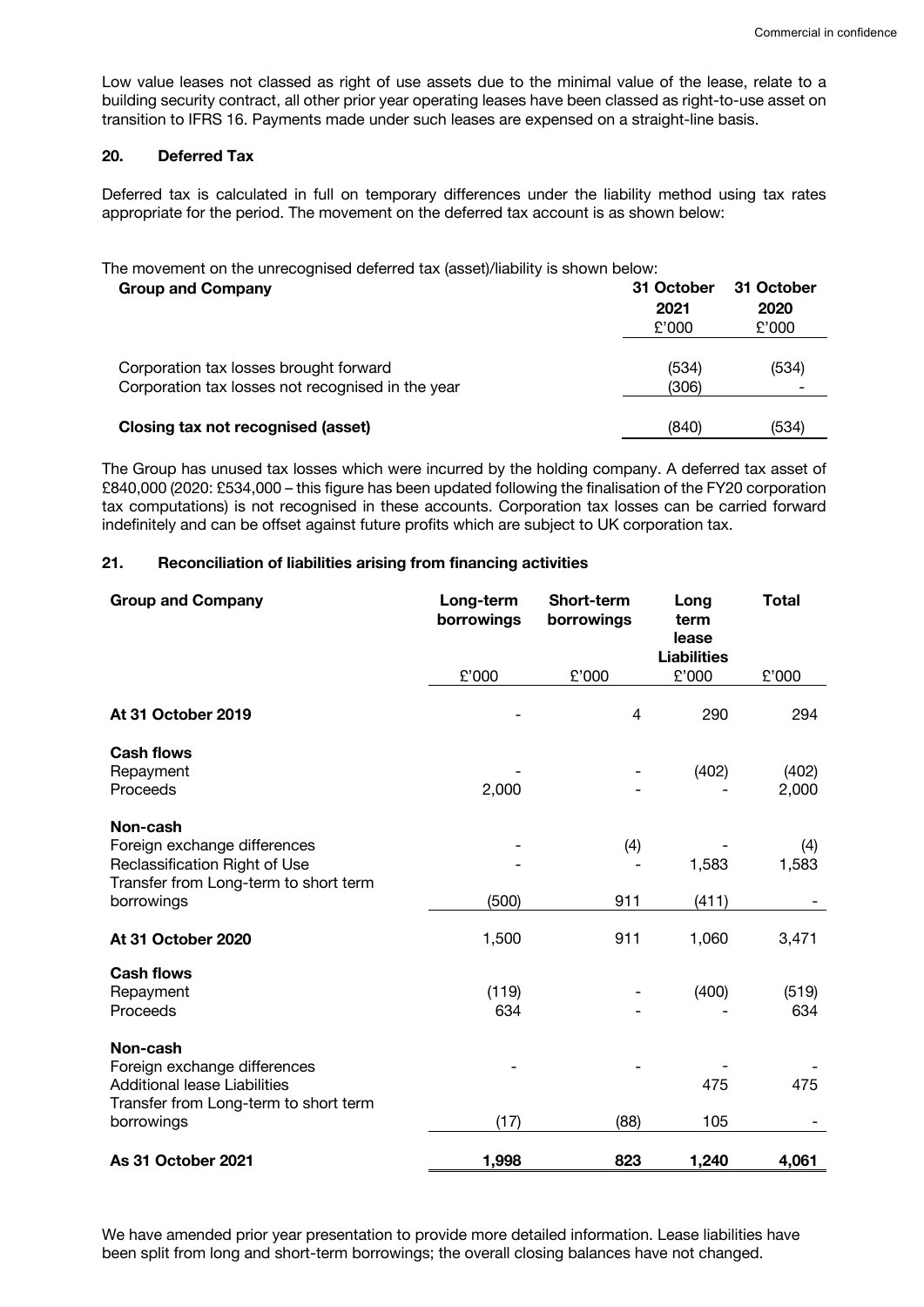#### **22. Share capital**

|                                            | 31 October<br>2021 | 31 October<br>2020 |
|--------------------------------------------|--------------------|--------------------|
| Share capital issued and fully paid        |                    |                    |
| 36,303,064 Ordinary shares of £0.0025 each | 90.758             | 90.569             |

Ordinary shares have a par value of 0.25p . They entitle the holder to participate in dividends, and to share in the proceeds of winding up the Company in proportion to the number of and amounts paid on the shares held.

On a show of hands every holder of ordinary shares present at a meeting in person or by proxy, is entitled to one vote, and upon a poll each share is entitled to one vote. The Company does not have a limited amount of authorised capital.

#### *Options*

Information relating to the Velocity Composites plc Employee Option Plan, including details of options issued, exercised and lapsed during the financial year and options outstanding at the end of the reporting period, is set out in note 23.

| Movements in share capital               | <b>Nominal</b><br>value | <b>Number of shares</b> |
|------------------------------------------|-------------------------|-------------------------|
| Ordinary shares of £0.0025 each          |                         |                         |
| At the beginning of the year             | 90.569                  | 36,227,459              |
| Exercising of share options              | 189                     | 75.605                  |
| Closing share capital at 31 October 2021 | 90.758                  | 36,303,064              |

On 12/02/2021, the Company issued 38,605 new ordinary shares of £0.0025 each to satisfy the exercise of options granted under the Group's 2017 Share Option Scheme.

On the 28/05/2021, the company issued a further 37,000 new ordinary shares of £0.0025 each to satisfy the exercise of options granted under the Group's 2017 Share Option Scheme.

# **23. Share-based payment**

The Group's employees are granted option awards under the Velocity Composites Limited Enterprise Management Incentive and Unapproved Scheme.

The share options dated 13 March & 17 October 2017 have no attached performance conditions and vest subject only to continued employment. All options under these arrangements were vested during the financial year. The options may be exercised at any point up to the 10th Anniversary of the grant date.

The 225,000 share options dated 29 October 2019 have no attached performance conditions and vest subject only to continued employment. They vest after 3 years, or earlier if a vesting event occurs as defined in the rules of the Scheme.

The 1,480,000 share options dated 29 October 2019 have attached performance conditions linked to adjusted EBITDA. They vest after two years, or earlier if a vesting event occurs in the rules of the Scheme. The options may be exercised at any point up to the 10th Anniversary grant date. During the year 765,000 of these share options lapsed due to people leaving the businesses and the performance criteria not being met.

The 615,065 shares options dated 30 October 2020 have no attached performance conditions and vest subject only to continued employment. They vest after 5 years, or earlier if a vesting event occurs as defined in the rules of the Scheme.

During the year ended 31 October 2021, share options were granted as follows:

278,805 shares options dated 01/04/2021 have no attached performance conditions and vest subject only to continued employment. They vest after 5 years, or earlier if a vesting event occurs as defined in the rules of the Scheme.

Vesting events are defined within the rules of the Scheme as a reorganisation, takeover, sale, listing (except on AIM), asset sales or death of the Option holder.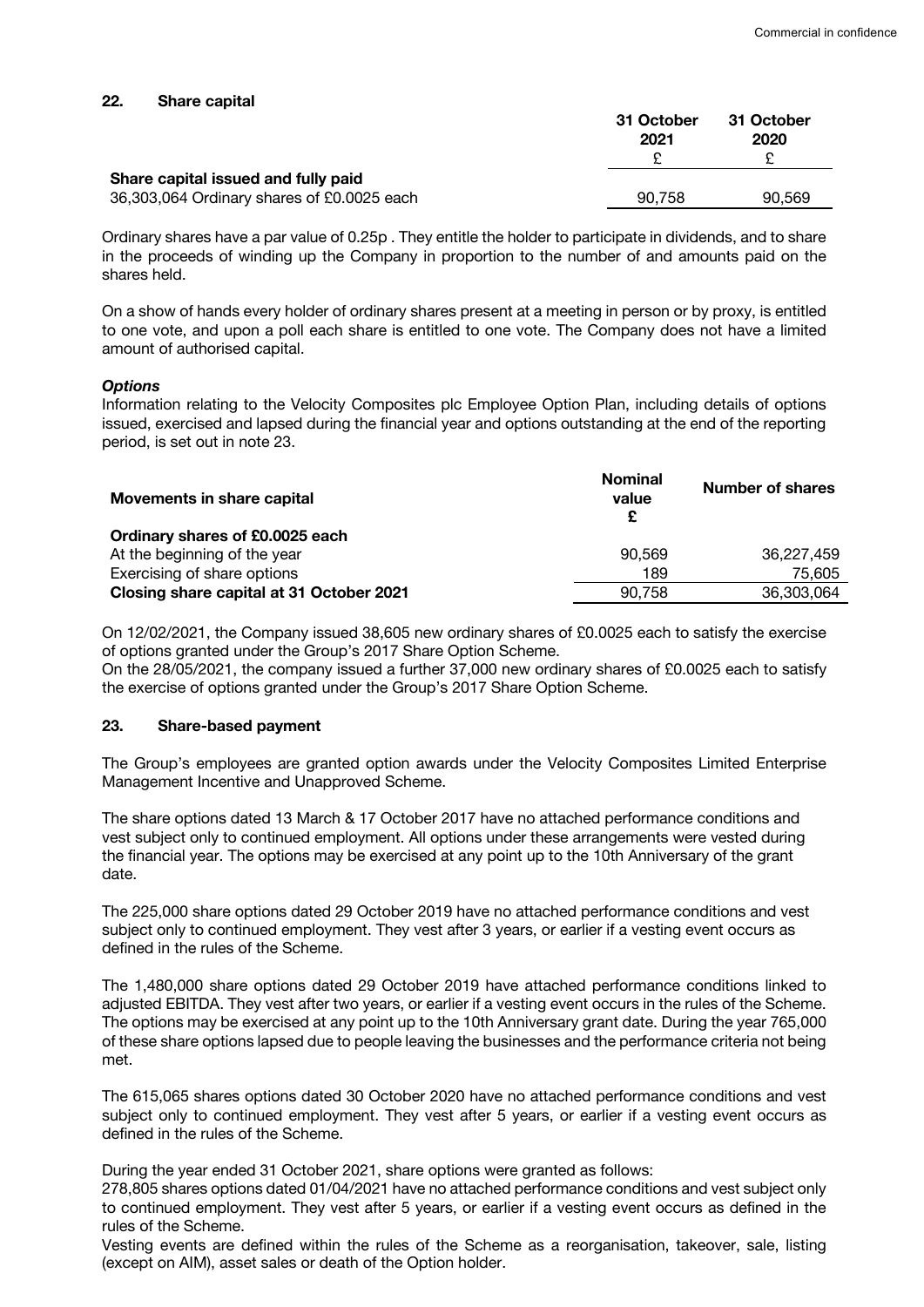The Group recognised a cost of £90,000 (2020 – £120,000) relating to share-based payment transactions which are all equity settled, an equivalent amount being transferred to share-based payment reserve. This reflects the fair value of the options, which has been derived through use of the Black-Scholes model.

There were no cancellations or modifications to the awards in the period.

The following options were outstanding as at 31 October 2021:

| Scheme and<br>grant date | <b>Exercise</b><br>price £ | <b>Vesting</b><br>date | <b>Expiry date</b> | <b>Vested</b> | Not vested | <b>Total</b> |
|--------------------------|----------------------------|------------------------|--------------------|---------------|------------|--------------|
| 13 March 2017            | 0.0025                     | 13 Mar 2019            | 13 Mar 2027        | 507,525       | 171,281    | 603,201      |
| 17 October 2017          | 0.6926                     | 17 Oct 2019            | 17 Oct 2027        |               | 35,000     | 35,000       |
| 29 October 2019          | 0.2065                     | 29 Oct 2022            | 29 Oct 2031        |               | 225,000    | 225,000      |
| 29 October 2019          | 0.2065                     | 29 Oct 2021            | 29 Oct 2031        | -             | 1.480.000  | 1,480,000    |
| 30 October 2020          | 0.2065                     | 01 Nov 2021            | 1 Nov 2026         | -             | 615,065    | 615,065      |
| 01 April 2021            | 0.025                      | 01 Apr 2021            | 01 Apr 2026        |               | 28,805     | 28,805       |
| 01 April 2021            | 0.13                       | 01 Apr 2021            | 01 Apr 2026        |               | 125,000    | 125,000      |
| 01 April 2021            | 0.158                      | 01 Apr 2021            | 01 Apr 2026        | -             | 125,000    | 125,000      |
|                          |                            |                        |                    | 507.525       | 2,729,546  | 3,237,071    |

The cost of share-based payments is included in "Administrative expenses" within the Statement of total comprehensive income. The share-based payments reserve is used to recognise the grant date fair value of options issued to employees but not exercised.

#### **Movement in share options**

| Scheme and grant<br>date         | As at 30 Nov<br>2020     | <b>Issued</b> | <b>Expired</b>           | <b>Exercised</b> | <b>Vested</b> | As at 31 Oct<br>2021 |
|----------------------------------|--------------------------|---------------|--------------------------|------------------|---------------|----------------------|
| 1 January 2017                   | 264,178                  |               |                          |                  |               | 264,178              |
| 13 March 2017<br>17 October 2017 | 95,889<br>21.804         |               | $\overline{\phantom{0}}$ |                  | (40, 638)     | 55,251<br>21,804     |
| 29 October 2019                  | 108,000                  | 2,826         | (30, 667)                |                  |               | 80,159               |
| 30 October 2020                  | -                        | 96,651        | -                        |                  |               | 96,651               |
| 01 April 2021                    | -                        | 7.370         | $\overline{\phantom{a}}$ |                  |               | 7,370                |
| 01 April 2021                    | -                        | 6.910         | -                        |                  |               | 6,910                |
| 01 April 2021                    | $\overline{\phantom{a}}$ | 6,910         | -                        |                  |               | 6,910                |
|                                  | 489,871                  | 120,667       | (30,667)                 |                  | (40, 638)     | 539,233              |

#### **24. Related party transactions**

Balances and transactions between the Company and its subsidiary, which are related parties, have been eliminated on consolidation. However, the key transactions with the Company are disclosed as follows:

Compensation of senior management personnel outside of Director's emoluments paid:

|                                | 31 October<br>2021<br>£'000 | 31 October<br>2020<br>£'000 |
|--------------------------------|-----------------------------|-----------------------------|
| Short term employment benefits | $\overline{\phantom{a}}$    | 92                          |
|                                |                             | 92                          |
|                                |                             |                             |

No transactions took place with related parties (purchases or dividends)/sales in the current or prior year.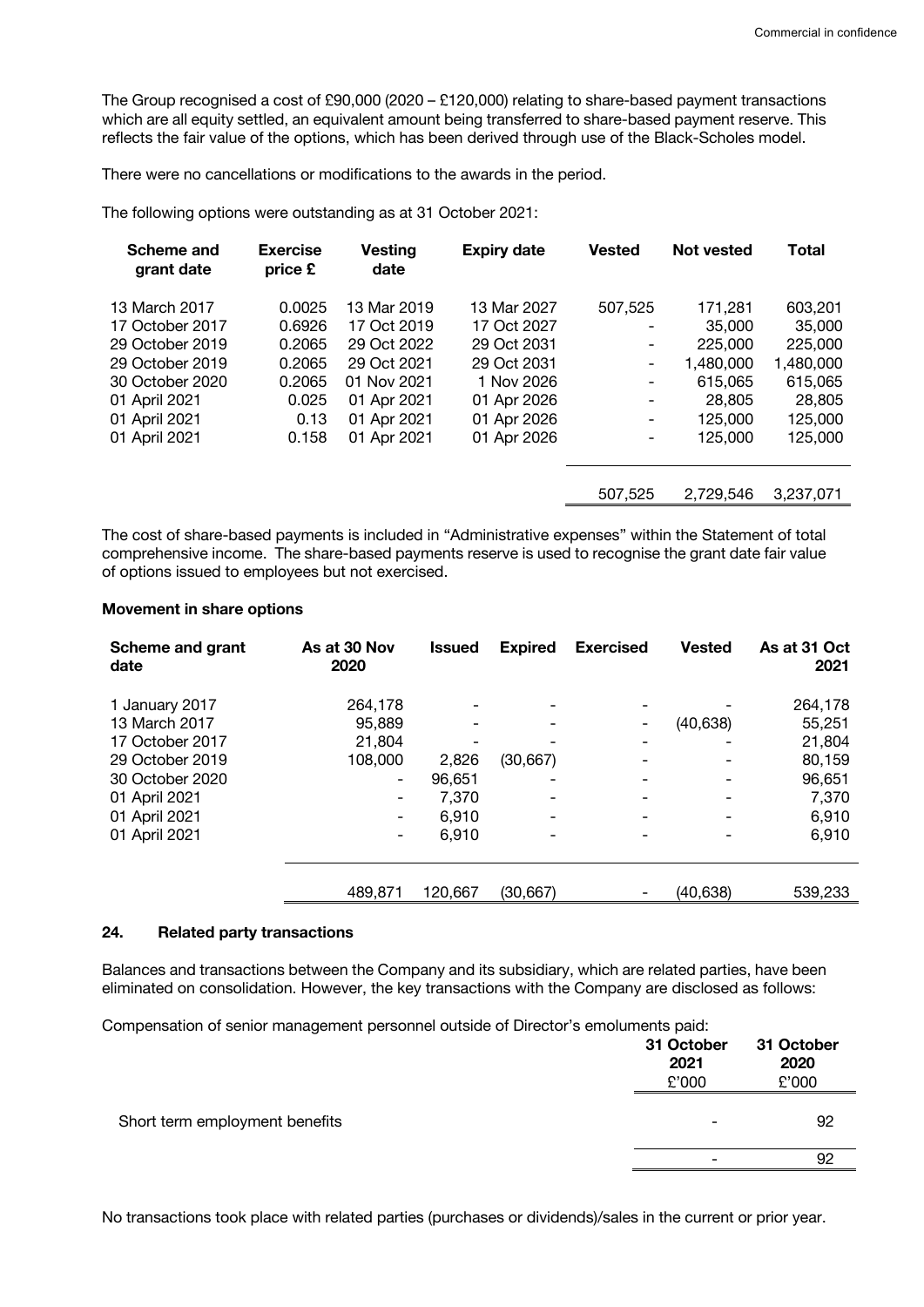The Group has previously engaged IN4.0 Access Limited, which provides consulting services. One of the directors of IN4.0 Access Limited is a director of Velocity Composites Plc. The Group paid £nil (£nil – 2020) to IN4.0 Access Limited during the year and had £nil outstanding at the year end.

The following balances existed at periods end with related parties (payable)/receivable:

|                 | 31 October<br>2021<br>£'000 | 31 October<br>2020<br>£'000 |
|-----------------|-----------------------------|-----------------------------|
| Related parties | $\overline{\phantom{0}}$    | -                           |

# **25. Ultimate controlling party**

The Directors do not consider there to be an ultimate controlling party due to no individual party owning a majority share in the Group.

#### **26. Capital commitments**

At 31 October 2021 the Group had £nil (2020: £nil) of capital commitments relating to the purchase of leasehold improvements, plant and machinery and fixture and fittings.

# **27. Pension commitments**

The Group makes contributions to defined contribution stakeholder pension schemes. The contributions for the year of £89,337 (2020: £131,761) were charged to the Consolidated Income statement. Contributions outstanding at 31 October 2021 were £13,557 (2020: £22,142).

# **28. Contingent liabilities**

At 31 October 2021 the Group had in place bank guarantees of £nil (2020: £nil) in respect of supplier trade accounts.

# **29. Adjusted EBITDA**

EBITDA is considered by the Board to be a useful alternative performance measure reflecting the operational profitability of the business. Adjusted EBITDA is defined as earnings before finance charges, taxation, depreciation, amortisation, impairment, share-based payments and exceptional restructuring costs. Share based payments are added back to make the share based payment charge clear to stakeholders.

| <b>Adjusted EBITDA</b>                             | 31 October<br>2021 | 31 October<br>2020 |
|----------------------------------------------------|--------------------|--------------------|
| <b>Reconciliation from Operating Profit</b>        | £'000              | £'000              |
|                                                    |                    |                    |
| <b>Operating Loss</b>                              | (1, 364)           | (3, 149)           |
| Add back:                                          |                    |                    |
| Share-based payments                               | 90                 | 120                |
| Depreciation of Property, plant and equipment*     | 229                | 224                |
| Amortisation                                       | 76                 | 117                |
| Impairment of Intangible assets                    |                    | 72                 |
| Depreciation of Right of Use assets under IFRS 16* | 421                | 350                |
| Exceptional Administrative costs                   |                    | 341                |
|                                                    | (548)              | (1,925)            |

*\* a prior year adjustment has been made between property, plant and equipment and right-of-use asset please see note 30 for details.*